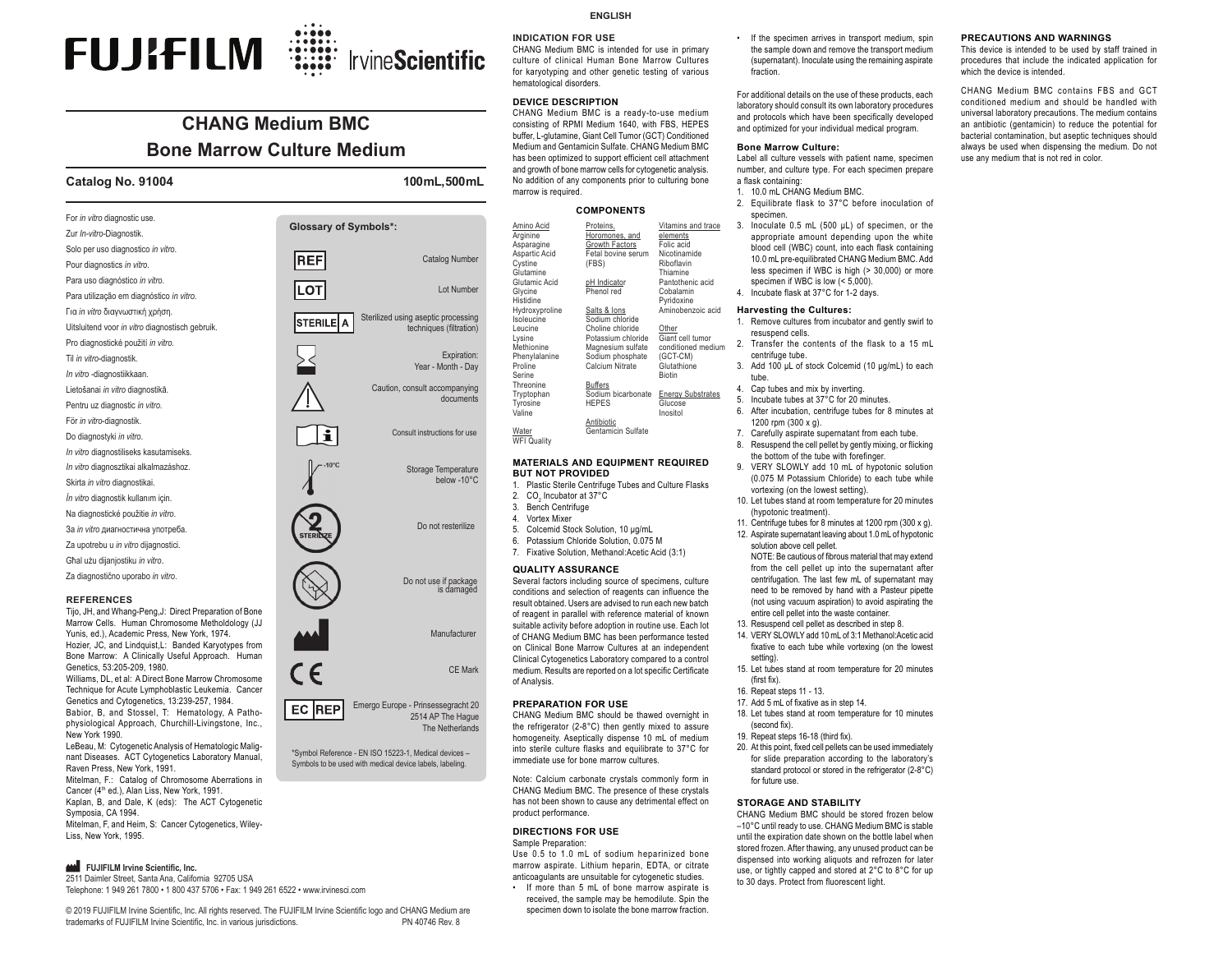### **INDIKATIONEN**

Das CHANG Medium BMC ist für die Verwendung in der Primärkultivierung klinischer humaner Knochenmarkkulturen für die Karyotypisierung und andere Gentests auf verschiedene hämatologische Erkrankungen vorgesehen.

### **PRODUKTBESCHREIBUNG**

Das CHANG Medium BMC ist ein gebrauchsfertiges Medium, bestehend aus RPMI Medium 1640 mit FBS, HEPES-Puffer, L-Glutamin, konditioniertem Riesenzelltumormedium (GCT) und Gentamicinsulfat. Das CHANG Medium BMC ist für eine effiziente Zellanhaftung und Wachstum von Knochenmarkzellen für die zytogenetische Analyse optimiert. Für die Kultivierung des Knochenmarks ist keine vorherige Zugabe zusätzlicher Stoffe erforderlich.

### **INHALTSSTOFFE**

Vitamine und **Spurenelemente** Folsäure Nikotinamid Riboflavin Thiamin Pantothensäure Cobalamin Pyridoxin Aminobenzoesäure

Andere Riesenzelltumorkonditioniertes Medium (GCT-CM) **Glutathion** Biotin

**Energiesubstrate** Glukose Inositol

Proteine, Hormone und Wachstumsfaktoren Fetales Kälberserum (FBS) pH-Indikator .<br>Phenolrot Salze und Ionen Natriumchlorid Cholinchlorid Kaliumchlorid Magnesiumsulfat Natriumphosphat Calciumnitrat **Puffer Natriumbicarbonat** HEPES Antibiotikum Gentamicinsulfat

Aminosäure Arginin Asparagin Asparaginsäure **Cystin Glutamin** Glutaminsäure Glycin **Histidin** Hydroxyprolin Isoleucin Leucin Lysin Methionin Phenylalanin Prolin Serin Threonin Tryptophan Tyrosin Valin

**Wasser** Wasser für Injektionszwecke (WFI)

#### **ERFORDERLICHE MATERIALIEN UND HILFSSTOFFE (NICHT IM LIEFERUMFANG)**

- 1. Sterile Zentrifugenröhrchen und Kulturflaschen aus Kunststoff
- 2. CO<sub>2</sub>-Inkubator bei 37 °C
- 3. Tischzentrifuge
- 4. Vortexmischer
- 5. Colcemid-Ansatzlösung, 10 µg/ml
- 6. Kaliumchloridlösung, 0,075 M
- 7. Fixierlösung, Methanol: Essigsäure (3:1)

### **QUALITÄTSSICHERUNG**

Das resultierende Ergebnis kann durch mehrere Faktoren wie unter anderem durch Probenherkunft, Kulturbedingungen und Auswahl der Reagenzien beeinflusst werden. Es wird empfohlen, jede neue Reagenzcharge vor dem Einsatz im Routinebetrieb parallel mit Referenzmaterial bekannter geeigneter Aktivität zu analysieren. Die Leistungsdaten jeder Charge CHANG Medium BMC wurden mittels klinischer Knochenmarkkulturen in einem unabhängigen Labor für klinische Zytogenetik geprüft und einem Kontrollmedium gegenübergestellt. Die Ergebnisse sind auf einem chargenspezifischen Analysezertifikat angegeben.

### **VORBEREITUNG**

Das CHANG Medium BMC sollte über Nacht im Kühlschrank (2-8 °C) aufgetaut und für eine optimale Homogenität anschließend vorsichtig gemischt werden. 10 ml Medium in sterile Kulturflaschen pipettieren und zur sofortigen Verwendung für Knochenmarkkulturen auf 37 °C erwärmen.

Hinweis: Häufig bilden sich Calciumcarbonatkristalle im CHANG Medium BMC. Es gibt keine Hinweise, dass die Anwesenheit dieser Kristalle die Produktleistung beeinträchtigt.

### **GEBRAUCHSANWEISUNG**

Probenvorbereitung:

0,5 bis 1,0 ml natriumheparinisiertes Knochenmarkaspirat verwenden. Lithium-Heparin-, EDTA- oder Citrat- Antikoagulanzien sind für zytogenetische Studien nicht geeignet.

- Wurden mehr als 5 ml Knochenmarkaspirat erhalten, ist die Probe möglicherweise hämodiluiert. Die Probe herunterzentrifugieren, um die Knochenmarkfraktion zu isolieren.
- Wenn die Probe in einem Transportmedium geliefert wurde, die Probe herunterzentrifugieren und das Transportmedium (Überstand) entfernen. Mit der restlichen Aspiratfraktion beimpfen.

Weitere Einzelheiten zum Gebrauch dieser Produkte sind den Verfahren und Vorschriften des jeweiligen Labors zu entnehmen, die eigens für das jeweilige medizinische Programm entwickelt und optimiert wurden.

### **Knochmarkkultur:**

Alle Kulturgefäße mit Patientennamen, Probennummer und Kulturtyp beschriften. Für jede Probe eine Flasche mit Folgendem vorbereiten:

- 1. 10,0 ml CHANG Medium BMC.
- 2. Die Flasche vor der Beimpfung auf 37 °C äquilibrieren.
- 3. 0,5 ml (500 µl) Probe oder eine der Leukozytenzahl (LEU) entsprechenden Menge in jede der voräquilibrierten Flaschen mit den 10,0 ml CHANG Medium BMC impfen. Bei hohem Leukozytengehalt (> 30.000) weniger Probe bzw. bei geringem Leukozytengehalt (< 5.000) mehr Probe hinzugeben.
- 4. Die Flaschen 1–2 Tage bei 37 °C inkubieren.

### **Kulturgewinnung:**

- 1. Die Kulturflaschen aus dem Inkubator nehmen und leicht schwenken, um die Zellen zu resuspendieren.
- 2. Den Inhalt aus der Flasche in ein 15-ml- Zentrifugenröhrchen übertragen.
- 3. In jedes Röhrchen 100 µl Colcemid  $(10 \mu g/ml)$  geben.
- 4. Die Röhrchen verschließen und durch Überkopfdrehen mischen.
- 5. Die Röhrchen 20 Minuten bei 37 °C inkubieren.
- 6. Die Röhrchen im Anschluss an die Inkubation 8 Minuten bei 1.200 U/min (300 x g) zentrifugieren.
- 7. Überstand von jedem Röhrchen vorsichtig absaugen.
- 8. Das Zellpellet durch vorsichtiges Mischen oder Anschnippen des Röhrchenbodens mit dem Zeigefinger resuspendieren.
- 9. GANZ LANGSAM 10 ml hypotone Lösung (0,075 M Kaliumchlorid) in jedes Röhrchen geben, während der Vortexmischer (auf niedrigster Stufe) läuft.
- 10. Die Röhrchen 20 Minuten bei Raumtemperatur stehen lassen (hypotone Behandlung).
- 11. Die Röhrchen 8 Minuten bei 1.200 U/min (300 x g) zentrifugieren.
- 12. So viel Überstand absaugen, dass etwa 1,0 ml hypotone Lösung über dem Zellpellet verbleiben. HINWEIS: Beim Absaugen nach dem Zentrifugieren auf Fasermaterial vom Zellpellet achten, das eventuell in den Überstand hineinragen könnte. Die letzten ml Überstand sollten ggf. von Hand mit einer Pasteurpipette entfernt werden (ohne Vakuumaspiration), um zu verhindern, dass das ganze Zellpellet in den Abfallbehälter eingesaugt wird.
- 13. Das Zellpellet wie in Schritt 8 beschrieben resuspendieren.
- 14. GANZ LANGSAM 10 ml Fixiermittel Methanol: Essigsäure im Verhältnis 3:1 in jedes Röhrchen geben, während der Vortex-Mischer (auf niedrigster Stufe) läuft.
- 15. Die Röhrchen 20 Minuten bei Raumtemperatur stehen lassen (erste Fixierung).
- 16. Schritte 11–13 wiederholen.
- 17. 5 ml Fixiermittel gemäß Schritt 14 hinzugeben.
- 18. Die Röhrchen 10 Minuten bei Raumtemperatur stehen lassen (zweite Fixierung).
- 19. Schritte 16–18 (dritte Fixierung) wiederholen.
- 20. An diesem Punkt können fixierte Zellpellets sofort für die Objektträgerpräparation gemäß dem Standardprotokoll des Labors verwendet oder zur späteren Verwendung im Kühlschrank (2-8 °C) aufbewahrt werden.

### **LAGERUNG UND STABILITÄT**

Das CHANG Medium BMC sollte bis zur Verwendung unter -10 °C tiefgekühlt gelagert werden. Bei Tiefkühllagerung ist das CHANG Medium BMC bis zu dem auf dem Flaschenetikett angegebenen Verfallsdatum stabil. Nach dem Auftauen kann jedes unbenutzte Produkt in Arbeitsaliquote abgefüllt und zur späteren Verwendung wieder eingefroren oder fest verschlossen und bei 2 °C bis 8 °C bis zu 30 Tage gelagert werden. Keinem Fluoreszenzlicht aussetzen.

### **VORSICHTSMASSNAHMEN UND WARNHINWEISE**

Das Produkt ist für den Gebrauch durch Personal vorgesehen, das in Verfahren geschult ist, die den für das Produkt vorgesehenen Anwendungsbereich umfassen.

Das CHANG Medium BMC enthält FBS- und GCTkonditioniertes Medium und muss unter Einhaltung der in Laboren universell geltenden Vorsichtsmaßnahmen gehandhabt werden. Das Medium enthält ein Antibiotikum (Gentamicin), um das Risiko einer bakteriellen Kontamination zu verringern. Bei der Abgabe des Mediums sollten jedoch immer aseptische Techniken angewendet werden. Keine Medien verwenden, die nicht rot sind.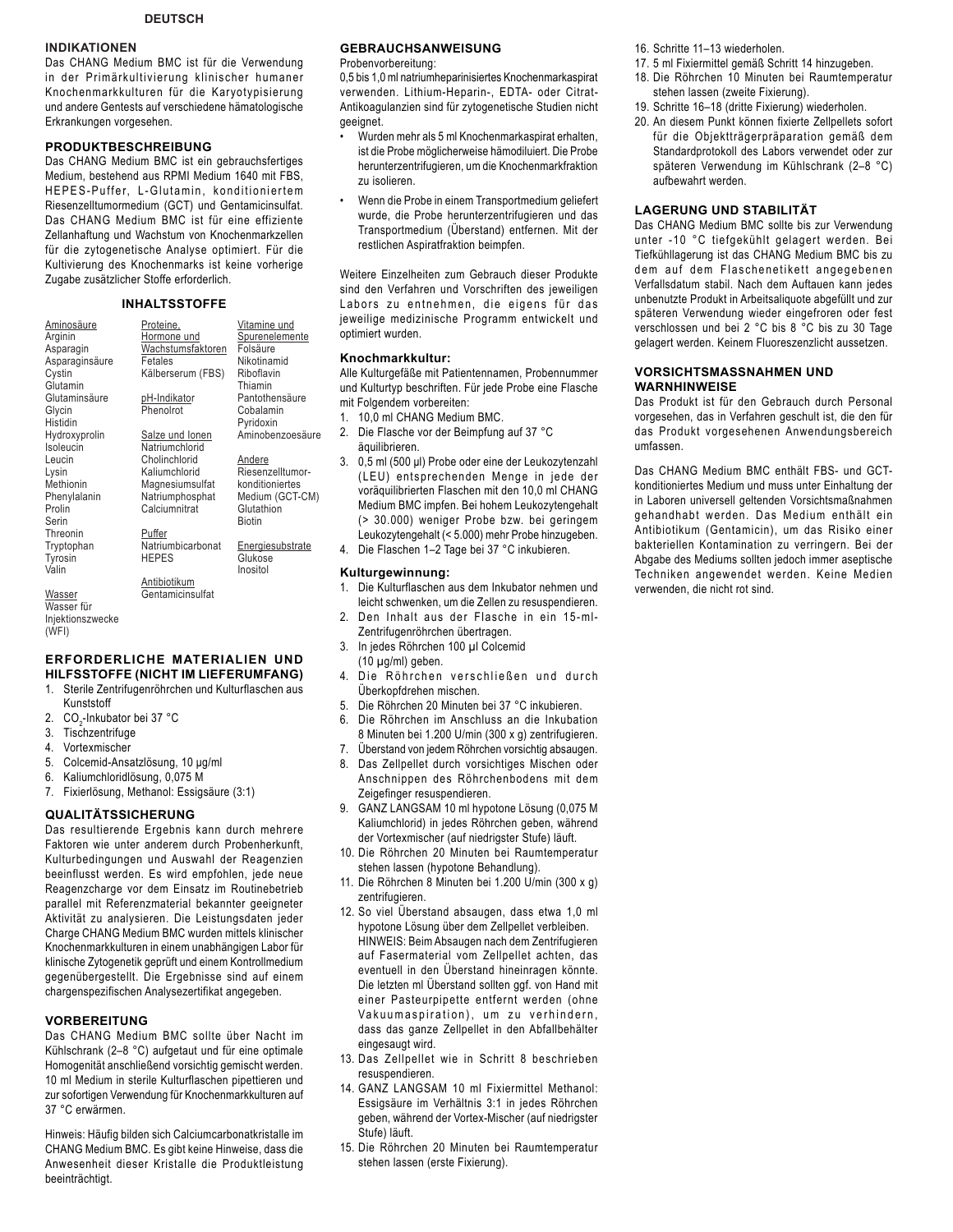### **INDICAZIONI PER L'USO**

CHANG Medium BMC è indicato per l'uso in colture primarie di cellule di midollo osseo umano di classe clinica per la determinazione del cariotipo e altri test genetici relativi a vari disturbi ematologici.

### **DESCRIZIONE DEL DISPOSITIVO**

CHANG Medium BMC è un terreno pronto all'uso composto da terreno RPMI 1640 con l'aggiunta di siero bovino fetale, tampone HEPES, L-glutammina, terreno condizionato da tumore a cellule giganti (GCT) e gentamicina solfato. CHANG Medium BMC è stato ottimizzato per favorire un'efficace adesione cellulare e la crescita di cellule di midollo osseo per l'analisi citogenica. Non è necessario aggiungere alcun altro componente prima di avviare la coltura delle cellule di midollo osseo.

### **COMPONENTI**

| Aminoacidi<br>Arginina                  | Proteine, ormoni<br>e fattori di crescita | Vitamine ed<br>elementi in tracce |
|-----------------------------------------|-------------------------------------------|-----------------------------------|
| Asparagina                              | Siero bovino fetale                       | Acido folico                      |
| Acido aspartico                         |                                           | Nicotinamide                      |
| Cistina                                 | <u>Indicatore di pH</u>                   | Riboflavina                       |
| Glutammina                              | Rosso fenolo                              | Tiamina                           |
| Acido glutammico                        |                                           | Acido pantotenico                 |
| Glicina                                 | Sali e ioni                               | Cobalamina                        |
| Istidina                                | Cloruro di sodio                          | Piridossina                       |
| Idrossiprolina                          | Cloruro di colina                         | Acido                             |
| Isoleucina                              | Cloruro di potassio                       | amminobenzoico                    |
| Leucina                                 | Solfato di magnesio                       |                                   |
| Lisina                                  | Fosfato di sodio                          | Altro                             |
| Metionina                               | Nitrato di calcio                         | Terreno                           |
| Fenilalanina                            |                                           | condizionato da                   |
| Prolina                                 | <b>Tamponi</b>                            | tumore a cellule                  |
| Serina                                  | Bicarbonato                               | giganti (GCT-CM)                  |
| Treonina                                | di sodio                                  | Glutatione                        |
| Triptofano                              | <b>HEPES</b>                              | Biotina                           |
| Tirosina                                |                                           |                                   |
| Valina                                  | Antibiotico                               | Substrati energetici              |
|                                         | Gentamicina solfato                       | Glucosio                          |
| <u>Acqua</u><br>$0.00114$ $MITL/0.0010$ |                                           | Inositolo                         |
|                                         |                                           |                                   |

Qualità WFI (acqua per iniezioni)

### **MATERIALI E STRUMENTI NECESSARI MA NON FORNITI**

- 1. Provette di plastica sterili per centrifuga e fiasche per coltura
- 2. Incubatore a CO<sub>2</sub> a 37 °C
- 3. Centrifuga da banco
- 4. Miscelatore Vortex
- 5. Soluzione stock di Colcemid, 10 µg/ml
- 6. Soluzione di cloruro di potassio, 0,075 M
- 7. Soluzione fissativa: metanolo:acido acetico (3:1)

### **GARANZIA DI QUALITÀ**

Diversi fattori, tra cui l'origine dei campioni, le condizioni di coltura e la scelta dei reagenti, possono influenzare il risultato ottenuto. Quando si introduce un nuovo lotto di reagenti, prima di adottarlo nell'uso di routine, è consigliabile usarlo in parallelo a materiale di riferimento avente idonea attività nota. Ogni lotto di CHANG Medium BMC è stato valutato ai fini delle prestazioni su colture di midollo osseo di classe clinica presso un laboratorio di citogenetica clinica indipendente, confrontandolo con terreno di controllo. I risultati sono riportati nel Certificato di analisi specifico di ogni lotto.

### **PREPARAZIONE PER L'USO**

Scongelare CHANG Medium BMC per una notte in frigorifero (2-8 °C) quindi miscelare delicatamente per rendere omogeneo. Dispensare in condizioni di sterilità 10 ml di terreno in fiasche per coltura sterili e portare a 37 °C per l'uso immediato per colture di midollo osseo.

Nota: la formazione di cristalli di carbonato di calcio in CHANG Medium BMC è un fenomeno normale. La presenza di questi cristalli non ha evidenziato effetti negativi sulle prestazioni del prodotto.

### **ISTRUZIONI PER L'USO**

Preparazione del campione:

usare da 0,5 a 1,0 ml di aspirato midollare in eparina sodica. La litio eparina, l'EDTA o gli anticoagulanti con citrato non sono indicati per studi citogenetici.

- Qualora si riceva più di 5 ml di aspirato midollare, il campione può essere emodiluito. Centrifugare il campione per isolare la frazione di midollo osseo.
- Se il campione arriva in un terreno di trasporto, centrifugarlo per farlo depositare e rimuovere il terreno di trasporto (surnatante). Inoculare utilizzando la parte rimanente di aspirato.

Per ulteriori dettagli sull'uso di questi prodotti, il laboratorio deve consultare le procedure e i protocolli specificamente sviluppati e ottimizzati per il proprio programma medico.

#### **Coltura di midollo osseo**

Etichettare tutti i contenitori colturali con il nome del paziente, il numero del campione e il tipo di coltura. Per ogni campione preparare una fiasca contenente: 1. 10,0 ml di CHANG Medium BMC.

- 
- 2. Portare la fiasca a 37 °C prima di inoculare il campione.
- 3. Inoculare 0,5 ml (500 µl) di campione, oppure la quantità appropriata in funzione della conta leucocitaria, in ogni fiasca contenente 10,0 ml di CHANG Medium BMC preriscaldato. Aggiungere una quantità inferiore di campione se la conta leucocitaria è alta (> 30.000), o maggiore se la conta è bassa (< 5000).
- 4. Incubare la fiasca a 37 °C per 1-2 giorni.

### **Raccolta delle colture**

- 1. Rimuovere le colture dall'incubatore e agitare delicatamente per risospendere le cellule.
- 2. Trasferire il contenuto della fiasca in una provetta per centrifuga da 15 ml.
- 3. Aggiungere 100 µl di Colcemid soluzione stock  $(10 \mu g/ml)$  a ogni provetta.
- 4. Chiudere le provette e miscelare capovolgendo.
- 5. Incubare le provette a 37 °C per 20 minuti.
- 6. Dopo l'incubazione, centrifugare per 8 minuti a 1200 giri/min (300 x g).
- 7. Aspirare con attenzione il surnatante da ogni provetta.
- 8. Risospendere il pellet cellulare agitando delicatamente o picchiettando il fondo della provetta con l'indice.
- 9. Aggiungere MOLTO LENTAMENTE 10 ml di soluzione ipotonica (cloruro di potassio 0,075 M) a ogni provetta mentre questa è inserita nel miscelatore Vortex alla velocità minima.
- 10. Lasciare le provette a temperatura ambiente per 20 minuti (trattamento ipotonico).
- 11. Centrifugare per 8 minuti a 1200 giri/min (300 x g).
- 12. Aspirare il surnatante lasciando circa 1,0 ml di soluzione ipotonica sopra il pellet cellulare. NOTA: fare attenzione al materiale fibroso che potrebbe estendersi dal pellet nel surnatante dopo la centrifugazione. Potrebbe essere necessario rimuovere gli ultimi ml di surnatante mediante una pipetta Pasteur (non usare la pompa a vuoto) per evitare di aspirare tutto il pellet nel contenitore di scarto.
- 13. Risospendere il pellet come descritto al punto 8.
- 14. Aggiungere MOLTO LENTAMENTE 10 ml di fissativo (metanolo:acido acetico 3:1) a ogni provetta mentre questa è inserita nel miscelatore Vortex alla velocità minima.
- 15. Lasciare le provette a temperatura ambiente per 20 minuti (primo fissaggio).
- 16. Ripetere i punti da 11 a 13.
- 17. Aggiungere 5 ml di fissativo come descritto al punto 14.
- 18. Lasciare le provette a temperatura ambiente per 10 minuti (secondo fissaggio).
- 19. Ripetere i punti da 16 a 18 (terzo fissaggio).
- 20. A questo punto, i pellet cellulari fissati possono essere usati immediatamente per preparare il vetrino secondo il protocollo standard del laboratorio oppure conservati in frigorifero a 2-8 °C per l'uso successivo.

### **CONSERVAZIONE E STABILITÀ**

CHANG Medium BMC deve essere conservato congelato a temperatura inferiore a -10 °C fino all'uso. Se conservato congelato, è stabile fino alla data di scadenza indicata sull'etichetta del flacone. Dopo lo scongelamento, il prodotto non utilizzato può essere dispensato in aliquote idonee all'utilizzo e ricongelato per utilizzarlo successivamente, oppure chiuso bene e conservato a 2-8 °C fino a 30 giorni. Proteggere da luce fluorescente.

### **PRECAUZIONI E AVVERTENZE**

Questo prodotto è destinato all'uso da parte di personale addestrato nelle procedure che comprendono l'applicazione prevista del prodotto stesso.

CHANG Medium BMC contiene terreno condizionato per GCT e siero bovino fetale e deve essere maneggiato secondo le normali precauzioni di laboratorio. Il terreno contiene un antibiotico (gentamicina) per ridurre la potenziale contaminazione da batteri, tuttavia è necessario usare sempre tecniche in asepsi mentre si dispensa il terreno. Non utilizzare il terreno qualora non si presenti di colore rosso.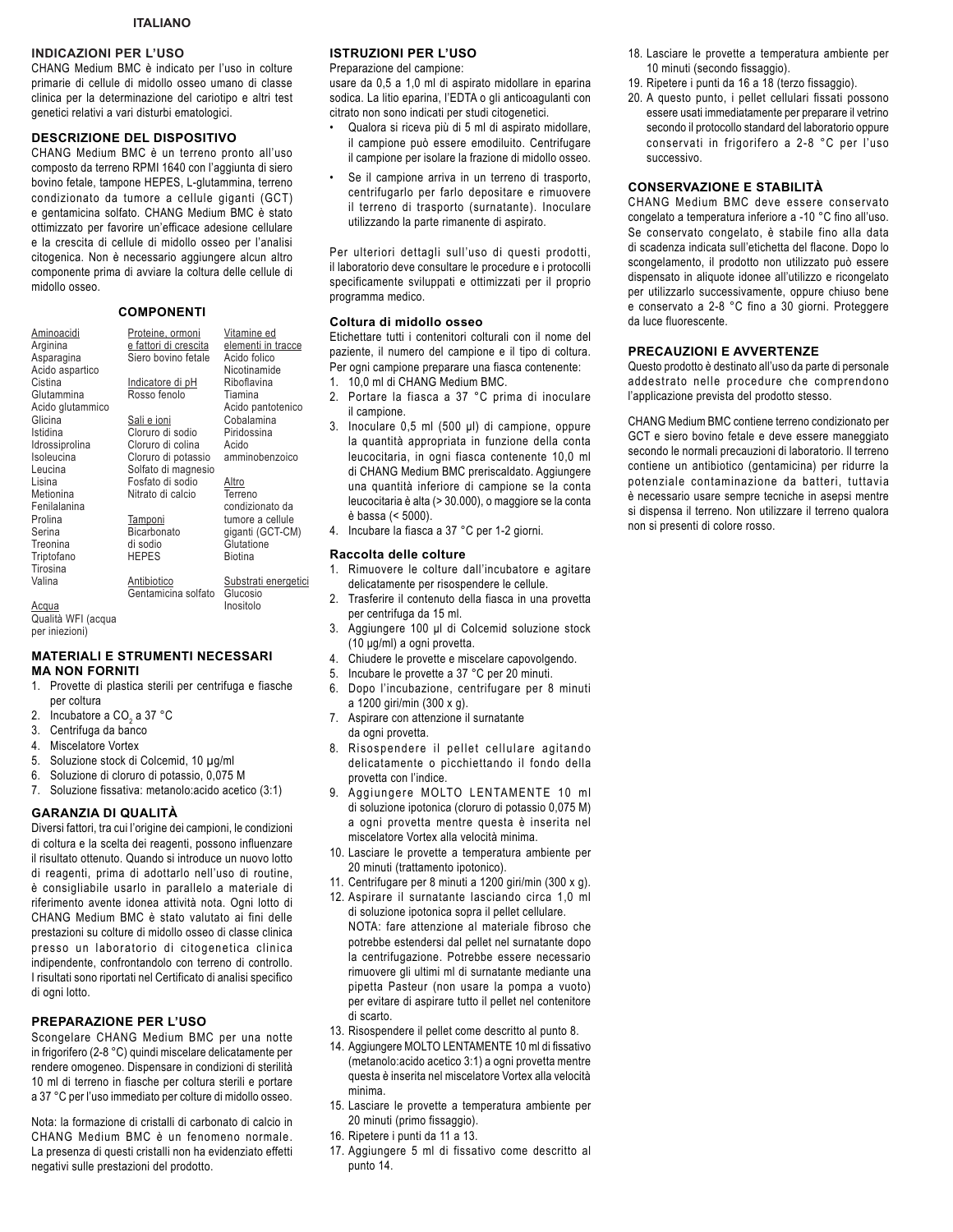### **INDICATION D'UTILISATION**

CHANG Medium BMC est destiné à être utilisé pour la culture primaire des cellules cliniques de moelle osseuse humaine lors du caryotypage et des autres tests génétiques de troubles hématologiques.

#### **DESCRIPTION DU DISPOSITIF**

CHANG Medium BMC est un milieu prêt à l'emploi composé de RPMI Medium 1640, contenant du SVF, un tampon d'HEPES, de la glutamine L, un milieu conditionné de tumeur à cellules géantes (TCG) et du sulfate de gentamicine. CHANG Medium BMC a été optimisé pour favoriser la fixation cellulaire et la croissance des cellules de moelle osseuse efficaces lors de l'analyse cytogénétique. La culture de la moelle osseuse ne nécessite l'ajout d'aucun composant.

### **COMPOSANTS**

| Acides aminés<br>Arginine<br>Asparagine | Indicateur de pH<br>Rouge de phénol | Vitamines et oligo-<br>éléments<br>Acide folique |
|-----------------------------------------|-------------------------------------|--------------------------------------------------|
| Acide aspartique                        | Sels et ions                        | Nicotinamide                                     |
| Cystine                                 | Chlorure de                         | Riboflavine                                      |
| Glutamine                               | sodium                              | Thiamine                                         |
| Acide glutamique                        | Chlorure de<br>choline              | Acide                                            |
| Glycine<br>Histidine                    | Chlorure de                         | pantothénique<br>Cobalamine                      |
| Hydroxyproline                          | potassium                           | Pyridoxine                                       |
| Isoleucine                              | Sulfate de                          | Acide                                            |
| Leucine                                 | magnésium                           | aminobenzoïque                                   |
| Lysine                                  | Phosphate                           |                                                  |
| Méthionine                              | de sodium                           | Autre                                            |
| Phénylalanine<br>Proline                | Nitrate de calcium                  | Milieu conditionné<br>de tumeur                  |
| Sérine                                  | Tampons                             | à cellules                                       |
| Thréonine                               | <b>Bicarbonate</b>                  | géantes (TCG)                                    |
| Tryptophane                             | de sodium                           | Glutathione                                      |
| Tyrosine                                | <b>HEPES</b>                        | <b>Biotine</b>                                   |
| Valine                                  |                                     |                                                  |
|                                         | <b>Antibiotique</b>                 | <b>Substrats</b>                                 |
| Eau                                     | Sulfate de                          | énergétiques                                     |
| Qualité WFI                             | gentamicine                         | Glucose                                          |
|                                         |                                     | Inositol                                         |

Protéines, hormones et facteurs de croissance<br>Sérum de veau fœtal (SVF)

### **MATÉRIAUX ET ÉQUIPEMENT NÉCESSAIRES MAIS NON FOURNIS**

- 1. Tubes pour centrifugeuse stériles et flacons de culture en plastique
- 2. Étuve à CO<sub>2</sub> à 37 °C
- 3. Centrifugeuse de table
- 4. Vortex
- 5. Solution mère de Colcemid, 10 µg/ml
- 6. Solution de chlorure de potassium, 0,075 M
- 7. Solution de fixation, méthanol/acide acétique (3:1)

### **ASSURANCE QUALITÉ**

Plusieurs facteurs, y compris la source des échantillons, l'état des cultures et le choix des réactifs, peuvent influencer le résultat obtenu. Il est conseillé de traiter chaque nouveau lot de réactif parallèlement au matériau de référence présentant une activité appropriée connue avant de commencer à utiliser le milieu de façon régulière. Les performances de chaque lot de CHANG Medium BMC ont été testées sur des cultures cliniques de moelle osseuse dans un laboratoire indépendant de cytogénétique clinique, et comparées à celles d'un milieu témoin. Les résultats sont rapportés dans un certificat d'analyses spécifique à chaque lot.

#### **PRÉPARATION**

CHANG Medium BMC doit être décongelé la veille dans le réfrigérateur (entre 2 et 8 °C), puis mélangé délicatement pour assurer l'homogénéité. Répartir de façon aseptique 10 ml de milieu dans des flacons de culture stériles et équilibrer à 37 °C pour une utilisation immédiate dans des cultures de moelle osseuse.

Remarque : des cristaux de carbonate de calcium se forment en général dans CHANG Medium BMC. Rien n'indique que la présence de ces cristaux ne compromette les performances du produit.

#### **MODE D'EMPLOI**

Préparation des échantillons :

Utiliser 0,5 à 1,0 ml d'aspirat de moelle osseuse contenant de l'héparine sodique. L'héparine de lithium, l'EDTA ou les anticoagulants à base de citrate ne conviennent pas aux études cytogénétiques.

- Si plus de 5 ml d'aspirat de moelle osseuse est prélevé, l'échantillon peut être hémodilué. Isoler la fraction de moelle osseuse de l'échantillon par centrifugation.
- Si l'échantillon est livré dans un milieu de transport, isoler le surnageant par centrifugation puis le prélever. Inoculer à l'aide de la fraction résiduelle de l'aspirat.

Pour plus de détails sur l'utilisation de ces produits, chaque laboratoire doit consulter ses propres procédures et protocoles standard qui ont été spécialement élaborés et optimisés pour chaque établissement médical particulier.

#### **Culture de moelle osseuse :**

Identifier tous les flacons de culture avec le nom du patient, le numéro de l'échantillon et le type de culture. Pour chaque échantillon, préparer un flacon contenant : 1. 10,0 ml de CHANG Medium BMC.

- 
- 2. Équilibrer le flacon à 37 °C avant l'inoculation de l'échantillon.
- 3. Inoculer 0,5 ml (500 µl) d'échantillon, ou la quantité appropriée suivant la numération leucocytaire, dans chaque flacon contenant 10,0 ml de CHANG Medium BMC pré-équilibré. Ajouter moins d'échantillons si la numération leucocytaire est élevée (> 30 000) ou plus si elle est faible (< 5 000).
- 4. Incuber le flacon à 37 °C pendant un jour ou deux.

#### **Collecte des cultures :**

- 1. Sortir les cultures de l'étuve et les agiter légèrement pour remettre les cellules en suspension.
- 2. Transférer le contenu du flacon dans un tube pour centrifugeuse de 15 ml.
- 3. Ajouter 100 µl de solution mère de Colcemid (10 µg/ml) dans chaque tube.
- 4. Boucher les tubes et les retourner pour mélanger le contenu.
- 5. Incuber les tubes à 37 °C pendant 20 minutes.
- 6. Après l'incubation, centrifuger les tubes pendant 8 minutes à 1 200 tr/min (300 x g).
- 7. Aspirer délicatement le surnageant de chaque tube.
- 8. Remettre le culot en suspension en le mélangeant doucement, ou en tapant le fond du tube avec l'index.
- 9. Aiouter TRÈS LENTEMENT 10 ml de solution hypotonique (0,075 M de chlorure de potassium) à chaque tube tout en le mélangeant au vortex (réglage le plus faible).
- 10. Laisser les tubes à température ambiante pendant 20 minutes (traitement hypotonique).
- 11. Centrifuger les tubes pendant 8 minutes à 1 200 tr/min (300 x g).
- 12. Aspirer le surnageant en laissant environ 1,0 ml de solution hypotonique sur le culot de cellules. REMARQUE : prendre garde au matériau fibreux qui pourrait s'étendre du culot de cellules dans le surnageant après la centrifugation. Il pourra être nécessaire de prélever les quelques derniers millilitres de surnageant manuellement et à l'aide d'une pipette Pasteur (sans aspiration à vide) pour éviter d'aspirer l'ensemble du culot dans le récipient à déchets.
- 13. Remettre le culot de cellules en suspension, comme décrit à l'étape 8.
- 14. Ajouter TRÈS LENTEMENT 10 ml de solution de fixation (méthanol/acide acétique dans une proportion de 3:1) à chaque tube tout en le mélangeant au vortex (réglage le plus faible).
- 15. Laisser les tubes à température ambiante pendant 20 minutes (première fixation).
- 16. Répéter les étapes 11 à 13.
- 17. Ajouter 5 ml de solution de fixation, conformément à l'étape 14.
- 18. Laisser les tubes à température ambiante pendant 10 minutes (deuxième fixation).
- 19. Répéter les étapes 16 à 18 (troisième fixation).
- 20. À ce stade, les culots de cellules fixées peuvent être utilisés immédiatement pour la préparation des lames, conformément au protocole standard du laboratoire, ou conservés au réfrigérateur (entre 2 et 8 °C) pour utilisation ultérieure.

#### **CONSERVATION ET STABILITÉ**

CHANG Medium BMC doit être conservé congelé à moins de -10 °C jusqu'à ce qu'il soit prêt à être utilisé. CHANG Medium BMC est stable jusqu'à la date de péremption indiquée sur l'étiquette du flacon lorsqu'il est conservé congelé. Après la décongélation, tout produit non entamé peut être réparti dans des aliquotes de travail et recongelé pour une utilisation ultérieure, ou son flacon fermé hermétiquement et conservé entre 2 et 8 °C pendant 30 jours maximum. Protéger de la lumière fluorescente.

#### **PRÉCAUTIONS ET MISES EN GARDE**

Ce dispositif est destiné à une utilisation par un personnel formé aux techniques comprenant l'application indiquée pour laquelle le dispositif est prévu.

CHANG Medium BMC contient du SVF et un milieu conditionné de TCG et doit être manipulé en utilisant les précautions d'usage universelles. Le milieu contient un antibiotique (gentamicine) pour réduire le risque de contamination bactérienne, mais des techniques aseptiques doivent toujours être utilisées lors de sa répartition. Ne pas utiliser le milieu s'il n'est pas de couleur rouge.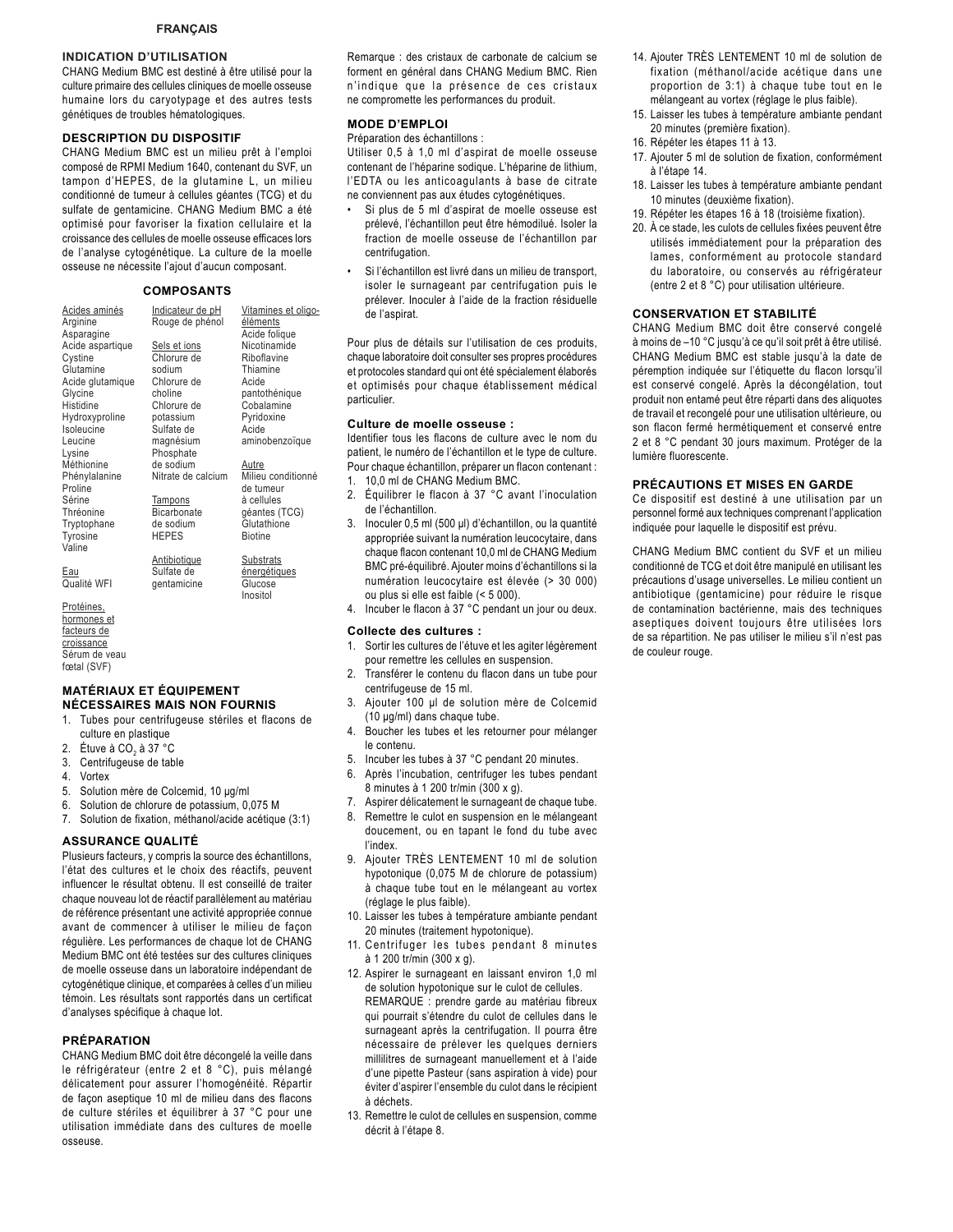### **INDICACIÓN DE USO**

El CHANG Medium BMC está diseñado para ser utilizado en cultivos clínicos de médula ósea humana para cariotipado y otras pruebas genéticas de diversos trastornos hematológicos.

### **DESCRIPCIÓN DEL PRODUCTO**

El CHANG Medium BMC es un medio listo para usar que se compone del RPMI Medium 1640, con FBS, tampón HEPES, L-glutamina, medio acondicionado con tumor de células gigantes (GCT) y sulfato de gentamicina. El CHANG Medium BMC se ha optimizado para fomentar una adhesión celular eficiente y el crecimiento de las células de la médula ósea sometidas a análisis citogenético. No es necesario añadir ningún componente antes de cultivar la médula ósea.

### **COMPONENTES**

| Aminoácidos      | Proteínas,         | Vitaminas         |
|------------------|--------------------|-------------------|
| Arginina         | hormonas           | y oligoelementos  |
| Asparagina       | y factores de      | Ácido fólico      |
| Acido aspártico  | crecimiento        | Nicotinamida      |
| Cistina          | Suero bovino fetal | Riboflavina       |
| Glutamina        | (FBS)              | Tiamina           |
| Acido glutámico  |                    | Ácido pantoténico |
| Glicina          | Indicador del pH   | Cobalamina        |
| Histidina        | Rojo de fenol      | Piridoxina        |
| Hidroxiprolina   |                    | Acido             |
| Isoleucina       | Sales e iones      | aminobenzoico     |
| Leucina          | Cloruro sódico     |                   |
| Lisina           | Cloruro de colina  | Otros             |
| Metionina        | Cloruro potásico   | Medio             |
| Fenilalanina     | Sulfato magnésico  | acondicionado con |
| Prolina          | Fosfato sódico     | tumor de células  |
| Serina           | Nitrato cálcico    | gigantes (GCT-CM) |
| Treonina         |                    | Glutatión         |
| Triptófano       | Sistemas tampón    | Biotina           |
| Tirosina         | Bicarbonato sódico |                   |
| Valina           | HEPES              | Sustratos         |
|                  |                    | energéticos       |
| Agua             | Antibiótico        | Glucosa           |
| Calidad de agua  | Sulfato de         | Inositol          |
| para inyectables | qentamicina        |                   |

#### **MATERIAL Y EQUIPO NECESARIOS PERO NO SUMINISTRADOS**

- 1. Tubos de centrífuga estériles de plástico y frascos de cultivo
- 2. Incubadora de CO $_2$  a 37 °C
- 3. Centrífuga de mesa
- 4. Agitador vórtex

- 5. Solución madre Colcemid, 10 µq/ml
- 6. Solución de cloruro potásico, 0,075 M
- 7. Solución fijadora, metanol: ácido acético (3:1)

### **GARANTÍA DE CALIDAD**

Diversos factores, entre ellos la fuente de las muestras, las condiciones de cultivo y la selección de los reactivos, pueden influir en el resultado obtenido. Se aconseja a los usuarios que procesen cada nuevo lote de reactivo en paralelo con un material de referencia de actividad idónea y conocida antes de su adopción sistemática. El rendimiento de cada lote del CHANG Medium BMC se ha analizado frente a un medio de control en cultivos clínicos de médula ósea en un laboratorio de citogenética clínica independiente. Los resultados se notifican en un certificado de análisis específico del lote.

### **PREPARACIÓN PARA EL USO**

El CHANG Medium BMC se descongelará durante la noche en el frigorífico (2-8 °C) y luego se mezclará con suavidad para garantizar su homogeneidad. Dispensar en condiciones asépticas 10 ml del medio en frascos de cultivo estériles y equilibrar a 37 °C para su uso inmediato en los cultivos de médula ósea.

Nota: En el CHANG Medium BMC se forman con frecuencia cristales de oxalato cálcico. No se ha demostrado que la presencia de estos cristales merme el rendimiento del producto.

### **INSTRUCCIONES DE USO**

Preparación de la muestra:

Utilizar de 0,5 a 1,0 ml de médula ósea aspirada en un tubo de heparina sódica. La heparina de litio, el EDTA y los anticoagulantes de citrato no resultan adecuados para estudios citogenéticos.

- Si se reciben más de 5 ml de aspirado de médula ósea, la muestra podría estar hemodiluida. Centrifugar la muestra para aislar la fracción de médula ósea.
- Si la muestra llega en un medio de transporte, centrifugarla y eliminar el medio de transporte (sobrenadante). Inocular utilizando la fracción remanente del aspirado.

Para más detalles sobre la utilización de estos productos, consultar los protocolos y los procedimientos de su propio laboratorio, que se habrán desarrollado y optimizado específicamente de acuerdo con su programa médico particular.

### **Cultivo de médula ósea:**

Etiquetar todos los recipientes de cultivo con el nombre del paciente, el número de la muestra y el tipo de cultivo. Para cada muestra, preparar un frasco que contenga:

- 1. 10,0 ml del CHANG Medium BMC.
- 2. Equilibrar el frasco a 37 °C antes de inocular la muestra.
- 3. Inocular 0,5 ml (500 µl) de muestra, o la cantidad adecuada en función del recuento leucocitario (RL), en cada frasco que contenga 10,0 ml del CHANG Medium BMC preequilibrado. Añadir menos cantidad de muestra si el RL es alto (>30.000) o más si es bajo (<5.000).
- 4. Incubar el frasco a 37 °C durante 1-2 días.

### **Cosecha de los cultivos:**

- 1. Sacar los cultivos de la incubadora y balancearlos con suavidad para resuspender las células.
- 2. Transferir el contenido del frasco a un tubo de centrifuga de 15 ml.
- 3. Añadir 100 µl de la solución madre Colcemid  $(10 \text{ µg/ml})$  a cada tubo.
- 4. Tapar los tubos y mezclar mediante inversión.
- 5. Incubar el frasco a 37 °C durante 20 minutos.
- 6. Después de la incubación, colocar los tubos de centrífuga durante 8 minutos a 1200 rpm (300 g).
- 7. Aspirar con cuidado el sobrenadante de cada tubo.
- 8. Resuspender el sedimento celular mezclando o golpeando con suavidad el fondo del tubo con el dedo índice.
- 9. Añadir MUY LENTAMENTE 10 ml de solución hipotónica (cloruro potásico 0,075 M) a cada tubo mientras se agita en el vórtex (con el ajuste más bajo).
- 10. Dejar reposar los tubos a temperatura ambiente durante 20 minutos (tratamiento hipotónico).
- 11. Centrifugar los tubos durante 8 minutos a 1200 rpm (300 g).
- 12. Aspirar el sobrenadante dejando aproximadamente 1,0 ml de solución hipotónica por encima del sedimento celular.

 NOTA: Tenga cuidado con el material fibroso que puede extenderse desde el sedimento celular hasta el sobrenadante después de la centrifugación. Para evitar la aspiración de todo el sedimento celular en el recipiente de desecho, los últimos mililitros de sobrenadante se deben a veces aspirar a mano (sin aplicar vacío) con una pipeta Pasteur.

- 13. Resuspender el sedimento celular como se describe en el paso 8.
- 14. Añadir MUY LENTAMENTE 10 ml de la solución fijadora de metanol y ácido acético (3:1) a cada tubo mientras se agita en el vórtex (con el ajuste más bajo).
- 15. Dejar reposar los tubos a temperatura ambiente durante 20 minutos (primera fijación).
- 16. Repetir los pasos 11-13.
- 17. Añadir 5 ml de fijador como en el paso 14.
- 18. Dejar reposar los tubos a temperatura ambiente durante 10 minutos (segunda fijación).
- 19. Repetir los pasos 16-18 (tercera fijación).
- 20. En este momento, las esferas celulares fijadas se pueden utilizar de inmediato para preparar los portaobietos según el protocolo estándar del laboratorio o conservar en el frigorífico (2-8 °C) para su uso futuro.

### **CONSERVACIÓN Y ESTABILIDAD**

El CHANG Medium BMC debe conservarse congelado a menos de -10 °C hasta que esté listo para uso. Si se conserva congelado, el CHANG Medium BMC se mantiene estable hasta la fecha de caducidad indicada en la etiqueta del frasco. Después de la descongelación, el producto sobrante no utilizado se puede dispensar en porciones alícuotas de trabajo y volver a congelar para su uso posterior o bien cerrar herméticamente y conservar a 2-8 °C durante 30 días como máximo. Proteger de la luz fluorescente.

### **PRECAUCIONES Y ADVERTENCIAS**

Este producto lo debe utilizar personal con formación en procedimientos que incluyan el uso previsto del producto.

El CHANG Medium BMC contiene medio acondicionado con FBS y GCT y se debe manipular con las precauciones universales de laboratorio. El medio contiene un antibiótico (gentamicina) para reducir la posible contaminación bacteriana, pero siempre que se dispense el medio se utilizarán técnicas asépticas. No utilizar ningún medio que no sea de color rojo.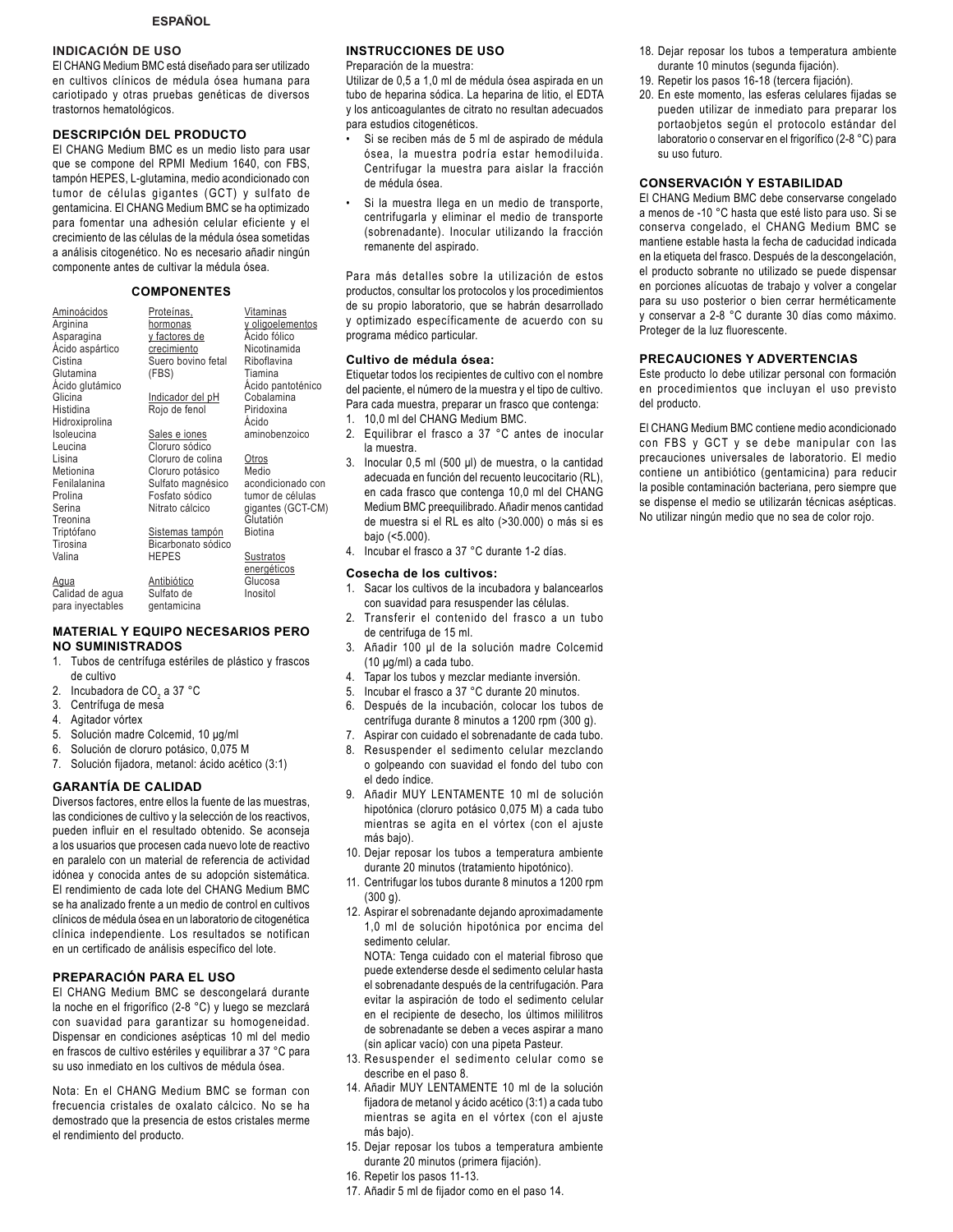### **INDICAÇÃO DE UTILIZAÇÃO**

O CHANG Medium BMC destina-se a ser utilizado em cultura primária de culturas de medula óssea humana clínicas para cariotipagem e outros testes genéticos de várias doenças hematológicas.

### **DESCRIÇÃO DO DISPOSITIVO**

O CHANG Medium BMC é um meio pronto a utilizar constituído por RPMI Medium 1640 com FBS, tampão HEPES, L-glutamina, Giant Cell Tumor (GCT) Conditioned Medium e sulfato de gentamicina. O CHANG Medium BMC foi otimizado de modo a suportar a ligação e o crescimento eficientes de células da medula óssea para análise citogenética. Sem adição de quaisquer componentes antes de a cultura de medula óssea ser necessária.

#### **COMPONENTES**

| Aminoácido<br>Arginina<br>Asparagina<br>Acido aspártico<br>Cistina | Proteínas,<br>hormonas e fatores<br>de crescimento<br>Soro bovino fetal<br>(FBS) | Vitaminas<br>e oligoelementos<br>Acido fólico<br>Nicotinamida<br>Riboflavina |
|--------------------------------------------------------------------|----------------------------------------------------------------------------------|------------------------------------------------------------------------------|
| Glutamina<br>Ácido glutâmico                                       | <u>Indicador de pH</u>                                                           | Tiamina<br>Ácido pantoténico                                                 |
| Glicina<br>Histidina                                               | Vermelho de fenol                                                                | Cobalamina<br>Piridoxina                                                     |
| Hidroxiprolina                                                     | Sais e iões                                                                      | Ácido                                                                        |
| Isoleucina                                                         | Cloreto de sódio                                                                 | aminobenzoico                                                                |
| Leucina                                                            | Cloreto de colina                                                                |                                                                              |
| Lisina                                                             | Cloreto de potássio                                                              | Outro                                                                        |
| Metionina                                                          | Sulfato de                                                                       | Giant cell tumor                                                             |
| Fenilalanina                                                       | magnésio                                                                         | conditioned                                                                  |
| Prolina                                                            | Fosfato de sódio                                                                 | medium (GCT-CM)                                                              |
| Serina<br>Treonina                                                 | Nitrato de cálcio                                                                | Glutationa<br>Biotina                                                        |
| Triptofano                                                         | <b>Tampões</b>                                                                   |                                                                              |
| Tirosina                                                           | Bicarbonato de                                                                   | Substratos                                                                   |
| Valina                                                             | sódio<br><b>HEPES</b>                                                            | energéticos<br>Glucose                                                       |
| <u>Aqua</u>                                                        |                                                                                  | Inositol                                                                     |
| Qualidade<br>WFI (água p/                                          | <b>Antibiótico</b><br>Sulfato de                                                 |                                                                              |
| preparações<br>inietáveis)                                         | gentamicina                                                                      |                                                                              |

### **MATERIAIS E EQUIPAMENTO**

- **NECESSÁRIOS MAS NÃO FORNECIDOS**
- 1. Tubos de centrifugadora estéreis de plástico e frascos de cultura
- 2. Incubadora de CO<sub>2</sub> a 37 °C
- 3. Centrifugadora de bancada
- 4. Misturador de vórtice
- 5. Colcemid Stock Solution, 10 µg/ml
- 6. Solução de cloreto de potássio, 0,075 M
- 7. Solução de fixação, metanol:ácido acético (3:1)

#### **GARANTIA DE QUALIDADE**

O resultado obtido pode ser influenciado por vários fatores que incluam a origem dos espécimes, as condições de cultura e a seleção dos reagentes. Antes da adoção em utilização de rotina, os utilizadores são aconselhados a analisar cada novo lote de reagente em paralelo com material de referência de atividade adequada conhecida. O desempenho de cada lote de CHANG Medium BMC foi testado em culturas clínicas de medula óssea num laboratório de citogenética clínica por comparação com um meio de controlo. Os resultados estão descritos no certificado de análise específico de cada lote.

### **PREPARAÇÃO PARA UTILIZAÇÃO**

O CHANG Medium BMC deve ser descongelado de um dia para o outro no frigorífico (2 °C-8 °C) e depois misturado suavemente para assegurar a homogeneidade. Dispense asseticamente 10 ml de meio para frascos de cultura estéreis e deixe atingir os 37 °C para utilização imediata em culturas de medula óssea.

Nota: A formação de cristais de carbonato de cálcio é frequente no CHANG Medium BMC. A presença destes cristais não demonstrou causar qualquer efeito prejudicial no desempenho do produto.

### **INSTRUÇÕES DE UTILIZAÇÃO**

Preparação da amostra:

Utilize 0,5 ml a 1,0 ml de aspirado de medula óssea com heparina de sódio. Os anticoagulantes heparina de lítio, EDTA ou citratos não são adequados para estudos citogenéticos.

- Caso se receba mais de 5 ml de aspirado de medula óssea, a amostra pode ficar hemodiluída. Centrifugue o espécime, para isolar a fração da medula óssea.
- Se o espécime chegar em meio de transporte, centrifugue a amostra e retire o meio de transporte (sobrenadante). Inocule utilizando a restante fração do aspirado.

Para obter mais informações sobre a utilização destes produtos, cada laboratório deve consultar os respetivos procedimentos e protocolos que tenham sido concebidos e otimizados especificamente para o seu programa médico.

### **Cultura de medula óssea:**

Identifique todos os recipientes de cultura com o nome do doente, o número de amostra e o tipo de cultura. Prepare um frasco de cultura para cada espécime, contendo:

- 1. 10,0 ml de CHANG Medium BMC.
- 2. Antes da inoculação do espécime, deixe o frasco de cultura atingir os 37 °C.
- 3. Inocule 0,5 ml (500 µl) de espécime, ou a quantidade adequada dependendo da contagem de glóbulos brancos, para cada frasco de cultura contendo 10,0 ml de CHANG Medium BMC pré-equilibrado. Adicione uma maior quantidade de espécime se a contagem de glóbulos brancos for alta (> 30 000) ou uma menor quantidade se a contagem de glóbulos brancos for baixa (< 5000).
- 4. Incube o frasco de cultura a 37 °C durante 1–2 dias.

#### **Colheita de culturas:**

- 1. Retire as culturas da incubadora e gire-as suavemente para ressuspender as células.
- 2. Transfira o conteúdo do frasco de cultura para um tubo de centrifugadora de 15 ml.
- 3. Adicione 100 µl de solução de stock Colcemid  $(10 \text{ µg/ml})$  a cada tubo.
- 4. Tape os tubos e misture, invertendo-os.
- 5. Incube os tubos a 37 °C durante 20 minutos.
- 6. Após a incubação, centrifugue os tubos durante 8 minutos a 1200 rpm (300 x g).
- 7. Aspire o sobrenadante de cada tubo com cuidado.
- 8. Ressuspenda o *pellet* de células, misturando suavemente ou batendo no fundo do tubo com o dedo indicador.
- 9. Adicione MUITO LENTAMENTE 10 ml de solução hipotónica (cloreto de potássio 0,075 M) a cada tubo durante a mistura no misturador de vórtice (na definição mais baixa).
- 10. Deixe os tubos repousarem à temperatura ambiente durante 20 minutos (tratamento hipotónico).
- 11. Centrifugue os tubos durante 8 minutos a 1200 rpm (300 x g).
- 12. Aspire o sobrenadante, deixando cerca de 1,0 ml de solução hipotónica acima do *pellet* de células. NOTA: Tenha atenção ao material fibroso que pode estender-se a partir do *pellet* de células para cima, para o interior do sobrenadante após a centrifugação. Os últimos mililitros de sobrenadante podem ter de ser removidos à mão com uma pipeta de Pasteur (não utilizar aspiração com vácuo) para evitar aspirar todo o *pellet* de células para o recipiente de resíduos.
- 13. Ressuspenda o *pellet* de células tal como descrito no passo 8.
- 14. Adicione MUITO LENTAMENTE 10 ml de fixador de 3:1 de metanol:ácido acético a cada tubo durante a mistura no misturador de vórtice (na definição mais baixa).
- 15. Deixe os tubos repousarem à temperatura ambiente durante 20 minutos (primeira fixação).
- 16. Repita os passos 11 a 13.
- 17. Adicione 5 ml de fixador, tal como no passo 14.
- 18. Deixe os tubos repousarem à temperatura ambiente durante 10 minutos (segunda fixação).
- 19. Repita os passos 16 a 18 (terceira fixação).
- 20. Neste ponto, os *pellets* de células fixadas podem ser utilizados imediatamente para a preparação de lâminas de acordo com o protocolo padrão do laboratório ou conservados no frigorífico (2 °C-8 °C) para utilização futura.

### **CONSERVAÇÃO E ESTABILIDADE**

O CHANG Medium BMC deve ser conservado congelado a uma temperatura inferior a -10 °C até estar pronto para utilizar. O CHANG Medium BMC é estável até ao prazo de validade indicado no rótulo do frasco, desde que conservado congelado. Após a descongelação, qualquer produto não usado pode ser dispensado em alíquotas de trabalho e recongelado para utilização posterior ou bem tapado e conservado entre 2 °C e 8 °C durante um período de até 30 dias. Proteger da luz fluorescente.

#### **PRECAUÇÕES E ADVERTÊNCIAS**

Este dispositivo destina-se a ser utilizado por pessoal com formação em técnicas que incluem a aplicação indicada à qual se destina o dispositivo.

O CHANG Medium BMC contém meio condicionado com FBS e GCT e deve ser manuseado utilizando as precauções laboratoriais universais. O meio contém um antibiótico (gentamicina) para reduzir o potencial de contaminação bacteriana; contudo, ao dispensar o meio, devem ser sempre utilizadas técnicas asséticas. Não utilize qualquer meio que não tenha cor vermelha.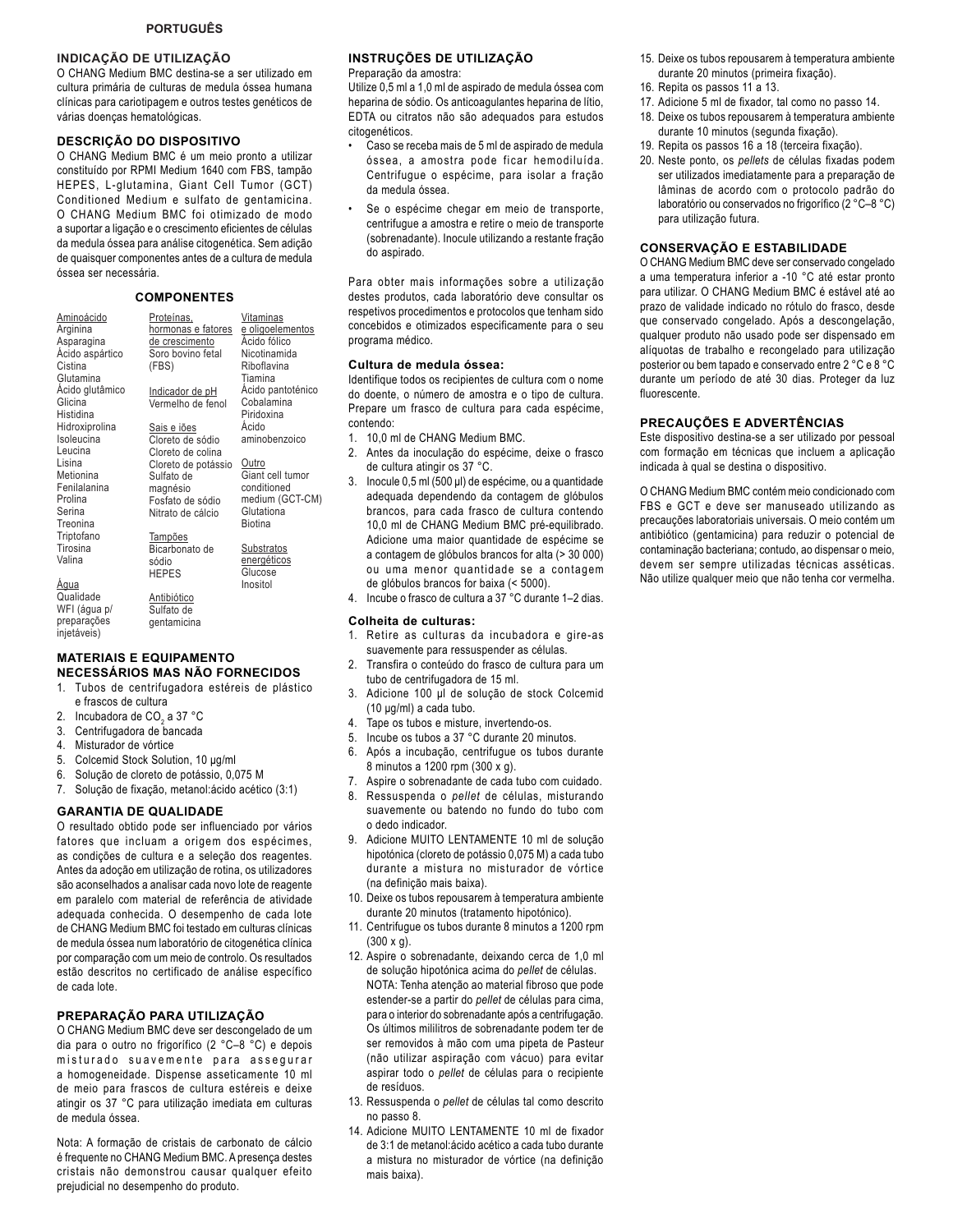### **ΕΝΔΕΙΞΗ ΧΡΗΣΗΣ**

Το CHANG Medium BMC προορίζεται για χρήση στην πρωτογενή καλλιέργεια κλινικών καλλιεργειών ανθρώπινου μυελού των οστών για καρυοτυποποίηση και άλλες γενετικές εξετάσεις για διάφορες αιματολογικές διαταραχές.

### **ΠΕΡΙΓΡΑΦΗ ΤΗΣ ΣΥΣΚΕΥΗΣ**

Το CHANG Medium BMC είναι ένα έτοιμο για χρήση μέσο που αποτελείται από RPMI Medium 1640, με FBS. ρυθμιστικό διάλυμα HEPES, L-γλουταμίνη, Giant Cell Tumor (GCT) Conditioned Medium και θειική γενταμυκίνη. Το CHANG Medium BMC έχει βελτιστοποιηθεί για την υποστήριξη της αποτελεσματικής κυτταρικής προσκόλλησης και ανάπτυξης κυττάρων μυελού των οστών για κυτταρογενετική ανάλυση. Δεν απαιτείται προσθήκη οποιουδήποτε συστατικού πριν από την καλλιέργεια του μυελού των οστών.

### **ΣΥΣΤΑΤΙΚΑ**

| <u>Αμινοξύ</u><br>Αργινίνη<br>Ασπαραγίνη<br>Ασπαρτικό οξύ<br>Κυστίνη<br>Γλουταμίνη<br>Γλουταμικό οξύ<br>Γλυκίνη<br>Ιστιδίνη<br>Υδροξυπρολίνη<br>Ισολευκίνη<br>Λευκίνη<br>Λυσίνη<br>Μεθειονίνη<br>Φαινυλαλανίνη<br>Προλίνη<br>Σερίνη<br>Θρεονίνη<br>Τρυπτοφάνη<br>Τυροσίνη<br>Βαλίνη | Πρωτεΐνες, ορμόνες<br>και αυξητικοί<br><u>παράγοντες</u><br>Ορός από έμβρυο<br>βοοειδών (FBS)<br><u>Δείκτης pH</u><br>Ερυθρό της<br>φαινόλης<br>Άλατα και ιόντα<br>Χλωριούχο νάτριο<br>Χλωριούχος χολίνη<br>Χλωριούχο κάλιο<br>Θειικό μαγνήσιο<br>Φωσφορικό νάτριο<br>Νιτρικό ασβέστιο<br><u>Ρυθμιστικά</u><br><u>διαλύματα</u><br>Διττανθρακικό | Αντιβιοτικό<br>Θειική γενταμυκίνη<br><u>Βιταμίνες και</u><br>ιχνοστοιχεία<br>Φυλλικό οξύ<br>Νικοτιναμίδη<br>Ριβοφλαβίνη<br>Θειαμίνη<br>Παντοθενικό οξύ<br>Κοβαλαμίνη<br>Πυριδοξίνη<br>Αμινοβενζοϊκό οξύ<br>Άλλα<br>Giant cell tumor<br>conditioned medium<br>(GCT-CM)<br>Γλουταθειόνη<br>Βιοτίνη |
|-------------------------------------------------------------------------------------------------------------------------------------------------------------------------------------------------------------------------------------------------------------------------------------|--------------------------------------------------------------------------------------------------------------------------------------------------------------------------------------------------------------------------------------------------------------------------------------------------------------------------------------------------|--------------------------------------------------------------------------------------------------------------------------------------------------------------------------------------------------------------------------------------------------------------------------------------------------|
|                                                                                                                                                                                                                                                                                     |                                                                                                                                                                                                                                                                                                                                                  |                                                                                                                                                                                                                                                                                                  |
| Νερό<br>Ποιότητα ενέσιμου<br>ύδατος (WFI)                                                                                                                                                                                                                                           | νάτριο<br><b>HEPES</b>                                                                                                                                                                                                                                                                                                                           | <u>Ενεργειακά</u><br>υποστρώματα<br>Γλυκόζη<br>Ινοσιτόλη                                                                                                                                                                                                                                         |

#### **ΝΩ** ΑΠΑΙΤΟΥΜΕΝΑ ΥΛΙΚΑ ΚΑΙ ΕΞΟΠΛΙΣΜΟΣ **ΠΟΥ ΔΕΝ ΠΑΡΕΧΟΝΤΑΙ**

- 1. Πλαστικά, αποστειρωμένα σωληνάρια φυγόκεντρου και μπουκαλάκια καλλιέργειας
- 2. Επωαστήρας CO<sub>2</sub> στους 37 °C
- 3. Επιτραπέζια φυγόκεντρος
- 4. Αναμίκτης στροβιλισμού
- 5. Αποθεματικό διάλυμα κολσεμίδης, 10 μg/mL
- 6. Διάλυμα χλωριούχου καλίου, 0,075 Μ
- 7. Διάλυμα μονιμοποίησης, μεθανόλη: οξικό οξύ (3:1)

### $\Delta$ ΙΑΣΦΑΛΙΣΗ ΠΟΙΟΤΗΤΑΣ

Το αποτέλεσμα που λαμβάνεται μπορεί να επηρεαστεί από διάφορους παράγοντες, όπως η προέλευση των δειγμάτων, οι συνθήκες καλλιέργειας και η επιλογή αντιδραστηρίων. Προτείνεται οι χρήστες να αναλύουν κάθε νέα παρτίδα αντιδραστηρίων παράλληλα με υλικό αναφοράς γνωστής, κατάλληλης δραστικότητας, πριν από την υιοθέτηση σε χρήση ρουτίνας. Κάθε παρτίδα CHANG Medium BMC έχει ελεγχθεί για την απόδοσή της σε κλινικές καλλιέργειες μυελού των οστών σε ανεξάρτητο εργαστήριο κλινικής κυτταρογενετικής σε σύγκριση με ένα μέσο ελέγχου. Τα αποτελέσματα αναφέρονται σε Πιστοποιητικό Ανάλυσης ειδικό ανά παρτίδα.

### ΠΡΟΕΤΟΙΜΑΣΙΑ ΧΡΗΣΗΣ

Το CHANG Medium BMC θα πρέπει να αποψύχεται κατά τη διάρκεια της νύχτας στο ψυγείο (2-8 °C) και στη συνέχεια να αναμιγνύεται ήπια, ώστε να διασφαλίζεται η ομογένειά του. Διανείμετε με άσηπτες συνθήκες 10 mL μέσου σε αποστειρωμένα μπουκαλάκια καλλιέργειας και ισορροπήστε στους 37 °C για άμεση χρήση σε καλλιέργειες μυελού των οστών.

Σημείωση: Στο CHANG Medium BMC σχηματίζονται συχνά κρύσταλλοι ανθρακικού ασβεστίου. Η παρουσία αυτών των κρυστάλλων δεν έχει αποδειχθεί ότι προκαλεί οποιαδήποτε αρνητική επίδραση στην απόδοση του προϊόντος.

### **ΟΔΗΓΙΕΣ ΧΡΗΣΗΣ**

Προετοιμασία δεινμάτων:

Χρησιμοποιήστε 0,5 έως 1,0 mL υλικού αναρρόφησης μυελού των οστών με ηπαρινισμένο νάτριο. Η ηπαρίνη λιθίου, το ΕDTA ή τα κιτρικά αντιπηκτικά είναι ακατάλληλα για κυτταρογενετικές μελέτες.

- Εάν ληφθούν περισσότερα από 5 mL του υλικού αναρρόφησης του μυελού των οστών, το δείγμα μπορεί να είναι αραιωμένο με αίμα. Φυγοκεντρίστε το δείγμα για να απομονώσετε το κλάσμα του μυελού **IGV** 001169
- Εάν το δείγμα παραληφθεί σε μέσο μεταφοράς, φυγοκεντρίστε το δείγμα και αφαιρέστε το μέσο μεταφοράς (υπερκείμενο). Ενοφθαλμίστε χρησιμοποιώντας το υπόλοιπο κλάσμα του υλικού αναρρόφησης.

Για πρόσθετες λεπτομέρειες σχετικά με τη χρήση των προϊόντων αυτών, κάθε εργαστήριο θα πρέπει να συμβουλεύεται τις δικές του εργαστηριακές διαδικασίες και πρωτόκολλα, τα οποία έχουν αναπτυχθεί και βελτιστοποιηθεί ειδικά για το δικό του ιατρικό πρόγραμμα.

#### Καλλιέργεια μυελού των οστών:

Επισημάνετε όλα τα δοχεία καλλιέργειας με το όνομα του ασθενούς, τον αριθμό δείγματος και τον τύπο της καλλιέργειας. Για κάθε δείγμα προετοιμάστε ένα μπουκαλάκι που περιέχει τα εξής:

- 1. 10,0 mL CHANG Medium BMC.
- 2. Εξισορροπήστε το μπουκαλάκι στους 37 °C πριν από τον ενοφθαλμισμό του δείγματος.
- 3. Ενοφθαλμίστε 0,5 mL (500 μL) δείγματος, ή την κατάλληλη ποσότητα ανάλογα με τον αριθμό των λευκών αιμοσφαιρίων (white blood cell, WBC), σε κάθε μπουκαλάκι που περιέχει 10,0 mL ήδη εξισορροπημένο CHANG Medium BMC. Προσθέστε μικρότερη ποσότητα δείγματος εάν ο αριθμός των WBC είναι υψηλός (> 30.000) ή μεγαλύτερη ποσότητα δείγματος εάν ο αριθμός των WBC είναι χαμηλός (< 5.000).
- 4. Επωάστε το μπουκαλάκι στους 37 °C για 1-2 ημέρες.

#### Συλλογή καλλιεργειών:

- 1. Αφαιρέστε τις καλλιέργειες από τον επωαστήρα και περιδινίστε με ήπιες κινήσεις για την επανεναιώρηση των κυττάρων.
- 2. Μεταφέρετε το περιεχόμενο που έχει το μπουκαλάκι σε σωληνάριο φυγοκέντρου των 15 mL.
- 3. Προσθέστε 100 μL αποθεματικού διαλύματος κολσεμίδης (10 μg/mL) σε κάθε σωληνάριο.
- 4. Πωματίστε τα σωληνάρια και αναμείξτε με αναστροφή.
- 5. Επωάστε τα σωληνάρια στους 37 °C για 20 λεπτά.
- 6. Μετά την επώαση, φυγοκεντρίστε τα σωληνάρια για 8 λεπτά στις 1.200 σ.α.λ. (300 x g).
- 7. Αναρροφήστε προσεκτικά το υπερκείμενο από κάθε σωληνάριο.
- 8. Επαναλάβατε την εναιώρηση του κυτταρικού συσσωματώματος αναμειγνύοντας με ήπιες κινήσεις ή τινάζοντας το κάτω μέρος του σωληναρίου με τον δείκτη του χεριού.
- 9. Προσθέστε ΠΟΛΥ ΑΡΓΑ 10 mL υποτονικού διαλύματος (0,075 Μ χλωριούχου καλίου) σε κάθε σωληνάριο ενόσω αναδεύετε με αναμίκτη στροβιλισμού (στη χαμηλότερη ρύθμιση).
- 10. Αφήστε τα σωληνάρια να παραμείνουν σε θερμοκρασία δωματίου για 20 λεπτά (επεξεργασία με υποτονικό διάλυμα).
- 11. Φυγοκεντρίστε τα σωληνάρια για 8 λεπτά στις 1.200 σ.α.λ. (300 x g).
- 12. Αναρροφήστε το υπερκείμενο αφήνοντας περίπου 1,0 mL υποτονικού διαλύματος πάνω από το κυτταρικό συσσωμάτωμα.
	- ΣΗΜΕΙΩΣΗ: Προσέχετε το ινώδες υλικό που μπορεί να επεκταθεί από το κυτταρικό συσσωμάτωμα προς τα πάνω και μέσα στο υπερκείμενο υγρό μετά τη φυγοκέντριση. Τα τελευταία λίγα mL του υπερκείμενου υγρού μπορεί να πρέπει να αφαιρεθούν χειρωνακτικά με πιπέτα Παστέρ (χωρίς να χρησιμοποιηθεί αναρρόφηση κενού) για να αποφευχθεί η αναρρόφηση ολόκληρου του κυτταρικού συσσωματώματος στον κάδο απορριμμάτων.
- 13. Επαναλάβατε την εναιώρηση του κυτταρικού συσσωματώματος, όπως περιγράφεται στο βήμα 8.
- 14. Προσθέστε ΠΟΛΥ ΑΡΓΑ 10 mL διαλύματος μονιμοποίησης μεθανόλης: οξικού οξέος σε αναλογία 3:1 σε κάθε σωληνάριο, ενόσω αναδεύετε με αναμίκτη στροβιλισμού (στη χαμηλότερη ρύθμιση).
- 15. Αφήστε τα σωληνάρια να παραμείνουν σε θερμοκρασία δωματίου για 20 λεπτά (πρώτη μονιμοποίηση).
- 16. Επαναλάβετε τα βήματα 11-13.
- 17. Προσθέστε 5 mL διαλύματος μονιμοποίησης, όπως στο βήμα 14.
- 18. Αφήστε τα σωληνάρια να παραμείνουν σε θερμοκρασία δωματίου για 10 λεπτά (δεύτερη μονιμοποίηση).
- 19. Επαναλάβετε τα βήματα 16-18 (τρίτη μονιμοποίηση).
- 20. Σε αυτό το σημείο, τα μονιμοποιημένα κυτταρικά συσσωματώματα μπορούν να χρησιμοποιηθούν αμέσως για την προετοιμασία αντικειμενοφόρων πλακών, σύμφωνα με το τυπικό πρωτόκολλο του εργαστηρίου ή να φυλαχθούν στο ψυγείο (2-8 °C) νια μελλοντική χρήση.

### **ΦΥΛΑΞΗ ΚΑΙ ΣΤΑΘΕΡΟΤΗΤΑ**

Το CHANG Medium BMC θα πρέπει να φυλάσσεται κατεψυγμένο, κάτω από τους -10 °C, μέχρι να είστε έτοιμοι να το χρησιμοποιήσετε. Το CHANG Medium BMC είναι σταθερό έως την ημερομηνία λήξης που αναγράφεται στην ετικέτα της φιάλης, όταν φυλάσσεται κατεψυγμένο. Μετά την απόψυξη, τυχόν μη χρησιμοποιημένο προϊόν μπορεί να διανεμηθεί σε κλάσματα εργασίας και να επανακαταψυχθεί για επακόλουθη χρήση ή να πωματιστεί σφικτά και να φυλαχθεί στους 2 °C έως 8 °C, για έως και 30 ημέρες. Προστατέψτε το από φθορίζον φως.

### ΠΡΟΦΥΛΑΞΕΙΣ ΚΑΙ ΠΡΟΕΙΔΟΠΟΙΗΣΕΙΣ

Η συσκευή αυτή προορίζεται για χρήση από προσωπικό που έχει εκπαιδευτεί σε διαδικασίες που περιλαμβάνουν την υποδεικνυόμενη εφαρμογή για την οποία προορίζεται η συσκευή.

Το CHANG Medium BMC περιέχει FBS και GCT conditioned medium και ο χειρισμός του θα πρέπει να γίνεται με τη λήψη των γενικών εργαστηριακών προφυλάξεων. Το μέσο περιέχει ένα αντιβιοτικό (γενταμυκίνη) για τη μείωση της πιθανότητας βακτηριακής μόλυνσης, αλλά θα πρέπει να χρησιμοποιούνται πάντοτε άσηπτες τεχνικές κατά τη διανομή του μέσου. Μη χρησιμοποιείτε κανένα μέσο που δεν έχει κόκκινο χρώμα.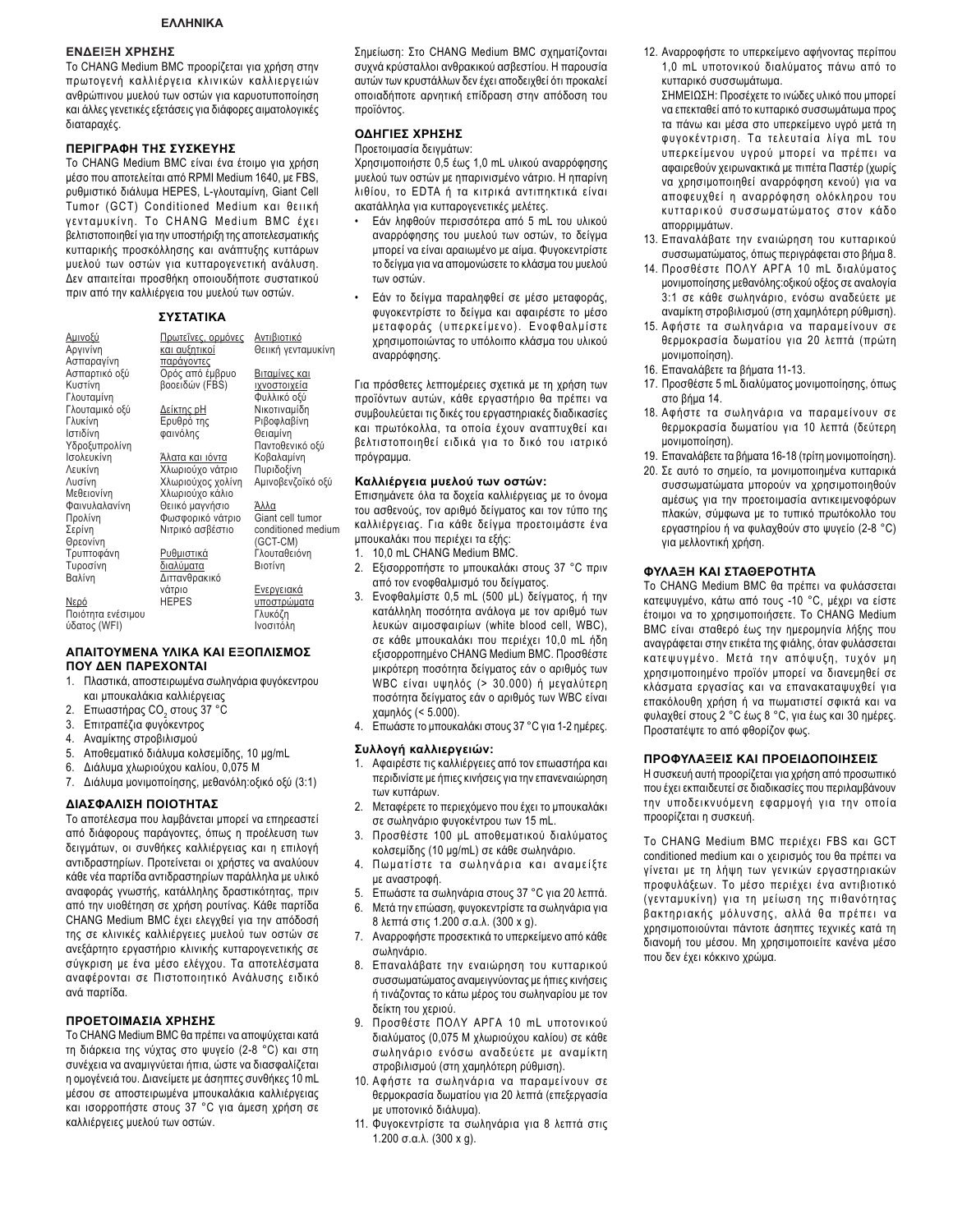### **NEDERLANDS**

### **INDICATIE VOOR GEBRUIK**

CHANG Medium BMC is bedoeld voor gebruik in de primaire kweek van klinische menselijke beenmergkweken voor karyotypering en andere genetische testen van diverse hematologische stoornissen.

### **BESCHRIJVING VAN HET HULPMIDDEL**

CHANG Medium BMC is een kant-en-klaar medium bestaande uit RPMI Medium 1640 met FBS, HEPES buffer, L-glutamine, Giant Cell Tumor (GCT) geconditioneerd medium en gentamicinesulfaat. CHANG Medium BMC is geoptimaliseerd ter ondersteuning van een efficiënte celhechting en groei van beenmergcellen voor cytogenetische analyse. Toevoeging van componenten is niet vereist voordat het beenmerg op kweek wordt gezet.

#### **COMPONENTEN**

| Aminozuren<br>Arginine<br>Asparagine<br>Asparaginezuur<br>Cystine<br>Glutamine<br>Glutaminezuur<br>Glycine | Eiwitten, hormonen<br>en groeifactoren<br>Foetaal<br>runderserum (FBS)<br><u>pH-indicator</u><br>Fenolrood | Vitaminen en<br>spoorelementen<br>Foliumzuur<br>Nicotinamide<br>Riboflavine<br>Thiamine<br>Pantotheenzuur<br>Cobalamine |
|------------------------------------------------------------------------------------------------------------|------------------------------------------------------------------------------------------------------------|-------------------------------------------------------------------------------------------------------------------------|
| Histidine                                                                                                  | Zouten en ionen                                                                                            | Pyridoxine                                                                                                              |
| Hydroxyproline                                                                                             | Natriumchloride                                                                                            | Aminobenzoëzuur                                                                                                         |
| Isoleucine                                                                                                 | Cholinechloride                                                                                            |                                                                                                                         |
| Leucine                                                                                                    | Kaliumchloride                                                                                             | Overige                                                                                                                 |
| Lysine                                                                                                     | Magnesiumsulfaat                                                                                           | Giant Cell Tumor                                                                                                        |
| Methionine                                                                                                 | Natriumfosfaat                                                                                             | geconditioneerd                                                                                                         |
| Fenylalanine<br>Proline                                                                                    | Calciumnitraat                                                                                             | medium (GCT-CM)<br>Glutathion                                                                                           |
| Serine                                                                                                     | <b>Buffers</b>                                                                                             | <b>Biotine</b>                                                                                                          |
| Treonine                                                                                                   | Natriumbicarbonaat                                                                                         |                                                                                                                         |
| Tryptofaan<br>Tyrosine                                                                                     | <b>HEPES</b>                                                                                               | <b>Energiesubstraten</b><br>Glucose                                                                                     |
| Valine                                                                                                     | Antibioticum<br>Gentamicinesulfaat                                                                         | Inositol                                                                                                                |

**Water Farmaceutisch** kwaliteitswater (WFI)

### **VEREISTE MAAR NIET MEEGELEVERDE MATERIALEN EN APPARATUUR**

- 1. Steriele kunststof centrifugeerbuisjes en kweekflessen
- 2. CO<sub>2</sub>-incubator bij 37 °C
- 3. Tafelcentrifuge
- 4. Vortexmenger
- 5. Colcemide-standaardoplossing, 10 µg/ml
- 6. Kaliumchlorideoplossing, 0,075 M
- 7. Fixeeroplossing, methanol: azijnzuur (3:1)

### **KWALITEITSBORGING**

Diverse factoren, waaronder de bron van de monsters, de kweekomstandigheden en de selectie van reagentia, kunnen van invloed zijn op het verkregen resultaat. Gebruikers wordt aangeraden elke nieuwe reagensbatch parallel met het referentiemateriaal met bekende geschikte activiteit te gebruiken voordat het routinematig wordt gebruikt. De prestaties van elke partij CHANG Medium BMC zijn getest op klinische beenmergkweken in een onafhankelijk klinisch cytogenetisch laboratorium en vergeleken met een controlemedium. De resultaten worden vermeld op een partijspecifiek analysecertificaat.

#### **VOORBEREIDING OP HET GEBRUIK**

Laat CHANG Medium BMC een nacht in de koelkast (bij 2-8 °C) ontdooien en meng daarna voorzichtig voor een goede homogeniteit. Breng op aseptische wijze 10 ml medium over in steriele kweekflessen en equilibreer tot 37 °C, waarna het direct kan worden gebruikt voor beenmergkweken.

NB: Vaak vormen er zich calciumcarbonaatkristallen in CHANG Medium BMC. Uit onderzoek is gebleken dat de aanwezigheid van deze kristallen geen nadelige invloed heeft op de prestaties van het product.

### **GEBRUIKSAANWIJZING**

Monsterpreparatie:

Gebruik 0,5 tot 1,0 ml met natrium gehepariniseerd beenmergaspiraat. Lithiumheparine, EDTA of citraatanticoagulanten zijn niet geschikt voor cytogenetisch onderzoek.

- Als meer dan 5 ml beenmergaspiraat wordt ontvangen, kan er sprake zijn van hemodilutie van het monster. Centrifugeer het monster om de beenmergfractie te isoleren.
- Als het monster in transportmedium wordt ontvangen, moet u het monster centrifugeren en het transportmedium (supernatant) verwijderen. Inoculeer met behulp van de resterende aspiraatfractie.

Voor aanvullende informatie over het gebruik van deze producten dienen alle laboratoria hun eigen laboratoriumprocedures en -protocollen te raadplegen die speciaal zijn ontwikkeld en geoptimaliseerd voor uw individueel medisch programma.

#### **Beenmergkweek:**

Plak op alle kweekflessen een label met daarop de naam van de patiënt, het monsternummer en het kweektype. Prepareer voor elk monster een fles met daarin:

- 1. 10,0 ml CHANG Medium BMC.
- 2. Equilibreer de fles tot 37 °C voordat u het monster inoculeert.
- 3. Inoculeer in elke fles met 10,0 ml gepreëquilibreerd CHANG Medium BMC  $0,5$  ml  $(500 \mu l)$  van het monster of de juiste hoeveelheid afhankelijk van de telling van het aantal witte bloedcellen (WBC). Voeg minder van het monster toe als de WBC-telling hoog is (> 30.000) of meer van het monster als de WBCtelling laag is (< 5000).
- 4. Incubeer de fles gedurende 1 à 2 dagen bij 37 °C.

### **Oogsten van de kweken:**

- 1. Haal de kweken uit de incubator en draai ze voorzichtig rond om de cellen te resuspenderen.
- 2. Breng de inhoud van de fles over naar een centrifugeerbuisje van 15 ml.
- 3. Voeg aan elk buisje 100 µl standaardcolcemide  $(10 \mu q/ml)$  toe.
- 4. Sluit de buisjes met een dop af en meng de inhoud door de buisjes om te keren.
- 5. Incubeer de buisjes gedurende 20 minuten bij 37 °C.
- 6. Centrifugeer de buisjes na incubatie gedurende 8 minuten op 1200 omw/min (300 x g).
- 7. Aspireer het supernatant voorzichtig uit elk buisje.
- 8. Resuspendeer de celpellet door deze voorzichtig te mengen, of door met de wijsvinger tegen de onderkant van het buisje te tikken.
- 9. Voeg ZEER LANGZAAM aan elk buisje 10 ml hypotone oplossing (0,075 M kaliumchloride) toe, terwijl u het met de vortexmenger mengt (op de laagste stand).
- 10. Laat de buisjes gedurende 20 minuten bij kamertemperatuur staan (hypotone behandeling).
- 11. Centrifugeer de buisjes gedurende 8 minuten op 1200 omw/min  $(300 \times g)$ .
- 12. Aspireer het supernatant en laat ca. 1,0 ml hypotone oplossing boven de celpellet staan. NB: Wees voorzichtig met vezelig materiaal dat na het centrifugeren vanuit de celpellet tot in het supernatant kan reiken. Het kan nodig zijn om de laatste paar ml supernatant handmatig met een pasteurpipet te verwijderen (zonder vacuümaspiratie) om aspiratie van de gehele celpellet in de afvalbak te voorkomen.
- 13. Resuspendeer de celpellet zoals beschreven in stap 8.
- 14. Voeg ZEER LANGZAAM aan elk buisie 10 ml van de fixeeroplossing 3:1 methanol: azijnzuur toe, terwijl u het met de vortexmenger mengt (op de laagste stand).
- 15. Laat de buisjes gedurende 20 minuten bij kamertemperatuur staan (eerste fixatie).
- 16. Herhaal stap 11 t/m 13.
- 17. Voeg 5 ml van de fixeeroplossing toe, zoals in stap 14.
- 18. Laat de buisjes gedurende 10 minuten bij kamertemperatuur staan (tweede fixatie).
- 19. Herhaal stap 16 t/m 18 (derde fixatie).
- 20. Nu kunnen de gefixeerde celpellets direct worden gebruikt voor het prepareren van het objectglaasje volgens het standaardprotocol van het laboratorium of in de koelkast (bij 2-8 °C) worden bewaard voor toekomstig gebruik.

### **BEWAREN EN STABILITEIT**

Bewaar CHANG Medium BMC bevroren bij een temperatuur lager dan -10 °C tot het moment van gebruik. CHANG Medium BMC is stabiel tot de houdbaarheidsdatum op het etiket van de fles, mits het product ingevroren wordt bewaard. Na ontdooien kan eventueel ongebruikt product worden opgedeeld in praktische hoeveelheden en opnieuw worden ingevroren voor later gebruik of gedurende maximaal 30 dagen bij 2 °C tot 8 °C worden bewaard, mits stevig met de dop afgesloten. Bescherm tegen fluorescentielicht.

#### **VOORZORGSMAATREGELEN EN WAARSCHUWINGEN**

Dit hulpmiddel is bedoeld voor gebruik door personeel dat opgeleid is in procedures waaronder de aangegeven toepassing waarvoor het hulpmiddel is bedoeld.

CHANG Medium BMC bevat FBS en GCT geconditioneerd medium en dient met inachtneming van universele voorzorgsmaatregelen voor laboratoria te worden behandeld. Het medium bevat een antibioticum (gentamicine) om de kans op bacteriële besmetting te verlagen, maar aseptische technieken dienen altijd te worden toegepast bij het pipetteren van het medium. Gebruik geen medium dat niet rood van kleur is.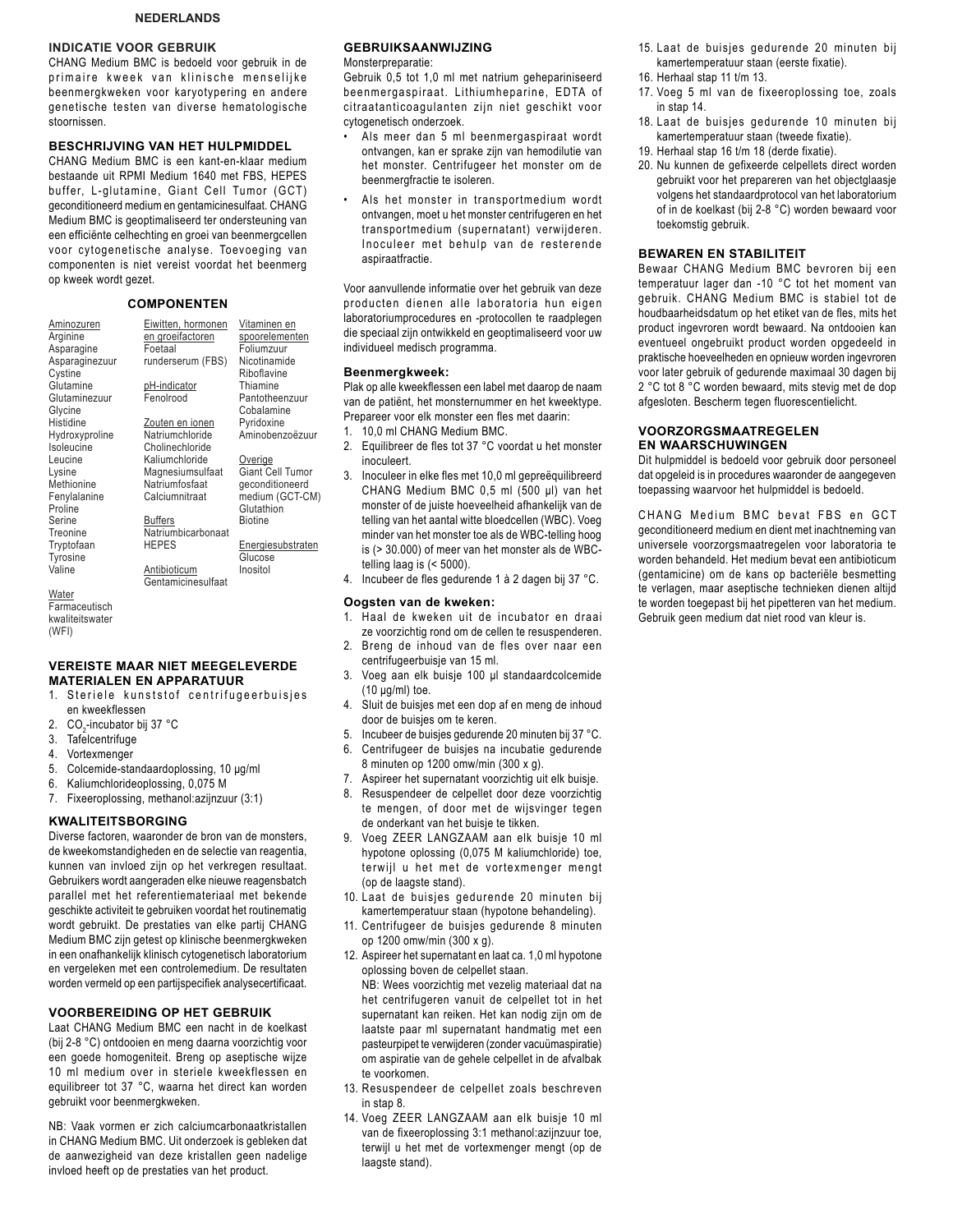### **INDIKACE PRO POUŽITÍ**

CHANG Medium BMC je určeno k použití při primokultivaci klinických kultur lidské kostní dřeně ke karyotypizaci a jiným genetickým testům na různé hematologické poruchy.

### POPIS PROSTŘEDKU

CHANG Medium BMC je médium připravené k použití, které se skládá z média RPMI Medium 1640 s FBS, pufrem HEPES, L-qlutaminem, kondiciovaným médiem Giant Cell Tumor (GCT) Conditioned Medium a gentamicin-sulfatem. CHANG Medium BMC bylo optimalizováno na podporu efektivního zachycení buněk a růstu buněk kostní dřeně k cytogenetické analýze. Před kultivací kostní dřeně není nutné přidávat žádné složky.

### **SLOŽKY**

| Aminokyselina      | Proteiny, hormony   | Vitaminy                 |
|--------------------|---------------------|--------------------------|
| Arginin            | a růstové faktory   | a stopové prvky          |
| Asparagin          | Fetální bovinní     | Kyselina listová         |
| Kyselina           | sérum (FBS)         | Nikotinamid              |
| asparagová         |                     | Riboflavin               |
| Cystin             | <u>Indikátor pH</u> | Thiamin                  |
| Glutamin           | Fenolová červeň     | Kyselina                 |
| Kyselina glutamová |                     | pantothenová             |
| Glycin             | Soli a jonty        | Kobalamin                |
| Histidin           | Chlorid sodný       | Pyridoxin                |
| Hydroxyprolin      | Cholinchlorid       | Kyselina                 |
| Isoleucin          | Chlorid draselný    | aminobenzoová            |
| Leucin             | Síran hořečnatý     |                          |
| Lysin              | Fosforečnan sodný   | Ostatní                  |
| Methionin          | Dusičnan vápenatý   | Kondiciované             |
| Fenylalanin        |                     | médium Giant Cell        |
| Prolin             | Pufry               | <b>Tumor Conditioned</b> |
| Serin              | Hydrogenuhličitan   | Medium (GCT-CM)          |
| Threonin           | sodný               | Glutathion               |
| Tryptofan          | <b>HEPES</b>        | <b>Biotin</b>            |
| Tyrosin            |                     |                          |
| Valin              | Antibiotikum        | Energetické              |
|                    | Gentamicin-sulfát   | substráty                |
| Voda               |                     | Glukóza                  |
| V kvalitě vodv     |                     | Inositol                 |

pro injekci

### POTŘEBNÉ NEDODÁVANÉ MATERIÁLY A VYBAVENÍ

- 1. Plastové sterilní centrifugační zkumavky a kultivační lahve
- 2. CO<sub>2</sub> inkubátor nastavený na teplotu 37 °C
- Stolní centrifuga 3.
- Třepačka vortex 4
- 5. Zásobní roztok Colcemid, 10 µg/ml
- 6 Roztok chloridu draselného, 0,075 M
- 7. Fixační roztok methanol : kyselina octová (3 : 1)

### ZAJIŠTĚNÍ KVALITY

Dosažené výsledky může ovlivnit několik faktorů včetně zdroje vzorků, podmínek kultivace a výběru reagencií. Doporučujeme uživatelům, aby každou novou šarži reagencie před přijetím k rutinnímu používání zpracovávali paralelně s referenčním materiálem o známé odpovídající aktivitě. Účinnost každé šarže média CHANG Medium BMC byla otestována na klinických kulturách kostní dřeně nezávislou klinickou cytogenetickou laboratoří v porovnání s kontrolním médiem. Výsledky jsou uvedeny v analytickém certifikátu k příslušné šarži.

PŘÍPRAVA K POUŽITÍ CHANG Medium BMC je třeba rozmrazit přes noc v chladničce (2-8 °C) a potom jemným promícháním zajistit jeho homogenitu. Asepticky nadávkujte 10 ml média do sterilních kultivačních lahví a ekvilibrujte na 37 °C k okamžitému použití ke kultivaci kostní dřeně.

Poznámka: V médiu CHANG Medium BMC se běžně tvoří krystalky uhličitanu vápenatého. Nebylo prokázáno, že by přítomnost těchto krystalků měla jakýkoli negativní účinek na funkci výrobku.

### NÁVOD K POUŽITÍ

Příprava vzorku:

Použijte 0.5 až 1.0 ml aspirátu kostní dřeně s heparinem sodným. Heparin lithný, EDTA ani citrátová antikoagulancia nejsou pro cytogenetická vyšetření vhodné.

- Pokud dostanete více než 5 ml aspirátu kostní dřeně, mohlo dojít k hemodiluci vzorku. Odstředěním izolujte frakci kostní dřeně vzorku.
- Pokud vzorek dostanete v transportním médiu, odstřeďte ho a odstraňte transportní médium (supernatant). Inokulujte při použití zbývající frakce aspirátu.

Další informace o použití těchto výrobků každá laboratoř získá ve vlastních laboratorních metodách a protokolech vypracovaných a optimalizovaných specificky pro její konkrétní zdravotnický program.

#### Kultivace kostní dřeně:

Všechny kultivační nádobky označte jménem pacientky, číslem vzorku a typem kultury. Připravte pro každý vzorek kultivační lahev obsahující:

- 1. 10.0 ml CHANG Medium BMC.
- 2. Před inokulací vzorku lahev ekvilibrujte na 37 °C.
- 3. Každou lahev s obsahem 10,0 ml předem ekvilibrovaného média CHANG Medium BMC inokulujte 0,5 ml (500 µl) vzorku nebo jiným vhodným objemem v závislosti na počtu leukocytů. Přidejte méně vzorku, pokud je počet leukocytů vysoký (> 30 000), nebo více, pokud je počet leukocytů nízký (< 5 000).
- $\overline{4}$ . Lahev inkubujte 1-2 dny při teplotě 37 °C.

#### Sběr kultur:

- 1. Vyjměte kultury z inkubátoru a jemným zakroužením resuspendujte buňky.
- $2.$ Přeneste obsah kultivační lahve do 15ml centrifugační zkumavky.
- $3.$ Do každé zkumavky přidejte 100 µl zásobního roztoku Colcemid (10 µg/ml).
- Zazátkujte zkumavky a promíchejte převrácením.  $\overline{4}$ .
- Zkumavky inkubujte 20 minut při teplotě 37 °C.
- Po inkubaci zkumavky odstřeďte po dobu 8 minut  $6.$ na 1 200 ot./min. (300× g).
- $7^{\circ}$ Opatrně z každé zkumavky aspirujte supernatant.
- Resuspendujte buněčný pelet jemným promícháním 8.
- nebo cvrnkáním ukazováčkem na dno zkumavky.  $\mathsf{q}$ VELMI POMALU přidejte 10 ml hypotonického roztoku (chlorid draselný 0,075 M) do každé zkumavky při vortexování (na nejnižší rychlost).
- 10. Nechte zkumavky 20 minut odstát při pokojové teplotě (hypotonizace).
- 11. Odstřeďte zkumavky po dobu 8 minut na 1 200 ot./min.  $(300 \times g)$ .
- 12. Aspirujte supernatant; ponechte přibližně 1,0 ml hypotonického roztoku na buněčným peletem. POZNÁMKA: Věnujte pozornost vláknitému materiálu, který po centrifugaci může z peletu zasahovat do supernatantu. Posledních několik ml supernatantu může být nutné odstranit ručně Pasteurovou pipetou (nikoli podtlakovou aspirací), abyste zabránili nasátí celého buněčného peletu do odpadní nádoby.
- 13. Resuspendujte buněčný pelet podle popisu v kroku 8.
- 14. VELMI POMALU přidejte 10 ml fixačního roztoku methanol: kyselina octová (3 : 1) do každé zkumavky při vortexování (na nejnižší rychlost).
- 15. Nechte zkumavky 20 minut odstát při pokojové teplotě (první fixace).
- 16. Opakujte kroky 11-13.
- 17. Přidejte 5 ml fixačního roztoku jako v kroku 14.
- 18. Nechte zkumavky 10 minut odstát při pokojové teplotě (druhá fixace).
- 19. Opakujte kroky 16-18 (třetí fixace).
- 20. V této chvíli lze fixované buněčné pelety ihned použít k přípravě sklíček podle standardního protokolu laboratoře nebo uložit do chladničky (2–8 °C) k budoucímu použití.

### UCHOVÁVÁNÍ A STABILITA

CHANG Medium BMC je třeba do použití uchovávat při teplotě nižší než -10 °C. Pokud je skladováno zmrazené, CHANG Medium BMC je stabilní do data exspirace uvedeného na štítku lahve. Po rozmrazení lze všechen nespotřebovaný výrobek rozdělit na díly používané při zpracování a znovu zmrazit k pozdějšímu použití nebo pevně uzavřít a skladovat po dobu až 30 dní při teplotě 2 °C až 8 °C. Chraňte před fluorescenčním světlem.

### BEZPEČNOSTNÍ OPATŘENÍ A VAROVÁNÍ

Tento prostředek je určen k použití pracovníky školenými v postupech, které zahrnují indikovanou aplikaci, pro kterou je prostředek určený.

CHANG Medium BMC obsahuje FBS a kondiciované médium GCT a je třeba s ním zacházet při dodržení všeobecných laboratorních bezpečnostních opatření. Médium obsahuje k omezení potenciálu bakteriální kontaminace antibiotikum (gentamicin), ale při dávkování média je vždy třeba používat aseptické techniky. Nepoužívejte žádné médium, které nemá červenou barvu.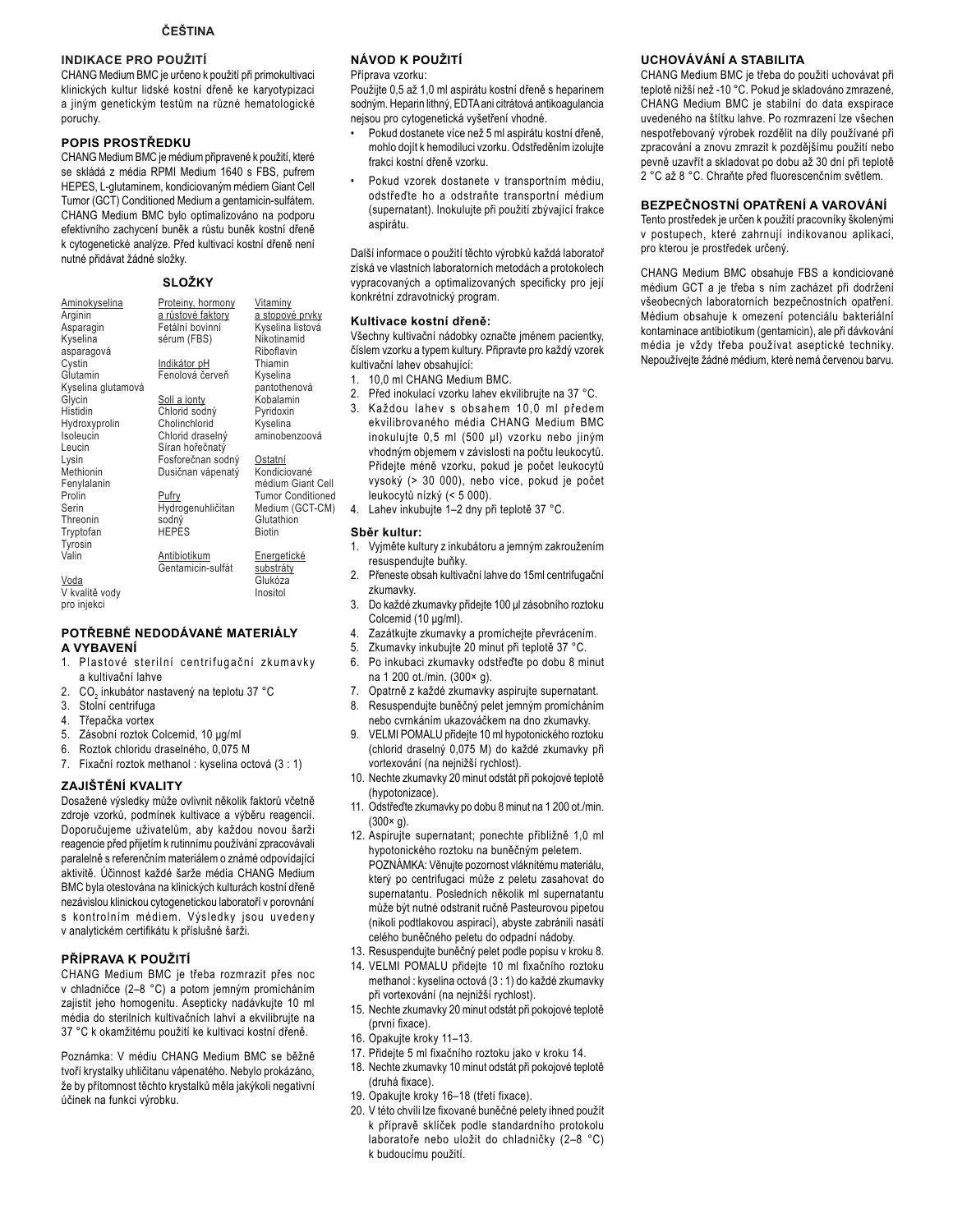### **INDIKATIONER FOR ANVENDELSE**

CHANG Medium BMC er beregnet til anvendelse ved primær dyrkning af kliniske humane knoglemarvskulturer til karyotypebestemmelse og anden genetisk testning af forskellige hæmatologiske lidelser.

#### **BESKRIVELSE AF PRODUKTET**

CHANG Medium BMC er et brugsklart medium, der består af RPMI Medium 1640 med FBS, HEPES-buffer, L-glutamin, kæmpecelletumor (Giant Cell Tumor, GCT) konditioneret medium og gentamicinsulfat. CHANG Medium BMC er blevet optimeret til at støtte effektiv cellevedhæftning og vækst af knoglemarvsceller til cytogenetisk analyse. Det er ikke nødvendigt at tilsætte andre komponenter inden dyrkning af knoglemarven.

### **KOMPONENTER**

| Aminosyre<br>Arginin | Proteiner, hormoner<br>og vækstfaktorer | Vitaminer og<br>sporelementer |
|----------------------|-----------------------------------------|-------------------------------|
| Asparagin            | Føtalt bovint serum                     | Folinsyre                     |
| Asparaginsyre        | (FBS)                                   | Nicotinamid                   |
| Cystin               |                                         | Riboflavin                    |
| Glutamin             | pH-indikator                            | Thiamin                       |
| Glutaminsyre         | Rød fenol                               | Pantothensyre                 |
| Glycin               |                                         | Cobalamin                     |
| Histidin             | Salte og ioner                          | Pyridoxin                     |
| Hydroxyprolin        | Natriumklorid                           | Paraaminoben-                 |
| Isoleucin            | Kolinklorid                             | zoesyre                       |
| Leucin               | Kaliumklorid                            |                               |
| Lysin                | Magnesiumsulfat                         | Andet                         |
| Methionin            | Natriumfosfat                           | Kæmpecelletumor               |
| Phenylalanin         | Kalciumnitrat                           | konditioneret                 |
| Prolin               |                                         | medium (Giant cell            |
| Serin                | Buffere                                 | tumor conditioned             |
| Threonin             | Natriumbikarbonat                       | medium, GCT-CM)               |
| Tryptofan            | <b>HEPES</b>                            | Glutathion                    |
| Tyrosin              |                                         | <b>Biotin</b>                 |
| Valin                | Antibiotikum                            |                               |
|                      | Gentamicinsulfat                        | Energisubstrater              |
| Vand                 |                                         | Glukose                       |
| Af kvalitet til      |                                         | Inositol                      |
| iniektionsvæske      |                                         |                               |

### **NØDVENDIGE MATERIALER OG UDSTYR, DER IKKE MEDFØLGER**

- 1. Sterile centrifugerør og dyrkningskolber af plastic
- 2. CO<sub>2</sub>-inkubator på 37 °C
- 3. Bordcentrifuge
- 4. Vortexmixer
- 5. Colcemid-stamopløsning, 10 µg/ml
- 6. Kaliumkloridopløsning, 0,075 M
- 7. Fikseringsopløsning, methanol:eddikesyre (3:1)

#### **KVALITETSSIKRING**

Flere faktorer, herunder prøvernes kilde, kulturens tilstand og valg af reagenser, kan have indflydelse på de opnåede resultater. Brugere rådes til at køre hvert nyt reagensbatch parallelt med referencemateriale, der vides at have passende aktivitet, inden rutineanvendelse. Hvert parti CHANG Medium BMC er blevet ydeevnetestet på kliniske knoglemarvskulturer på et uafhængigt klinisk cytogenetisk laboratorium og sammenlignet med et kontrolmedium. Resultaterne rapporteres på et partispecifikt analysecertifikat.

#### **KLARGØRING**

CHANG Medium BMC skal tøes op natten over i køleskab (2-8 °C) og derefter blandes forsigtigt for at sikre homogenitet. Dispenser 10 ml af mediet aseptisk ind i sterile dyrkningskolber, og ækvilibrer til 37 °C til øjeblikkelig anvendelse til knoglemarvskulturer.

Bemærk: Der dannes ofte kalciumkarbonatkrystaller i CHANG Medium BMC. Tilstedeværelsen af disse krystaller lader ikke til at forårsage nogen skadelig effekt på produktets ydeevne.

### **BRUGSANVISNING**

Prøveforberedelse:

Anvend 0,5 til 1,0 ml natriumhepariniseret knoglemarvsaspirat. Lithiumheparin, EDTA eller citratantikoagulanter er ikke velegnede til cytogenetiske undersøgelser.

- Hvis der modtages mere end 5 ml knoglemarvsaspirat, kan prøven være en hæmodilution. Centrifuger prøven ned for at isolere knoglemarvsfraktionen.
- Hvis prøven ankommer i transportmedium, centrifugeres prøven ned, og transportmediet (supernatant) fjernes. Resten af aspiratfraktionen indpodes.

For yderligere oplysninger om brug af disse produkter skal hvert laboratorium følge sine egne procedurer og protokoller, som er blevet specifikt udviklet og optimeret til laboratoriets eget medicinske program.

#### **Knoglemarvskultur:**

Marker alle dyrkningsbeholderne med patientnavn, prøvenummer og kulturtype. For hver prøve klargøres en kolbe med:

- 1. 10,0 ml CHANG Medium BMC.
- 2. Ækvilibrer kolben til 37 °C, inden prøven indpodes.
- 3. Indpod 0,5 ml (500 µl) af prøven, eller en passende mængde afhængigt af leukocyttallet i hver kolbe, med 10,0 ml præ-ækvilibreret CHANG Medium BMC. Tilsæt mindre af prøven, hvis leukocyttallet er højt (> 30.000) eller mere, hvis leukocyttallet er lavt  $(< 5.000$ ).
- 4. Inkuber kolben ved 37 °C i 1-2 dage.

#### **Høst af kulturerne:**

- 1. Tag kulturerne ud af inkubatoren, og hvirvl dem forsigtigt rundt for at resuspendere cellerne.
- 2. Overfør kolbens indhold til et 15 ml centrifugerør.
- 3. Tilsæt 100 µl Colcemid-stamopløsning (10 µg/ml) til hvert rør.
- 4. Sæt hætter på rørene, og bland dem ved at vende dem op og ned.
- 5. Inkuber rørene ved 37 °C i 20 minutter.
- 6. Efter inkubation centrifugeres rørene i 8 minutter ved 1200 o/min. (300 x g).
- 7. Aspirer forsigtigt supernatanten ud af hvert rør.
- 8. Resuspender cellepelleten ved forsigtig blanding eller ved at banke let på bunden af røret med pegefingeren.
- 9. Tilsæt MEGET LANGSOMT 10 ml hypotonisk opløsning (0,075 M kaliumklorid) til hvert rør, mens der vortexblandes (på laveste indstilling).
- 10. Lad rørene stå ved stuetemperatur i 20 minutter (hypotonisk behandling).
- 11. Centrifuger rørene i 8 minutter ved 1200 o/min. (300 x g).
- 12. Aspirer supernatanten, og efterlad ca. 1,0 ml hypotonisk opløsning over cellepelleten. BEMÆRK: Udvis forsigtighed mht. fibrøst materiale, der kan strække sig fra cellepelleten og op ind i supernatanten efter centrifugering. De sidste par ml supernatant skal muliqvis fiernes med hånden med en Pasteurpipette (ikke med vakuumaspiration) for at undgå at aspirere hele cellepelleten ind i affaldsbeholderen.
- 13. Resuspender cellepelleten, som beskrevet i trin 8.
- 14. Tilsæt MEGET LANGSOMT 10 ml methanol: eddikesyre (3:1) fikseringsvæske til hvert rør, mens der vortexblandes (på laveste indstilling).
- 15. Lad rørene stå ved stuetemperatur i 20 minutter (første fiksering).
- 16. Gentag trin 11-13.
- 17. Tilsæt 5 ml fiksering som i trin 14.
- 18. Lad rørene stå ved stuetemperatur i 10 minutter (anden fiksering).
- 19. Gentag trin 16-18 (tredje fiksering).
- 20. På dette tidspunkt kan de fikserede cellepellets straks anvendes til forberedelse af objektglas ifølge laboratoriets standardprotokol eller opbevares i køleskab (2-8 °C) til senere anvendelse.

#### **OPBEVARING OG STABILITET**

CHANG Medium BMC skal opbevares frossent under -10 °C indtil anvendelse. CHANG Medium BMC er stabilt indtil udløbsdatoen på flaskeetiketten ved opbevaring i frossen tilstand. Efter optøning kan evt. ubrugt produkt afmåles i brugelige mængder og genfryses til senere anvendelse eller lukkes tæt til og opbevares ved 2-8 °C i op til 30 dage. Beskyttes mod fluorescerende lys.

#### **FORHOLDSREGLER OG ADVARSLER**

Dette udstyr er beregnet til brug af personale, der er uddannet i procedurer, der inkluderer den indicerede anvendelse, som dette udstyr er beregnet til.

CHANG Medium BMC indeholder FBS- og GCTkonditioneret medium og skal håndteres med universelle forholdsregler for laboratorier. Mediet indeholder et antibiotikum (gentamicin) for at reducere risikoen for bakteriel kontaminering, men der skal altid anvendes aseptiske teknikker ved dispensering af mediet. Et medium, der ikke er rødt, må ikke anvendes.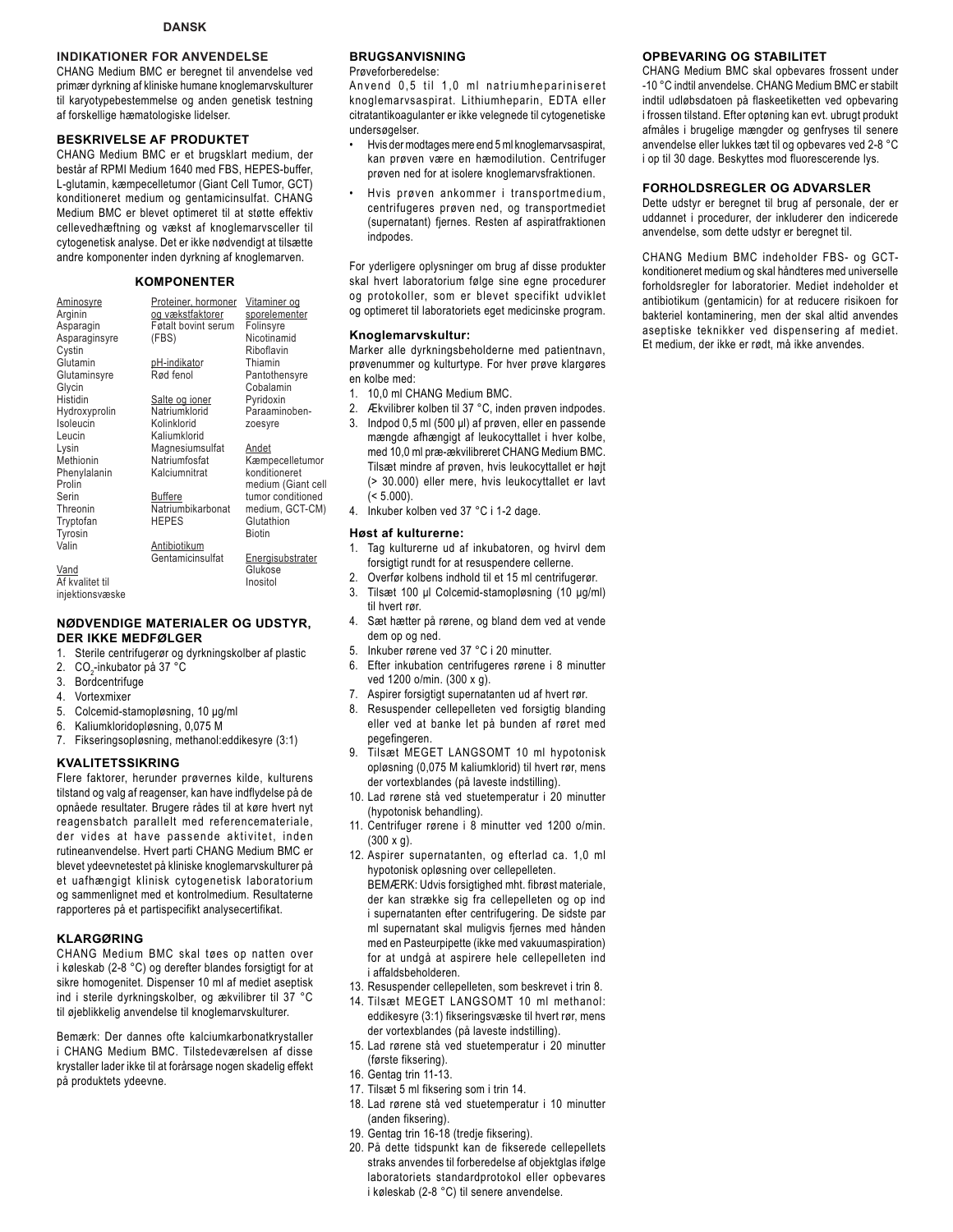### **KÄYTTÖAIHE**

CHANG Medium BMC on tarkoitettu käytettäväksi ihmisen luuytimen kliinisten primaariviljelmien karyotyypin määrittämistä ja erilaisten hematologisten sairauksien muuta geneettistä testausta varten.

### **VÄLINEEN KUVAUS**

CHANG Medium BMC on käyttövalmis liuos, joka sisältää RPMI Medium 1640 -elatusainetta ja naudan sikiön seerumia, HEPES-puskuria, L-glutamiinia, Giant Cell Tumor (GCT) Conditioned Medium -liuosta ja gentamysiinisulfaattia. CHANG Medium BMC on optimoitu tukemaan tehokasta luuydinsolujen kiinnittymistä ja kasvua sytogeneettista analyysiä varten. Minkään ainesosan lisäämistä ennen luuytimen viljelyä ei tarvita.

### **AINESOSAT**

| <u>Aminohappo</u><br>arginiini              | Proteiinit, hormonit<br>ja kasvutekijät<br>naudan sikiön | Vitamiinit ja<br>hivenaineet<br>foolihappo |
|---------------------------------------------|----------------------------------------------------------|--------------------------------------------|
| asparagiini<br>asparagiinihappo<br>kystiini | seerumi (FBS)                                            | nikotiiniamidi<br>riboflaviini             |
| qlutamiini<br>qlutamiinihappo               | pH-indikaattori<br>fenolipuna                            | tiamiini<br>pantoteenihappo                |
| qlysiini<br>histidiini                      | Suolat ja ionit                                          | kobalamiini<br>pyridoksiini                |
| hydroksiproliini<br>isoleusiini             | natriumkloridi<br>koliinikloridi                         | aminobentsoiin-<br>ihappo                  |
| leusiini<br>lysiini                         | kaliumkloridi<br>magnesiumsulfaatti                      | Muut                                       |
| metioniini<br>fenyylialaniini               | natriumfosfaatti<br>kalsiumnitraatti                     | osteoklastooma-<br>soluviljelmissä         |
| proliini<br>seriini                         | Puskurit                                                 | käytetty liuos<br>(GCT-CM)                 |
| treoniini<br>tryptofaani                    | natriumbikarbonaatti<br><b>HEPES</b>                     | glutationi<br>biotiini                     |
| tyrosiini                                   |                                                          |                                            |
| valiini                                     | Antibiootti<br>gentamysiinisulfaatti                     | Energiasubstraa<br>glukoosi                |
| Vesi                                        |                                                          | inositoli                                  |
| iniektionesteisiin                          |                                                          |                                            |

ubstraatit

**Viljelmien kerääminen:** 

1. Ota viljelmät lämpökaapista ja uudelleensuspendoi solut varovasti pyörittämällä.

on pieni (< 5 000).

**KÄYTTÖOHJEET**  Näytteen valmistelu:

aspiraattiosaa.

ohjelmaa varten. **Luuytimen viljely:** 

varten pullo, joka sisältää:

siirrostamista.

tutkimuksiin.

Käytä 0,5-1,0 ml natriumheparinisoitua luuydinaspiraattia. Litiumhepariini, EDTA tai sitraattiantikoagulantit eivät sovi sytogeneettisiin

• Jos saadaan yli 5 ml luuydinaspiraattia, näyte saattaa olla laimentunut verellä. Sentrifugoi lyhyesti näyte pohjaan luuydinnäyteosan eristämiseksi. Jos näyte saapuu kuljetusliuoksessa, sentrifugoi lyhyesti näyte pohjaan ja poista kuljetusliuos (supernatantti). Siirrosta käyttäen jäljellä olevaa

Kunkin laboratorion tulee katsoa lisäohjeet näiden tuotteiden käyttöä varten omista laboratoriokäytäntö- ja protokollaohjeistaan, jotka on kehitetty ja optimoitu nimenomaan laboratorion omaa terveydenhuolto-

Merkitse kaikkiin viljelyastioihin potilaan nimi, näytenumero ja viljelytyyppi. Valmistele kutakin näytettä

2. Tasapainota pullo 37 °C:seen ennen näytteen

Siirrosta 0,5 ml (500 µl) näytettä tai asianmukainen määrä, riippuen valkosolumäärästä (WBC), jokaiseen pulloon, jossa on 10,0 ml ennalta tasapainotettua CHANG Medium BMC -liuosta. Lisää vähemmän näytettä, jos WBC-määrä on suuri (> 30 000), tai enemmän näytettä, jos WBC-määrä

1. 10,0 ml CHANG Medium BMC -liuosta.

2. Siirrä pullon sisältö 15 ml:n sentrifugiputkeen.

4. Inkuboi pulloa 37 °C:ssa 1-2 päivän ajan.

- 3. Lisää 100 µl Colcemid-kantaliuosta (10 µg/ml) jokaiseen putkeen.
- 4. Sulje putket korkilla ja sekoita kääntelemällä.
- 5. Inkuboi putkia 37 °C:ssa 20 minuutin ajan.
- 6. Sentrifugoi putkia inkuboinnin jälkeen 8 minuuttia nopeudella 1 200 rpm (300 x g).
- 7. Aspiroi varovasti supernatantti kustakin putkesta.
- 8. Uudelleensuspendoi solupelletti varovasti sekoittamalla tai napsauttamalla putken pohjaa etusormella.
- 9. Lisää HYVIN HITAASTI 10 ml hypotonista liuosta (0,075 M kaliumkloridia) kuhunkin putkeen, samalla kun sekoitat Vortexilla (pienin asetus).
- 10. Anna putkien olla paikallaan huoneenlämmössä 20 minuuttia (hypotoninen käsittely).
- 11. Sentrifugoi putkia 8 minuuttia nopeudella 1 200 rpm (300 x g).
- 12. Aspiroi supernatantti jättäen noin 1,0 ml hypotonista liuosta solupelletin yläpuolelle. HUOMAUTUS: Varo säikeistä materiaalia, joka voi ulottua solupelletistä ylös supernatanttiin sentrifugoinnin jälkeen. Supernatantin viimeiset muutamat millilitrat on ehkä poistettava käsin pasteurpipetillä (ei imuaspiraatiolla), jotta koko solupelletin imeminen jäteastiaan vältetään.
- 13. Uudelleensuspendoi solupelletti vaiheessa 8 kuvatulla tavalla.
- 14. Lisää HYVIN HITAASTI 10 ml metanoli: etikkahappofiksatiivia (3:1) kuhunkin putkeen, samalla kun sekoitat Vortexilla (pienin asetus).
- 15. Anna putkien olla paikallaan huoneenlämmössä 20 minuuttia (ensimmäinen fiksaus).
- 16. Toista vaiheet 11–13.
- 17. Lisää 5 ml fiksatiivia kuten vaiheessa 14.
- 18. Anna putkien olla paikallaan huoneenlämmössä 10 minuuttia (toinen fiksaus).
- 19. Toista vaiheet 16–18 (kolmas fiksaus).
- 20. Fiksattuja solupellettejä voidaan tässä vaiheessa käyttää heti näytelasin valmistamiseen laboratorion vakiomenettelyllä tai säilyttää jääkaapissa (2-8 °C) myöhempää käyttöä varten.

### **SÄILYTTÄMINEN JA STABIILIUS**

CHANG Medium BMC on säilytettävä pakastettuna alle -10 °C:ssa, kunnes sitä tarvitaan käyttöön. CHANG Medium BMC -liuos on stabiilia pullon etikettiin merkittyyn viimeiseen käyttöpäivään saakka, kun liuosta säilytetään pakastettuna. Sulatuksen jälkeen käyttämätön liuos voidaan jakaa työskentelyeriin ja pakastaa uudelleen myöhempää käyttöä varten. Liuos säilyy tiukasti korkilla suljettuna ja 2-8 °C:n lämpötilassa enintään 30 päivää. Suojaa loistevalaisimen valolta.

### **VAROTOIMET JA VAROITUKSET**

Tämä väline on tarkoitettu sellaisen henkilöstön käytettäväksi, joka on koulutettu menetelmiin, joihin kuuluu välineen tarkoitettu, käyttöaiheen mukainen käyttö.

CHANG Medium BMC sisältää naudan sikiön seerumia ja GCT-solujen viljelyssä käytettyä elatusainetta, ja sitä on käsiteltävä laboratorion yleisiä varotoimia noudattaen. Liuos sisältää antibioottia (gentamysiini) bakteerikontaminaation mahdollisuuden vähentämiseksi, mutta liuosta jaettaessa on aina käytettävä aseptisia menetelmiä. Älä käytä mitään liuosta, joka ei ole väriltään punaista.

### **TARVITTAVAT MATERIAALIT JA LAITTEISTOT, JOITA EI TOIMITETA MUKANA**

- 1. Muovisia steriilejä sentrifugiputkia ja viljelypulloja
- 2. CO<sub>2</sub>-lämpökaappi, 37 °C
- 3. Pöytäsentrifugi

tarkoitetun veden laatuinen

- 4. Vortex-sekoitin
- 5. Colsemid-kantaliuos, 10 µq/ml
- 6. Kaliumkloridiliuos, 0,075 M
- 7. Fiksatiiviliuos, metanoli:etikkahappo (3:1)

#### **LAADUNVARMENNUS**

Saatuun tulokseen voivat vaikuttaa useat tekijät, kuten näytteiden lähde, viljelyolosuhteet ja reagenssien valinta. Käyttäjiä neuvotaan testaamaan jokainen uusi reagenssierä rinnakkain tunnetun, sopivan aktiivisuuden omaavan materiaalin kanssa ennen kuin erä otetaan rutiininomaiseen käyttöön. Riippumaton kliininen sytogenetiikkalaboratorio on testannut jokaisen CHANG Medium BMC -erän suorituskyvyn kliinisissä luuydinviljelmissä kontrolliliuokseen verrattuna. Tulokset ilmoitetaan eräkohtaisessa analyysisertifikaatissa.

### **KÄYTÖN VALMISTELU**

CHANG Medium BMC on sulatettava yön yli jääkaapissa (2-8 °C) ja sitten sekoitettava varovasti homogeenisen liuoksen takaamiseksi. Jaa aseptisesti 10 ml liuosta steriileihin viljelypulloihin ja anna tasapainottua 37 °C:seen välitöntä luuydinviljelmissä käyttämistä varten.

Huomautus: CHANG Medium BMC -liuokseen muodostuu usein kalsiumkarbonaattikiteitä. Näiden kiteiden esiintymisen ei ole osoitettu heikentävän tuotteen toimintakykyä millään tavoin.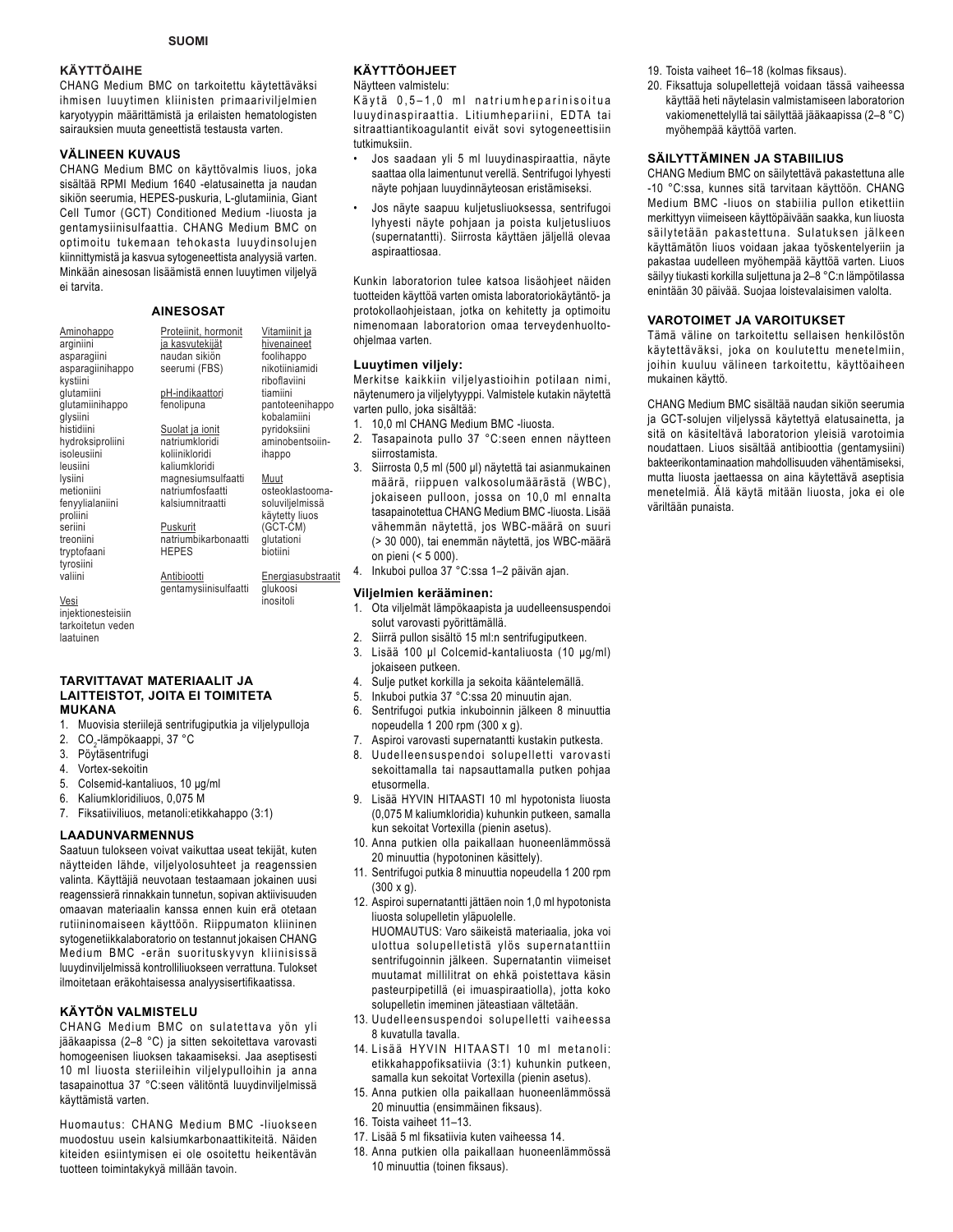### **LIETOŠANAS INDIKĀCIJA**

"CHANG Medium BMC" (Čanga barotne BMC) ir paredzēta lietošanai klīnisko cilvēka kaulu smadzeņu kultūru primārajā kultivēšanā, lai veiktu kariotipu noteikšanu un citus ģenētiskos testus dažādu hematoloģisku traucējumu gadījumā.

#### **IERICES APRAKSTS**

"CHANG Medium BMC" ir lietošanai gatava barotne, kas sastāv no "RPMI Medium 1640" ar liellopu embriju serumu (FBS), HEPES bufera, L-glutamīna, gigantisko šūnu audzēja (GCT) šūnu iedarbībā kondicionētas barotnes un gentamicina sulfāta. "CHANG Medium BMC" ir optimizēta, lai veicinātu efektīvu kaulu smadzeņu šūnu pievienošanos un augšanu citoģenētisku analīžu veikšanai. Pirms kaulu smadzeņu šūnu kultivēšanas nav nepieciešama citu sastāvdaļu pievienošana.

### **SASTĀVDALAS**

| Aminoskābe      | Proteīni, hormoni    | Vitamīni un    |
|-----------------|----------------------|----------------|
| Arginins        | un augšanas faktori  | mikroelementi  |
| Asparagīns      | Liellopu embriju     | Folijskābe     |
| Asparagīnskābe  | serums (fetal bovine | Nikotīnamīds   |
| Cistīns         |                      | Riboflavīns    |
| Glutamīns       | serum - FBS)         | Tiamīns        |
| Glutamīnskābe   |                      | Pantotēnskābe  |
| Glicins         | pH indikators        | Kobalamīns     |
|                 | Fenolsarkanais       |                |
| Histidīns       |                      | Piridoksīns    |
| Hidroksiprolīns | <u>Sāļi un joni</u>  | Aminobenzoska  |
| Izoleicīns      | Nātrija hlorīds      |                |
| Leicīns         | Holīna hlorīds       | Citas          |
| Lizīns          | Kālija hlorīds       | Gigantisko šūn |
| Metionins       | Magnija sulfāts      | audzēja šūnu   |
| Fenilalanīns    | Nātrija fosfāts      | iedarbībā      |
| Prolins         | Kalcija nitrāts      | kondicionēta   |
| Serīns          |                      | barotne (GCT-0 |
| Treonins        |                      |                |
|                 | Buferi               | Glutations     |
| Triptofāns      | Nātrija bikarbonāts  | <b>Biotins</b> |
| Tirozīns        | <b>HEPES</b>         |                |
| Valīns          |                      | Enerģijas subs |
|                 | <b>Antibiotikas</b>  | Glikoze        |
| <u>Ūdens</u>    | Gentamicīna          | Inozitols      |
|                 |                      |                |

<u>Ūdens</u> Injekciju ūdens (WFI) kvalitāte

## is zoskābe šūnu inu CT-CM) substrāti

sulfāts

### NEPIECIEŠAMIE, BET NEIETVERTIE **MATERIALI**

- 1. Sterili centrifūgas plastmasas stobriņi un kultūras flakoni
- 2. CO<sub>2</sub> inkubators, kura iekšējā temperatūra ir 37 °C
- 3. Laboratorijas galda centrifūga
- $4.$ Virpuļmaisītājs
- Standartšķīdums "Colcemid" 10 µg/ml 5.
- 6. Kālija hlorīda šķīdums 0,075 M
- 7. Fiksācijas šķīdums, metilspirts: etiķskābe (3:1)

### KVALITĀTES NODROŠINĀŠANA

legūto rezultātu var ietekmēt vairāki faktori, tostarp paraugu ieguves avots, kultivēšanas apstākļi un reaģentu izvēle. Pirms apstiprināšanas izmantošanai ikdienas praksē lietotājiem ir ieteicams izmēģināt ikvienu jaunu reaģenta partiju, paralēli lietojot salīdzināmo materiālu, kura iedarbība ir zināma un piemērota. Katras "CHANG Medium BMC" partijas veiktspēja ir testēta klīniskās kaulu smadzeņu kultūrās neatkarīgā klīniskās citoģenētikas laboratorijā, salīdzinot to ar kontrolbarotni. Rezultāti tiek ziņoti katrai partijai īpašā analīzes sertifikātā

### SAGATAVOŠANA LIETOŠANAI

"CHANG Medium BMC" pa nakti jāatstāj ledusskapī (2-8 °C) atkausēšanai, pēc tam uzmanīgi jāsamaisa, lai nodrošinātu viendabīgumu. Aseptiski dozējiet 10 ml barotnes sterilos kultūras flakonos un nostabilizējiet 37 °C temperatūrā tūlītējai izmantošanai kaulu smadzeņu kultūrās.

Piezīme: barotnē "CHANG Medium BMC" parasti veidojas kalcija karbonāta kristāli. Nav novērots, ka šie kristāli radītu jebkādu nevēlamu ietekmi uz produkta veiktspēju.

### LIETOŠANAS NORĀDĪJUMI

Parauga sagatavošana:

izmantojiet 0.5 līdz 1.0 ml ar nātriju heparinizēta kaulu smadzenu aspirāta. Litija heparīns, EDTA vai citrātus saturoši antikoagulanti nav piemēroti citoģenētiskiem pētījumiem.

- Ja sanemts vairāk nekā 5 ml smadzenu aspirāta, paraugs var būt ar sašķidrinātām asinīm. Centrifugējiet paraugu, lai izolētu kaulu smadzeņu frakciju.
- Ja paraugs ticis piegādāts transportēšanas barotnē, centrifugējiet to un atdaliet transportēšanas barotni (supernatantu). Inokulējiet, izmantojot atlikušo aspirāta frakciju.

Papildu informācija par šo produktu lietošanu meklējama katras laboratorijas procedūru aprakstos un protokolos, kas īpaši izstrādāti un optimizēti individuālajai medicīniskajai programmai.

#### Kaulu smadzeņu kultūra

Marķējiet visus kultūras traukus ar pacienta vārdu, uzvārdu, parauga numuru un kultūras veidu. Katram paraugam sagatavojiet flakonu, kas satur tālāk norādīto. 1. 10,0 ml "CHANG Medium BMC".

- 
- $2.$ Pirms parauga inokulācijas stabilizējiet flakonu 37 °C temperatūrā.
- Inokulējiet 0,5 ml (500 µl) parauga vai atbilstošu  $\mathbf{3}$ tā daudzumu atkarībā no balto asinsķermenīšu skaita katrā flakonā, kas satur 10,0 ml iepriekš stabilizētas "CHANG Medium BMC". Pievienojiet mazāk parauga, ja ir liels balto asinskermenīšu skaits (> 30 000), vai vairāk parauga, ja balto asinskermenīšu skaits ir mazs (< 5000).
- 4. Inkubējiet flakonu 37 °C temperatūrā 1-2 dienas.

### Kultivētā materiāla ievākšana

- Izņemiet kultūras no inkubatora un uzmanīgi pavirpiniet to, lai atkārtoti suspendētu šūnas.
- $2.$ Pārnesiet flakona saturu uz 15 ml centrifūgas stobrinu.
- $\mathbf{3}$ Katra stobriņa saturam pievienojiet 100 µl standartšķīduma "Colcemid" (10 µg/ml).
- $\overline{4}$ Uzlieciet stobriņu aizbāžņus un samaisiet, anvēršot otrādi
- 5. Inkubējiet stobriņus 37 °C temperatūrā 20 minūtes.
- Pēc inkubācijas centrifugējiet stobriņus 8 minūtes 6. ar ātrumu 1200 apgr./min (paātrinājums 300 x g).
- $\overline{7}$ Rūpīgi aspirējiet katra stobrina supernatantu.
- Atkārtoti suspendējiet šūnu lodīti, uzmanīgi maisot vai viegli piesitot stobriņa apakšdaļai ar rādītājpirkstu.
- 9. Kamēr stobriņi atrodas virpuļmaisītājā (lēnākajā iestatījumā), ĻOTI LĒNI pievienojiet katram stobrinam 10 ml hipotoniskā škīduma (0,075 M nātrija hlorīda).
- 10. Atstājiet stobriņus istabas temperatūrā 20 minūtes (hipotoniska apstrāde).
- 11. Centrifugējiet stobriņus 8 minūtes ar ātrumu 1200 apgr./min (paātrinājums 300 x g).
- 12. Aspirējiet supernatantu, atstājot aptuveni 1,0 ml hipotoniskā šķīduma virs šūnu lodītes. PIEZĪME: uzmanieties, rīkojoties ar šķiedrainu materiālu, kas pēc centrifugēšanas no šūnu lodītes var iestiepties supernatantā. Pēdējos supernatanta ml var būt nepieciešams atdalīt manuāli ar Pastēra pipeti (nelietojot vakuuma aspirāciju), lai nepieļautu visas šūnu lodītes aspirēšanu atkritumu konteinerā.
- 13. Atkārtoti suspendējiet šūnu lodīti, kā aprakstīts 8. darbībā.
- 14. Kamēr stobriņi atrodas virpuļmaisītājā (lēnākajā iestatījumā), ĻOTI LĒNI pievienojiet katram stobriņam 10 ml 3:1 metilspirta: etiķskābes fiksācijas škīduma
- 15. Atstājiet stobriņus istabas temperatūrā 20 minūtes (pirmā fiksācija).
- 16. Atkārtojiet 11.-13. darbību.
- 17. Pievienojiet 5 ml fiksācijas šķīduma, kā minēts 14 darbībā
- 18. Atstājiet stobrinus istabas temperatūrā 10 minūtes (otrā fiksācija).
- 19. Atkārtojiet 16.-18. darbību (trešā fiksācija).
- 20. Šobrīd fiksētās šūnu lodītes var lietot nekavējoties, lai saskaņā ar laboratorijas standarta protokolu sagatavotu priekšmetstiklinus, vai glabāt ledusskapī (2-8 °C) vēlākai izmantošanai.

#### **GLABĀŠANA UN STABILITĀTE**

"CHANG Medium BMC" jāglabā sasaldēta par -10 °C zemākā temperatūrā, līdz tā ir gatava lietošanai. Glabājot sasaldētā veidā, "CHANG Medium BMC" saglabā stabilitāti līdz derīguma termiņam, kas norādīts uz pudeles etiķetes. Pēc atkausēšanas jebkādus neizlietotā produkta pārpalikumus var dozēt darbā izmantojamās devās un atkārtoti sasaldēt vēlākai izmantošanai vai cieši noslēgtus glabāt no 2 °C līdz 8 °C temperatūrā līdz pat 30 dienām. Aizsargājiet no fluorescējošas gaismas.

#### PIESARDZĪBAS PASĀKUMI **IIN RRIDINA IIIMI**

Šī ierīce ir paredzēta procedūrās, arī tādās, kurām šī ierīce ir paredzēta, apmācīta personāla lietošanai.

"CHANG Medium BMC" satur liellopu embriju serumu (FBS) un gigantisko šūnu audzēja (GCT) šūnu iedarbībā kondicionētu barotni, tādēļ ar to jārīkojas, ievērojot vispārējos piesardzības pasākumus darbam laboratorijā. Barotne satur antibiotiku (gentamicīnu), lai samazinātu baktēriju kontaminācijas iespējamību, taču, dozējot barotni, vienmēr jāizmanto aseptiska tehnika. Nelietojiet barotni, ja tā nav sarkanā krāsā.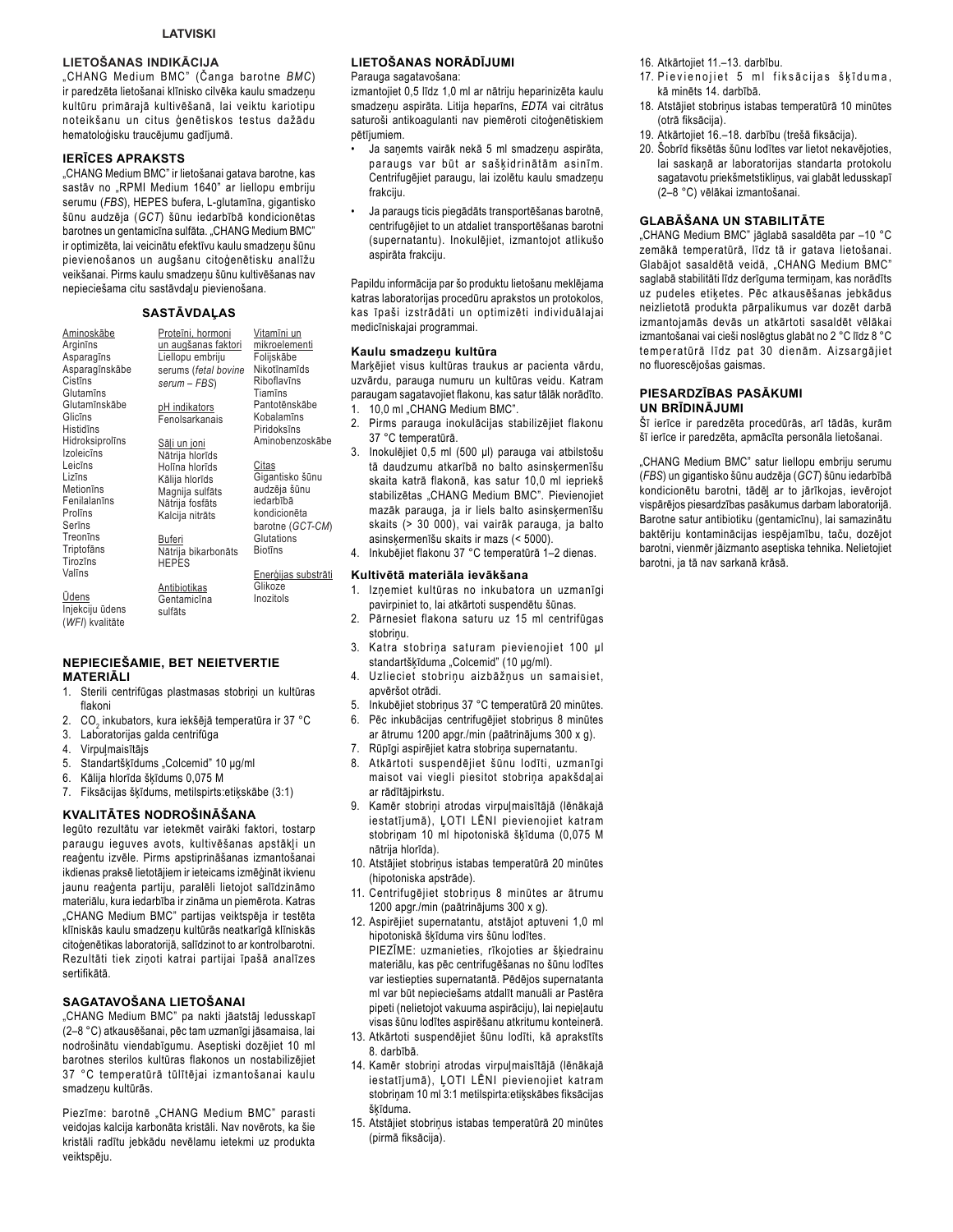### **ROMÂNĂ**

### **INDICATIE DE UTILIZARE**

CHANG Medium BMC este destinat utilizării la cultivarea primară a culturilor clinice de măduvă osoasă de origine umană pentru cariotipare și alte teste genetice pentru diferite tulburări hematologice.

#### **DESCRIEREA DISPOZITIVULUI**

CHANG Medium BMC este un mediu gata pentru utilizare care constă în RPMI Medium 1640, cu FBS, tampon HEPES, L-glutamină, mediu condiționat pentru tumori cu celule gigant (GCT) și sulfat de gentamicină. CHANG Medium BMC a fost optimizat pentru a susține atașarea și creșterea eficientă a celulelor de măduvă osoasă pentru analiza citogenetică. Nu este necesară adăugarea niciunor alte componente înainte de cultivarea măduvei osoase.

### **COMPONENTE**

| Aminoacid             | Proteine, hormoni   | <u>Vitamine și</u> |
|-----------------------|---------------------|--------------------|
| Arginină              | si factori de       | oligoelemente      |
| Asparagină            | crestere            | Acid folic         |
| Acid aspartic         | Ser fetal bovin     | Nicotinamidă       |
| Cistină               | (SFB)               | Riboflavină        |
| Glutamină             |                     | Tiamină            |
| Acid glutamic         | Indicator pH        | Acid pantotenic    |
| Glicină               | Rosu de fenol       | Cobalamină         |
| Histidină             |                     | Piridoxină         |
| Hidroxiprolină        | Săruri si ioni      | Acid aminobenzoic  |
| Izoleucină            | Clorură de sodiu    |                    |
| Leucină               | Clorură de colină   | Altul              |
| Lizină                | Clorură de potasiu  | Mediu condiționat  |
| Metionină             | Sulfat de magneziu  | pentru tumori      |
| Fenilalanină          | Fosfat de sodiu     | cu celule gigant   |
| Prolină               | Azotat de calciu    | (GCT-CM)           |
| Serină                |                     | Glutation          |
| Treonină              | Soluții tampon      | Biotină            |
| Triptofan             | Bicarbonat de sodiu |                    |
| Tirozină              | <b>HEPES</b>        | Substraturi        |
| Valină                |                     | <u>energetice</u>  |
|                       | Antibiotic          | Glucoză            |
| Apă                   | Sulfat de           | Inozitol           |
| Calitate WFI          | gentamicină         |                    |
| (water for injection) |                     |                    |
| Japă sterilă pentru   |                     |                    |

MATERIALE ȘI APARATURĂ NECESARE, **DAR NEFURNIZATE** 

- 1. Eprubete de centrifugă din plastic sterile și vase de cultură
- 2. Incubator cu CO<sub>2</sub> la 37°C
- Centrifugă de masă 3.
- $\overline{4}$ Agitator vortex

injectiil

- 5. Soluție stoc de Colcemid, 10 µg/ml
- 6. Soluție de clorură de potasiu, 0,075 M
- 7. Soluție de fixativ, metanol: acid acetic (3:1)

### ASIGURAREA CALITĂȚII

Mai multi factori, printre care se numără sursa de specimene, condițiile de cultivare și selecția reactivilor, pot influenta rezultatul obtinut. Înainte de adoptarea pentru utilizarea de rutină, utilizatorii sunt sfătuiti să ruleze fiecare lot de reactiv în paralel cu materialul de referință despre care se cunoaște că actionează adecvat. Fiecare lot de CHANG Medium BMC a fost testat în privința performanței pe culturi clinice de măduvă osoasă în comparație cu un mediu de control într-un laborator de citogenetică medicală independent. Rezultatele sunt raportate într-un certificat de analiză specific pentru fiecare lot.

#### PREGĂTIREA PENTRU UTILIZARE

CHANG Medium BMC trebuie dezghetat peste noapte la frigider (2-8°C), apoi agitat usor pentru asigurarea omogenității. Transferați aseptic 10 ml de mediu în vase de cultură sterile și echilibrați la 37°C pentru utilizare imediată pentru culturile de măduvă osoasă.

Notă: În CHANG Medium BMC se formează în mod obișnuit cristale de carbonat de calciu. Nu s-a demonstrat că prezenta acestor cristale provoacă vreun efect nedorit asupra performanței produsului.

### **INSTRUCTIUNI DE UTILIZARE**

Pregătirea probei:

Folosiți între 0,5 și 1,0 ml de aspirat de măduvă osoasă pe heparină sodică. Anticoagulanții pe bază de litiu heparină, EDTA sau citrat nu sunt corespunzători pentru studiile citogenetice.

- Dacă s-au recoltat mai mult de 5 ml de aspirat de măduvă osoasă, proba poate fi hemodiluată. Centrifugați proba pentru a izola fracția de măduvă osoasă.
- Dacă proba sosește într-un mediu de transport, centrifugați proba și îndepărtați mediul de transport (supernatantul). Inoculați folosind restul fracției de aspirat.

Pentru detalii suplimentare privind folosirea acestor produse, fiecare laborator trebuie să își consulte propriile proceduri și protocoale de laborator, care au fost elaborate și optimizate special pentru programul dvs. medical individual.

### Cultivarea măduvei osoase:

Etichetati toate vasele de cultură cu numele pacientului, numărul probei și tipul de cultură. Pentru fiecare probă, pregătiti un vas care contine:

- 1. 10,0 ml CHANG Medium BMC.
- 2. Echilibrați flaconul la 37°C înainte de inocularea specimenului.
- $3<sub>1</sub>$ Inoculați 0,5 ml (500 µl) de probă sau cantitatea corespunzătoare în funcție de numărul de leucocite (WBC) în fiecare vas care conține 10,0 ml de CHANG Medium BMC pre-echilibrat. Adăugați mai puțină probă dacă numărul de leucocite este ridicat (> 30.000) sau mai multă probă dacă numărul de leucocite este scăzut(< 5.000).
- 4. Incubați vasul la 37°C timp de 1-2 zile.

#### Recoltarea culturilor:

- 1. Scoateți culturile din incubator și agitați ușor pentru a resuspenda celulele.
- $2.$ Transferați conținutul vasului într-o eprubetă de centrifugă de 15 ml.
- $3<sub>1</sub>$ Adăugați în fiecare eprubetă 100 µl de soluție stoc de Colcemid (10 µg/ml).
- 4. Astupați eprubetele și amestecați prin răsturnare.
- $5<sup>1</sup>$ Incubați eprubetele la 37°C timp de 20 de minute.
- După incubare, centrifugați eprubetele timp de 6. 8 minute la 1200 rpm (300 x g).
- 7. Aspirați cu atenție supernatantul din fiecare enruhetă
- 8. Resuspendați peleta de celule prin amestecare ușoară sau prin lovirea ușoară a fundului eprubetei cu degetul arătător.
- 9. Adăugați FOARTE LENT 10 ml de soluție hipotonică (0,075 M clorură de potasiu) în fiecare eprubetă în timp ce agitați în agitatorul vortex (la cea mai redusă valoare).
- 10. Lăsați eprubetele să stea la temperatura camerei timp de 20 de minute (tratament hipotonic).
- 11. Centrifugați eprubetele timp de 8 minute la 1200 rpm  $(300 \times g)$ .
- 12. Aspirați supernatantul lăsând aproximativ 1,0 ml de soluție hipotonică deasupra peletei de celule. NOTĂ: Manifestati atentie la materialul fibros care este posibil să se extindă din peleta de celule în supernatant după centrifugare. Poate fi necesar să se îndepărteze ultimii câțiva ml de supernatant cu o pipetă Pasteur (fără a folosi aspirarea cu vacuum) pentru a evita aspirarea întregii pelete de celule în recipientul pentru reziduuri.
- 13. Resuspendati peleta de celule asa cum se descrie la pasul 8.
- 14. Adăugati FOARTE LENT 10 ml de solutie de fixativ metanol: acid acetic 3:1 în fiecare eprubetă în timp ce agitați în agitatorul vortex (la cea mai redusă valoare).
- 15. Lăsați eprubetele să stea la temperatura camerei timp de 20 de minute (primul tratament).
- 16. Repetați pașii 11-13.
- 17. Adăugați 5 ml de soluție de fixativ ca la pasul 14.
- 18. Lăsați eprubetele să stea la temperatura camerei timp de 10 de minute (al doilea tratament).
- 19. Repetați pașii 16-18 (a treia fixare).
- 20. În acest punct, peletele de celule fixate pot fi folosite imediat pentru pregătirea lamelor în conformitate cu protocolul standard al laboratorului sau depozitate la frigider (2-8°C) pentru utilizare viitoare.

#### **DEPOZITARE ȘI STABILITATE**

CHANG Medium BMC trebuie să fie depozitat congelat sub -10°C până când este gata de utilizare. CHANG Medium BMC este stabil până la data de expirare indicată pe eticheta de pe flacon când este depozitat congelat. După dezghețare, orice produs neutilizat poate fi transferat în părți alicote de lucru și recongelat pentru utilizare ulterioară sau închis ermetic și depozitat la o temperatură între 2°C și 8°C timp de până la 30 de zile. Protejați de lumina fluorescentă.

#### PRECAUTII ȘI AVERTISMENTE

Acest dispozitiv este conceput pentru a fi utilizat de către personal instruit în proceduri care includ întrebuintarea pentru care a fost conceput dispozitivul.

CHANG Medium BMC conține mediu condiționat FBS și GCT și trebuie manipulat aplicând măsurile de precauție general valabile pentru practica de laborator. Mediul conține un antibiotic (gentamicină) pentru a se reduce potențialul de contaminare bacteriană, dar ar trebui folosite întotdeauna tehnici aseptice la transferarea mediului. Nu folosiți niciun mediu care nu are culoarea rosie.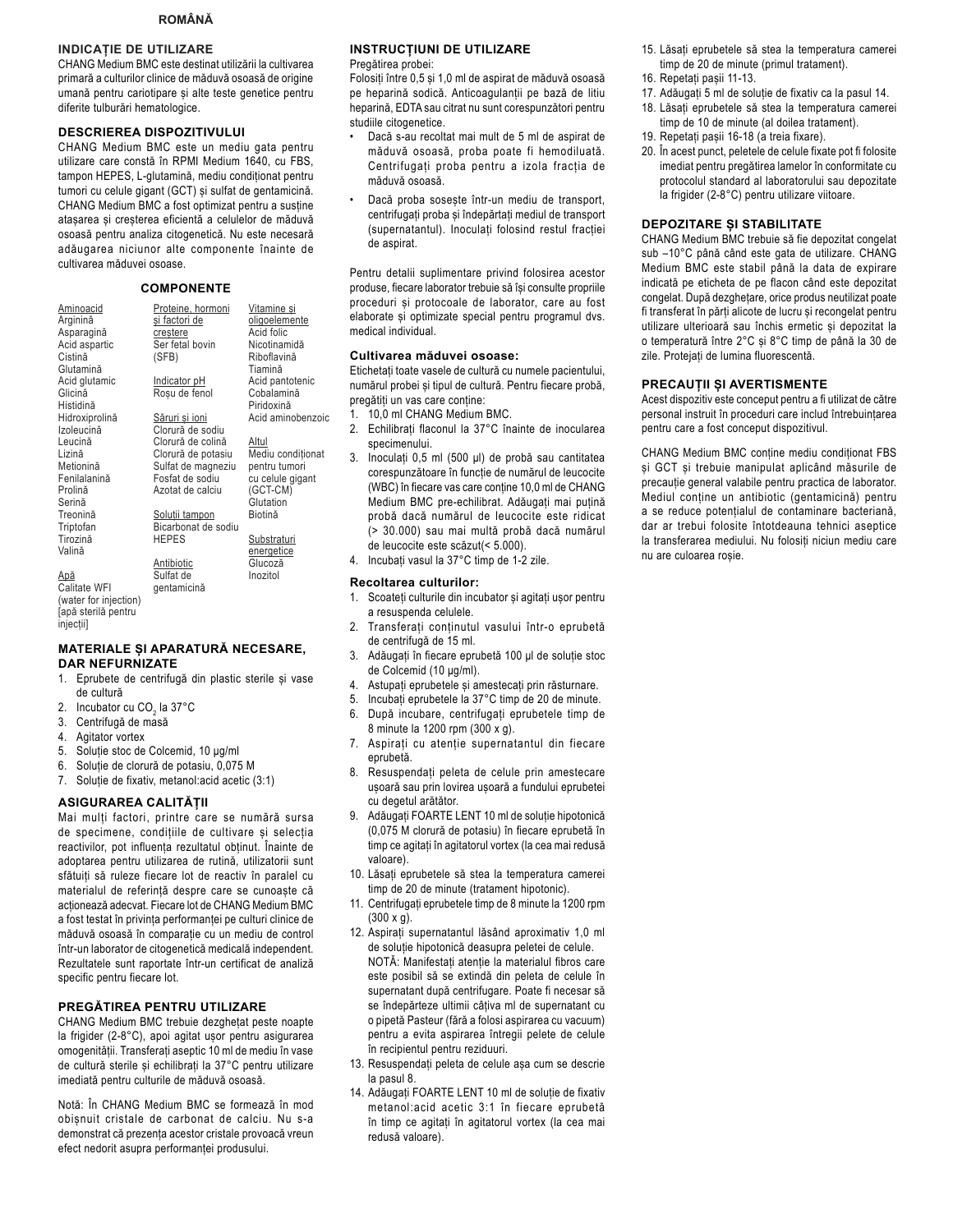### **INDIKATIONER**

CHANG Medium BMC är avsett för användning vid primärodling av kliniska humana benmärgskulturer för karyotypbestämning och andra genetiska tester av olika hematologiska störningar.

### **PRODUKTBESKRIVNING**

CHANG Medium BMC är ett medium som är färdigt att användas och består av RPMI Medium 1640 med FBS, HEPES-buffert, L-glutamin, GCT-konditionerat medium (Giant Cell Tumor) samt gentamicinsulfat. CHANG Medium BMC har optimerats för att främja effektiv vidhäftning och växt av benmärgsceller för cytogenetisk analys. Inga andra komponenter behöver tillsättas före odling av benmärg.

#### **KOMPONENTER**

| <b>Aminosyror</b><br>Arginin<br>Asparagin | Proteiner,<br>hormoner samt<br>tillväxtfaktorer | Vitaminer och<br>spårämnen<br>Folsyra |
|-------------------------------------------|-------------------------------------------------|---------------------------------------|
| Asparaginsyra                             | <b>Fetalt bovint</b>                            | Nikotinamid                           |
| Cystin                                    | serum (FBS)                                     | Riboflavin                            |
| Glutamin                                  |                                                 | Tiamin                                |
| Glutaminsyra                              | <u>pH-indikator</u>                             | Pantotensyra                          |
| Glycin                                    | Fenolrött                                       | Kobalamin                             |
| Histidin                                  |                                                 | Pyridoxin                             |
| Hydroxiprolin                             | Salter och joner                                | Aminobensoesyra                       |
| Isoleucin                                 | Natriumklorid                                   |                                       |
| Leucin                                    | Kolinklorid                                     | Ovrigt                                |
| Lysin                                     | Kaliumklorid                                    | GCT-konditionerat                     |
| Metionin                                  | Magnesiumsulfat                                 | medium (Giant cell                    |
| Fenylalanin                               | Natriumfosfat                                   | tumor, GCT-CM)                        |
| Prolin                                    | Kalciumnitrat                                   | Glutation                             |
| Serin                                     |                                                 | <b>Biotin</b>                         |
| Treonin                                   | Buffertar                                       |                                       |
| Tryptofan                                 | Natriumbikarbonat                               | Energisubstrat                        |
| Tyrosin                                   | <b>HEPES</b>                                    | Glukos                                |
| Valin                                     |                                                 | Inositol                              |
|                                           | Antibiotikum                                    |                                       |
| Vatten                                    | Gentamicinsulfat                                |                                       |
| Vatten för                                |                                                 |                                       |
| intleft                                   |                                                 |                                       |

injektion (WFI)

### **MATERIAL OCH UTRUSTNING SOM KRÄVS MEN INTE MEDFÖLJER**

1. Sterila centrifugrör av plast och odlingsflaskor

- 2. CO<sub>2</sub>-inkubator, 37 °C
- 3. Bänkcentrifug
- 4. Vortexblandare
- 5. Colcemid stamlösning, 10 µg/ml
- 6. Kaliumkloridlösning, 0,075 M
- 7. Fixeringslösning, metanol:ättiksyra (3:1)

### **KVALITETSSÄKRING**

Ett flertal faktorer, inklusive provernas ursprung, odlingsförhållanden och val av reagenser kan påverka de resultat som erhålls. Vi rekommenderar användare att före rutinmässig användning köra varje ny reagensbatch parallellt med referensmaterial av känd, lämplig aktivitet. Prestandan hos varje lot av CHANG Medium BMC har testats på kliniska benmärgskulturer vid ett oberoende kliniskt cytogenetiskt laboratorium, och jämförts med ett kontrollmedium. Resultaten finns rapporterade på ett lotspecifikt analyscertifikat (Certificate of Analysis).

### **BEREDNING FÖR ANVÄNDNING**

CHANG Medium BMC bör tinas över natten i kylskåp (2–8 °C) och därefter blandas försiktigt för att säkerställa att det är homogent. Dispensera aseptiskt 10 ml medium i sterila odlingsflaskor och ekvilibrera till 37 °C för omedelbar användning till benmärgsodling.

Anm: Kalciumkarbonatkristaller bildas ofta i CHANG Medium BMC. Närvaron av dessa kristaller har inte visats inverka negativt på produktens funktion.

### **BRUKSANVISNING**

#### Provberedning:

Använd 0,5–1,0 ml benmärgsaspirat hepariniserat med natriumheparin. Litiumheparin, EDTA eller citrathaltiga antikoagulantia är olämpliga för cytogenetiska undersökningar.

- Om mer än 5 ml benmärgsaspirat erhålls kan provet vara uppblandat med blod. Centrifugera ned provet för att isolera benmärgsfraktionen.
- Om provet anländer i transportmedium, centrifugera ned provet och avlägsna transportmediet (supernatanten). Använd den kvarvarande aspiratfraktionen för utsådd.

För ytterligare information om användning av dessa produkter bör varje laboratorium konsultera sina egna laboratorieförfaranden och -protokoll som utvecklats och optimerats särskilt för det egna medicinska programmet.

#### **Benmärgsodling:**

Märk alla odlingskärl med patientens namn, provnummer och typ av kultur. För varje prov, bered en flaska innehållande:

- 1. 10,0 ml CHANG Medium BMC.
- 2. Ekvilibrera flaskan till 37 °C före utsådd av provet. 3. Använd 0,5 ml (500 µl) prov eller lämplig volym beroende på leukocyttalet, till utsådd av celler i varie flaska innehållande 10,0 ml förekvilibrerat CHANG Medium BMC. Använd en mindre provvolym vid högt leukocyttal (> 30 000) och större provvolym vid lågt leukocyttal (< 5 000).
- 4. Inkubera flaskan vid 37 °C i 1–2 dagar.

#### **Skörda kulturerna:**

- 1. Ta ut kulturerna ur inkubatorn och snurra dem försiktigt så att cellerna resuspenderas.
- 2. Överför flaskans innehåll till ett 15 ml centrifugrör. 3. Tillsätt 100 µl Colcemid-stamlösning (10 µg/ml)
- till varie rör. 4. Förslut rören och blanda genom vändning.
- 5. Inkubera rören vid 37 °C i 20 minuter.
- 6. Centrifugera rören efter inkuberingen i 8 minuter vid 1 200 rpm (300 g).
- 7. Aspirera supernatanten försiktigt från varje rör.
- 8. Resuspendera cellpelleten genom att blanda
- försiktigt eller genom att knäppa på rörets botten med pekfingret.
- 9. Tillsätt MYCKET LÅNGSAMT 10 ml hypoton lösning (0.075 M kaliumklorid) till varie rör under vortexblandning (på lägsta inställningen).
- 10. Låt rören stå i rumstemperatur i 20 minuter (hypoton behandling).
- 11. Centrifugera rören i 8 minuter vid 1 200 rpm (300 g). 12. Aspirera supernatanten men lämna kvar cirka 1,0 ml hypoton lösning ovanför cellpelleten.
- ANM: Undvik fibröst material som eventuellt kan sticka upp ur cellpelleten in i supernatanten efter centrifugering. De sista få millilitrarna supernatant kan behöva avlägsnas för hand med hjälp av en Pasteurpipett (vakuumaspirera ej) så att man undviker att aspirera upp hela cellpelleten i avfallsbehållaren.
- 13. Resuspendera cellpelleten enligt beskrivningen i steg 8.
- 14. Tillsätt MYCKET LÅNGSAMT 10 ml fixeringslösning med 3:1 metanol:ättiksyra till varje rör under vortexblandning (på lägsta inställningen).
- 15. Låt rören stå i rumstemperatur i 20 minuter (första fixeringen).
- 16. Upprepa steg 11–13.
- 17. Tillsätt 5 ml fixeringslösning som i steg 14.
- 18. Låt rören stå i rumstemperatur i 10 minuter (andra fixeringen).
- 19. Upprepa steg 16-18 (tredje fixeringen).
- 20. De fixerade cellpellets kan nu antingen användas omedelbart för beredning av objektglas enligt laboratoriets standardförfarande eller förvaras i kylskåp (2–8° C) för senare användning.

### **FÖRVARING OCH HÅLLBARHET**

CHANG Medium BMC ska förvaras fryst vid temperatur under -10 °C tills det skall användas. Vid frysförvaring är CHANG Medium BMC hållbart fram till det utgångsdatum som anges på flaskans etikett. Efter upptining kan eventuell oanvänd produkt delas upp i alikvoter och frysas på nytt för senare användning, eller förslutas tätt och förvaras vid 2–8 °C i upp till 30 dagar. Skyddas mot fluorescerande ljus.

#### **FÖRSIKTIGHETSÅTGÄRDER OCH VARNINGAR**

Denna produkt är avsedd att användas av personal med utbildning i procedurer som omfattar den indicerade tillämpning för vilken produkten är avsedd.

CHANG Medium BMC innehåller FBS samt GCTkonditionerat medium och ska hanteras enligt generella försiktighetsåtgärder för laboratorier. Mediet innehåller ett antibiotikum (gentamicin) för att minska risken för bakteriell kontaminering; aseptiska metoder ska dock alltid användas när mediet dispenseras. Använd inte något medium som inte har röd färg.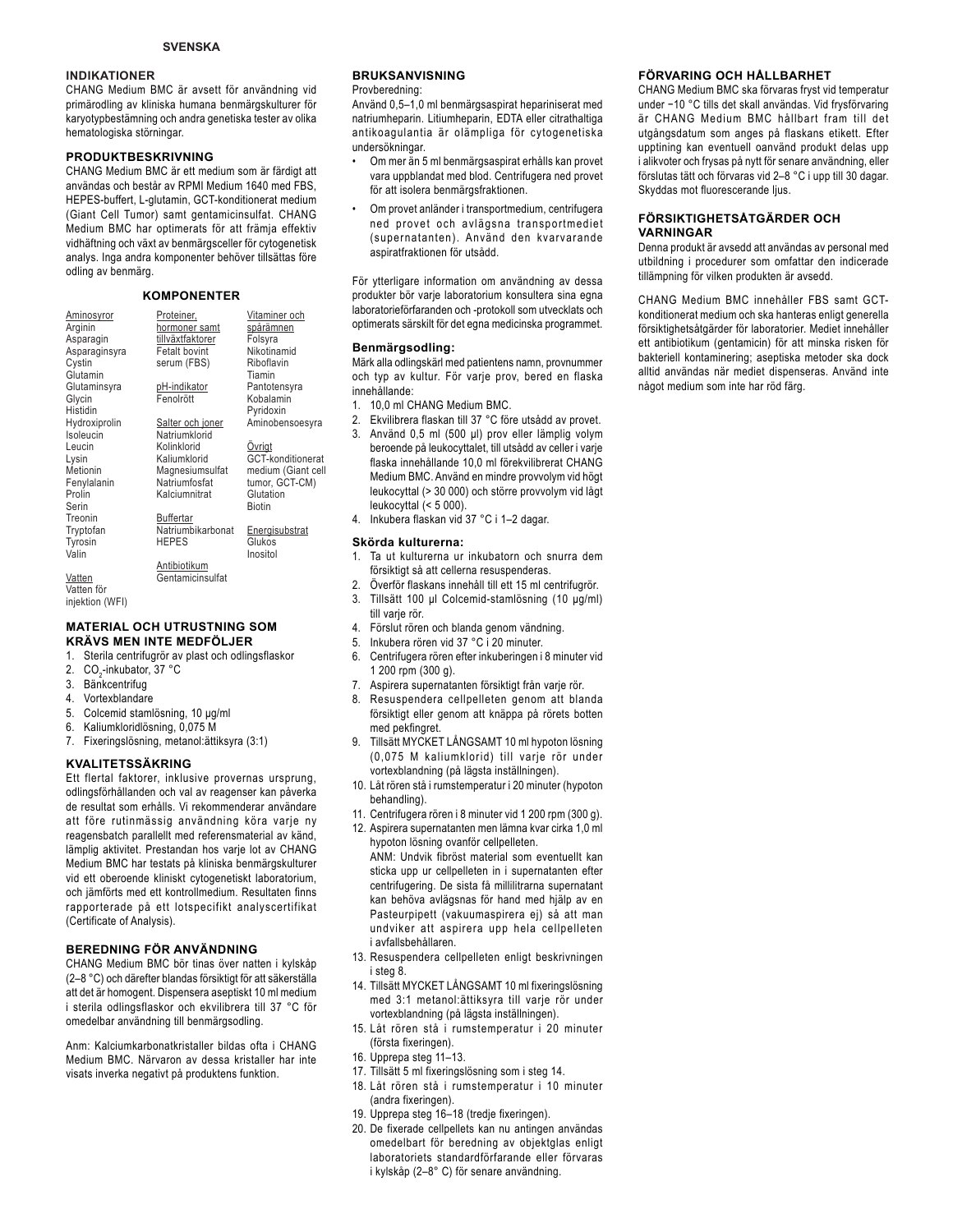### **PRZEZNACZENIE**

Pożywka CHANG Medium BMC jest przeznaczona do użytku do hodowli pierwotnej próbek klinicznych ludzkiego szpiku kostnego do kariotypowania i innych testów genetycznych na różne schorzenia hematologiczne.

#### **OPIS WYROBU**

Produkt CHANG Medium BMC to pożywka gotowa do użycia, w której skład wchodzi pożywka RPMI Medium 1640 z FBS, bufor HEPES, L-glutamina, pożywka Giant Cell Tumor (GCT) Conditioned Medium i siarczan gentamycyny. Pożywkę CHANG Medium BMC zoptymalizowano pod kątem wydajnego przyłączania komórek i wzrostu komórek szpiku kostnego do analizy cytogenetycznej. Przed założeniem hodowli szpiku kostnego nie jest konieczne dodawanie żadnych dodatkowych składników.

### **SKŁADNIKI**

| <u>Aminokwasy</u><br>Arginina | <u>Białka, hormony</u><br>i czynniki wzrostu | Witaminy<br>i pierwiastki śladowe |
|-------------------------------|----------------------------------------------|-----------------------------------|
| Asparagina                    | Płodowa surowica                             | Kwas foliowy                      |
| Kwas asparaginowy             | bydleca (FBS)                                | Nikotynamid                       |
| Cystyna                       |                                              | Ryboflawina                       |
| Glutamina                     | Wskaźnik pH                                  | Tiamina                           |
| Kwas glutaminowy<br>Glicyna   | Czerwień fenolowa                            | Kwas pantotenowy<br>Kobalamina    |
| Histydyna                     | Sole i jony                                  | Pirydoksyna                       |
| Hydroksyprolina               | Chlorek sodu                                 | Kwas                              |
| Izoleucyna                    | Chlorek choliny                              | aminobenzoesowy                   |
| Leucyna                       | Chlorek potasu                               |                                   |
| Lizyna                        | Siarczan magnezu                             | Inne                              |
| Metionina                     | Fosforan sodu                                | Pożywka Giant cell                |
| Fenyloalanina                 | Azotan wapnia                                | tumor conditioned                 |
| Prolina                       |                                              | medium (GCT-CM)                   |
| Seryna                        | Bufory                                       | Glutation                         |
| Treonina                      | Wodoroweglan                                 | Biotyna                           |
| Tryptofan                     | sodu                                         |                                   |
| Tyrozyna                      | <b>HEPES</b>                                 | Substraty                         |
| Walina                        |                                              | energetyczne                      |
|                               | <b>Antybiotyk</b>                            | Glukoza                           |
| Woda                          | Siarczan                                     | Inozytol                          |
| Woda o jakości WFI            | gentamycyny                                  |                                   |

### **MATERIAŁY I WYPOSAŻENIE WYMAGANE.** ALE NIEDOSTARCZONE

- 1. Sterylne, wykonane z tworzywa sztucznego probówki wirówkowe i butelki hodowlane
- 2. Inkubator z atmosferą CO<sub>2</sub> nastawiony na temperature 37°C
- 3. Wirówka laboratoryjna
- 4. Wytrząsarka
- 5. Roztwór podstawowy kolcemidu, 10 µg/ml
- 6. Roztwór chlorku potasu, 0,075 M
- 7. Roztwór utrwalający, metanol: kwas octowy (3:1)

#### ZAPEWNIANIE JAKOŚCI

Na uzyskany wynik może wpłynąć wiele czynników, w tym pochodzenie próbek, warunki hodowli i wybór odczynników. Zalecane jest, aby przed przyjęciem do rutynowego stosowania nowej serii odczynnika użytkownicy przetestowali ją równolegle z materiałem referencyjnym o znanej, odpowiedniej aktywności. Każda serie pożywki CHANG Medium BMC przetestowano pod kątem skuteczności w porównaniu do pożywki kontrolnej na hodowlach klinicznych szpiku kostnego w niezależnych laboratoriach cytogenetyki klinicznej. Wyniki przedstawiono na swoistym dla danej serii Świadectwie analizy.

#### PRZYGOTOWANIE DO UŻYCIA

Pożywkę CHANG Medium BMC należy rozmrażać przez noc w chłodziarce (2-8°C), a następnie delikatnie wymieszać, aby zapewnić jednorodność roztworu. W sposób aseptyczny rozdzielić po 10 ml pożywki do sterylnych butelek hodowlanych i zrównoważyć do temperatury 37°C w celu niezwłocznego użycia do hodowli szpiku kostnego.

Uwaga: W pożywce CHANG Medium BMC często tworzą się kryształy węglanu wapnia. Nie wykazano, aby obecność tych kryształów wpływała negatywnie na właściwości produktu.

### **INSTRUKCJA UŻYCIA**

Przygotowanie próbki:

Użyć od 0,5 do 1,0 ml aspiratu szpiku kostnego z heparyną sodową. Antykoagulanty, takie jak heparyna litowa, EDTA lub cytrynian nie są odpowiednie do badań cytogenetycznych.

- Jeśli uzyskano więcej niż 5 ml aspiratu szpiku kostnego, próbka może być rozcieńczona krwią. Odwirować próbkę, aby oddzielić frakcję szpiku kostnego.
- Jeśli próbkę dostarczono w pożywce transportowej, odwirować ją i usunąć pożywkę transportową (nadsącz). Posiać komórki, używając pozostałej frakcji aspiratu.

Szczegółowe informacje o wykorzystaniu tych produktów należy zweryfikować w wewnętrznych procedurach oraz protokołach laboratorium, które opracowano i zoptymalizowano pod kątem poszczególnych programów medycznych.

### Hodowla komórek szpiku kostnego:

Opisać wszystkie naczynia hodowlane imieniem i nazwiskiem pacjenta, numerem próbki i typem hodowli. Dla każdej próbki przygotować butelkę zawierającą:

- 1. 10,0 ml pożywki CHANG Medium BMC.
- 2. Przed posiewem próbki zrównoważyć butelkę do temperatury 37°C.
- 3. Posiać 0,5 ml (500 µl) próbki lub odpowiednią objętość próbki w zależności od liczby białych krwinek (WBC) do każdej butelki zawierającej 10,0 ml wstępnie zrównoważonej pożywki CHANG Medium BMC. Jeśli liczba WBC jest wysoka (>30 000), dodać mniejszą objętość próbki, a jeśli liczba WBC jest niska (<5000), dodać większą objętość próbki.
- 4. Inkubować butelkę w temperaturze 37°C przez  $1-2$  dni

### Zbiór hodowli:

- 1. Wyciągnąć hodowle z inkubatora i delikatnie obracać butelkę ruchem wirowym, aby zawiesić komórki.
- Przenieść zawartość butelki do probówki wirówkowej o poiemności 15 ml.
- 3. Dodać po 100 µl roztworu podstawowego kolcemidu (10 µg/ml) do każdej probówki.
- 4. Zamknąć probówki i wymieszać, odwracając.
- 5. Inkubować probówki w temperaturze 37°C przez 20 minut.
- Po inkubacji wirować probówki przez 8 minut przy 6 1200 rpm (300 x q).
- 7. Ostrożnie zaaspirować nadsącz z każdej probówki.
- 8. Zawiesić osad komórkowy, delikatnie mieszając lub ostukując dno probówki palcem wskazującym.
- 9. BARDZO POWOLI dodać 10 ml roztworu hipotonicznego (chlorek potasu w stężeniu 0,075 M) do każdej probówki, wytrząsając ją (przy najniższym ustawieniu wytrzasarki).
- 10. Pozostawić probówki na 20 minut w temperaturze pokojowej (poddawanie działaniu roztworu hipotonicznego).
- 11. Wirować probówki przez 8 minut przy 1200 rpm  $(300 \times q)$ .
- 12. Zaaspirować nadsącz, pozostawiając około 1,0 ml roztworu hipotonicznego nad osadem komórkowym. UWAGA: Należy uważać na materiał włóknisty, który po odwirowaniu może wystawać z osadu komórkowego do nadsączu. Aby uniknąć zaaspirowania całego osadu komórkowego do zbiornika na odpady, może być konieczne ręczne usunięcie ostatnich kilku ml nadsączu za pomocą pipety Pasteura (nie korzystając z aspiracji próżniowej).
- 13. Zawiesić osad komórkowy zgodnie z opisem w kroku 8
- 14. BARDZO POWOLI dodać 10 ml roztworu utrwalającego, metanol: kwas octowy w stosunku 3:1, do każdej probówki, wytrząsając ją (przy najniższym ustawieniu wytrzasarki).
- 15. Pozostawić probówki na 20 minut w temperaturze pokojowej (pierwsze utrwalenie).
- 16. Powtórzyć kroki 11-13.
- 17. Dodać 5 ml roztworu utrwalającego zgodnie z opisem w kroku 14.
- 18. Pozostawić probówki na 10 minut w temperaturze pokojowej (drugie utrwalenie).
- 19. Powtórzyć kroki 16-18 (trzecie utrwalenie).
- 20. Na tym etapie można od razu użyć utrwalonych osadów komórkowych do przygotowania preparatów zgodnie ze standardowym protokołem laboratorium lub przechowywać osady w chłodziarce (2-8°C) do późniejszego użytku.

### PRZECHOWYWANIE I STABILNOŚĆ

Pożywkę CHANG Medium BMC należy przechowywać zamrożoną w temperaturze poniżej -10°C do czasu użycia. Pożywka zachowuje stabilność do upływu terminu ważności podanego na etykiecie butelki, jeśli jest przechowywana w stanie zamrożonym. Po rozmrożeniu niezużyty produkt można rozdzielić na porcje robocze i zamrozić ponownie do późniejszego użytku lub szczelnie zamknąć i przechowywać w temperaturze od 2°C do 8°C do 30 dni. Chronić przed światłem fluorescencyjnym.

### ŚRODKI OSTROŻNOŚCI I OSTRZEŻENIA

Ten wyrób jest przeznaczony do użytku przez personel wykwalifikowany w dziedzinie procedur obejmujących wskazane zastosowanie, do którego wyrób ten jest przeznaczony.

Pożywka CHANG Medium BMC zawiera FBS i pożywkę GCT-CM i należy z nią postępować, przestrzegając standardowych środków ostrożności obowiązujących w laboratorium. Aby zmniejszyć ryzyko zanieczyszczenia bakteryjnego, pożywka zawiera antybiotyk (gentamycynę). Podczas rozdzielania pożywki należy jednak zawsze stosować techniki aseptyczne. Nie używać pożywki, która nie ma czerwonego koloru.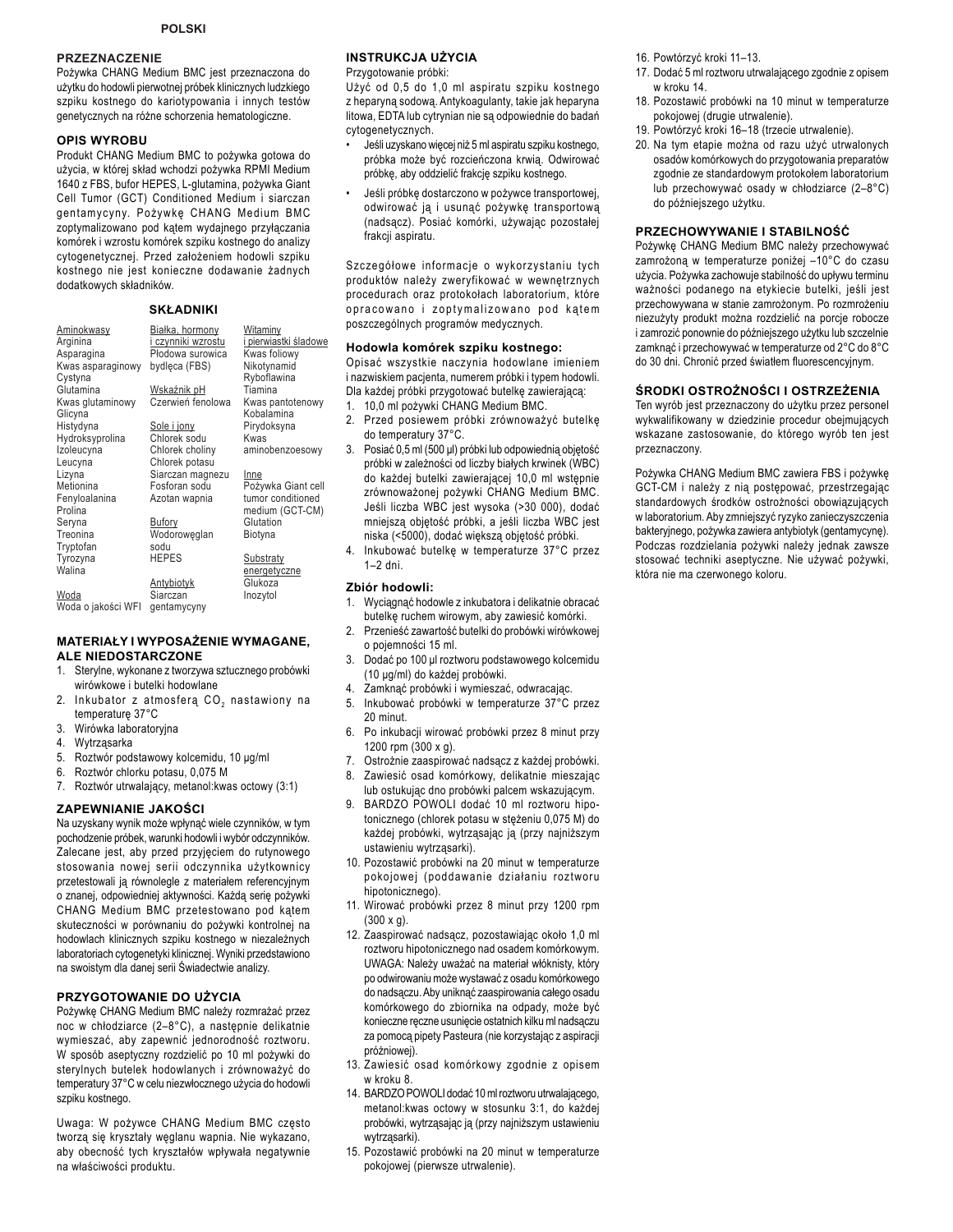### **NÄIDUSTUS KASUTAMISEKS**

CHANG Medium BMC on mõeldud kasutamiseks primaarsetes kliinilistes inimese luuüdi kultuurides karüotüüpimise ja muude geneetiliste, erinevate hematoloogiliste häirete testimise eesmärgil.

#### **SEADME KIRJELDUS**

CHANG Medium BMC on kasutusvalmis sööde, mis koosneb RPMI Medium 1640 FBS-ist ja sisaldab HEPESpuhvrit, L-glutamiini, Giant Cell Tumor (GCT) Conditioned Mediumi ja gentamitsiinsulfaati. CHANG Medium BMC on optimeeritud toetama luuüdi rakkude efektiivset kinnitumist ja kasvu tsütogeneetilise analüüsi eesmärgil. Enne luuüdi kultuurimist ei ole vaja lisada muid komponente.

### **OSAD**

| <b>Aminohape</b> | <u>Valqud, hormoonid</u> | Vitamiinid ja   |
|------------------|--------------------------|-----------------|
| Arginiin         | ja kasvufaktorid         | mikroelemendid  |
| Asparagiin       | Veiseloote päritolu      | Foolhape        |
| Asparagiinhape   | seerum (FBS)             | Nikotiinamiid   |
| Tsüstiin         |                          | Riboflaviin     |
| Glutamiin        | pH-indikaator            | Tiamiin         |
| Glutamiinhape    | Fenoolpunane             | Pantoteenhape   |
| Glütsiin         |                          | Kobalamiin      |
| Histidiin        | Soolad ja ioonid         | Püridoksiin     |
| Hüdroksüproliin  | Naatriumkloriid          | Aminobensoehape |
| Isoleutsiin      | Koliinkloriid            |                 |
| Leutsiin         | Kaaliumkloriid           | Muu             |
| Lüsiin           | Magneesiumsulfaat        | Hiidrakulise    |
| Metioniin        | Naatriumfosfaat          | kasvaja põhine  |
| Fenüülalaniin    | Kaltsiumnitraat          | sööde (GCT-CM)  |
| Proliin          |                          | Glutatioon      |
| Seriin           | Puhvrid                  | <b>Biotiin</b>  |
| Treoniin         | Naatriumves-             |                 |
| Trüptofaan       | inikkarbonaat            | Energia         |
| Türosiin         | <b>HEPES</b>             | substraadid     |
| Valiin           |                          | Glükoos         |
|                  | Antibiootikum            | Inositool       |
| Vesi             | Gentamitsiinsulfaat      |                 |

Vesi WFI kvaliteet

### VAJALIKUD, KUID KOMPLEKTI MITTEKUULUVAD MATERJALID **JA VAHENDID**

- 1. Plastist steriilsed tsentrifuugikatsutid ja rakukultuuri pudelid
- $2.$ CO<sub>2</sub> inkubaator temperatuuril 37 °C
- 3. Lauatsentrifuug
- 4. Vortex-mikser
- 5. Colcemid Stock Solution, 10 µg/ml
- 6. Potassium Chloride Solution, 0,075 M
- 7. Fixative Solution, Methanol: Acetic Acid (3 : 1)

### **KVALITEEDI TAGAMINE**

Saavutatavat tulemust võivad mõjutada mitmed tegurid, sh proovide päritolu, kultuurimistingimused ja reaktiivide valik. Kasutajatel soovitatakse igat uut reaktiivipartiid paralleelselt analüüsida teadaolevalt sobiva aktiivsusega võrdlusmaterjaliga, enne kui see võetakse rutiinsesse kasutusse. Iga CHANG Medium BMC partii jõudlust on testitud kliinilistel luuüdikultuuridel sõltumatus kliinilises tsütogeneetikalaboris ja võrreldud kontrollsöötmega. Tulemused on esitatud partiispetsiifilises analüüsisertifikaadis.

### **ETTEVALMISTUSED KASUTAMISEKS**

CHANG Medium BMC tuleb üles sulatada üleöö külmkapis (2-8 °C) ja seejärel homogeensuse tagamiseks õrnalt segada. Viige aseptilist tehnikat kasutades 10 ml söödet steriilsetesse kultuuripudelitesse ning tasakaalustage temperatuuril 37 °C koheseks kasutamiseks luuüdi kultuuridega.

Märkus. Tootes CHANG Medium BMC tekivad sageli kaltsiumoksalaadi kristallid. Nende kristallide esinemine ei ole põhjustanud kahjulikku toimet toote jõudlusele.

### **KASUTUSJUHEND**

### Proovi ettevalmistamine

Kasutage 0,5 kuni 1,0 ml naatriumhepariniseeritud luuüdi aspiraati. Tsütogeneetilisteks uuringuteks ei sobi liitiumhepariin, EDTA ega tsitraatantikoagulandid.

- Üle 5 ml luuüdi aspiraadi puhul võib olla tegu hemodilutsiooniga. Luuüdi fraktsiooni isoleerimiseks kasutage tsentrifuugi.
- Kui proov tuleb transportaines, siis tsentrifuugige seda ja eemaldage transportaine (supernatant). Inokuleerige allesjäänud aspiraadifraktsiooni kasutades.

Lisateabe saamiseks nende toodete kasutamise kohta peavad laborid tutvuma oma protseduuride ja protokollidega, mis on välja töötatud ja optimeeritud spetsiaalselt nende individuaalse meditsiiniprogrammi jaoks.

### Luuüdi kultuur

Sildistage kõik kultuurianumad patsiendi nime, proovi numbri ja kultuuri tüübiga. Iga proovi jaoks valmistage ette kultuuripudel, mis sisaldab:

- 1. 10,0 ml CHANG Medium BMC.
- 2. Enne proovi inokuleerimist tasakaalustage pudel temperatuurile 37 °C.
- $\mathbf{3}$ Inokuleerige 0,5 ml (500 µl) proovi või sobiv kogus olenevalt valgete vereliblede (WBC) arvust igasse rakupudelisse, mis sisaldab 10,0 ml eeltasakaalustatud toodet CHANG Medium BMC. Lisage vähem proovi, kui WBC on kõrge (> 30 000), ja rohkem proovi, kui WBC on madal (< 5000).
- 4. Inkubeerige rakupudelit temperatuuril 37 °C 1-2 päeva.

### Kultuuride kogumine

- 1. Eemaldage kultuurid inkubaatorist ja segage rakkude suspendeerimiseks õrnalt.
- 2. Viige rakupudeli sisu üle 15 ml tsentrifuugikatsutisse.
- Lisage igasse katsutisse 100 µl toodet Colcemid  $\mathcal{R}$  $(10 \mu g/ml)$ .
- $\overline{4}$ Korkige katsutid ja segage ringikeeramise teel.
- 5. Inkubeerige katsuteid temperatuuril 37 °C 20 minutit.
- 6. Pärast inkubeerimist tsentrifuugige katsuteid 8 minutit 1200 p/min (300 × g).
- $7.$ Aspireerige igast katsutist ettevaatlikult supernatant.
- Resuspendeerige rakupellet õrnalt segades või 8. nipsake nimetissõrmega vastu katsuti põhja.
- 9. Lisage igasse katsutisse VÄGA AEGLASELT 10 ml hüpotoonilist lahust (0,075 M kaaliumkloriid), samal ajal Vortex-segades (väikseimal kiirusel).
- 10. Laske katsutitel seista toatemperatuuril 20 minutit (hüpotooniline töötlus).
- 11. Tsentrifuugige katsuteid 8 minutit 1200 p/min  $(300 \times g)$ .
- 12. Aspireerige supernatant, jättes rakupelleti peale umbes 1,0 ml hüpotoonilist lahust.

MÄRKUS. Olge ettevaatlik fibroosse materjaliga, mis võib pärast tsentrifuugimist ulatuda rakupelletist üles supernatandi sisse. Viimased paar ml supernatanti võib olla vajalik eemaldada käsitsi, kasutades Pasteuri pipetti (mitte vaakumpipettimise teel), et vältida kogu rakupelleti aspireerimist jäätmenõusse.

- 13. Resuspendeerige rakupelletit, nagu on kirjeldatud sammus 8
- 14. Lisage igasse katsutisse VÄGA AEGLASELT 10 ml metanooli-äädikhappe kinnitit suhtega 3 : 1, samal ajal Vortex-segades (väikseimal kiirusel).
- 15. Laske katsutitel seista toatemperatuuril 20 minutit (esimene kinnitamine).
- 16. Korrake samme 11-13.
- 17. Lisage 5 ml kinnitit, nagu sammus 14.
- 18. Laske katsutitel seista toatemperatuuril 10 minutit (teine kinnitamine).
- 19. Korrake samme 16-18 (kolmas kinnitamine).
- 20. Nüüd võib kinnitatud rakupelleteid kasutada kohe slaidi ettevalmistamiseks labori standardprotseduuride kohaselt või säilitada külmkapis (2-8 °C) tulevaseks kasutamiseks.

### **SÄILITAMINE JA STABIILSUS**

CHANG Medium BMC tuleb hoida külmutatult temperatuuril -10 °C kuni kasutamiseni. CHANG Medium BMC on juhistekohasel säilitamisel stabiilne pudeli etiketile märgitud kuupäevani. Pärast sulatamist võib kasutamata toote jagada tööalikvootidesse ja külmutada uuesti hilisemaks kasutamiseks või tihedalt korkida ja hoida temperatuuril 2-8 °C kuni 30 päeva. Kaitske fluorestentsvalguse eest.

#### ETTEVAATUSABINÕUD JA HOIATUSED

See seade on ette nähtud kasutamiseks tervishoiutöötajatele, kes on saanud koolituse selle seadme sihtotstarbelise kasutamise alal.

CHANG Medium BMC sisaldab FBS ja GCT põhist söödet ning seda tuleb käidelda tavapäraste laboratoorsete ettevaatusabinõudega. Sööde sisaldab antibiootikumi (gentamitsiini), et vähendada bakteriaalse saaste võimalust, kuid söötme jaotamisel tuleb alati rakendada aseptilist tehnikat. Ärge kasutage ühtki söödet, mis ei ole punast värvi.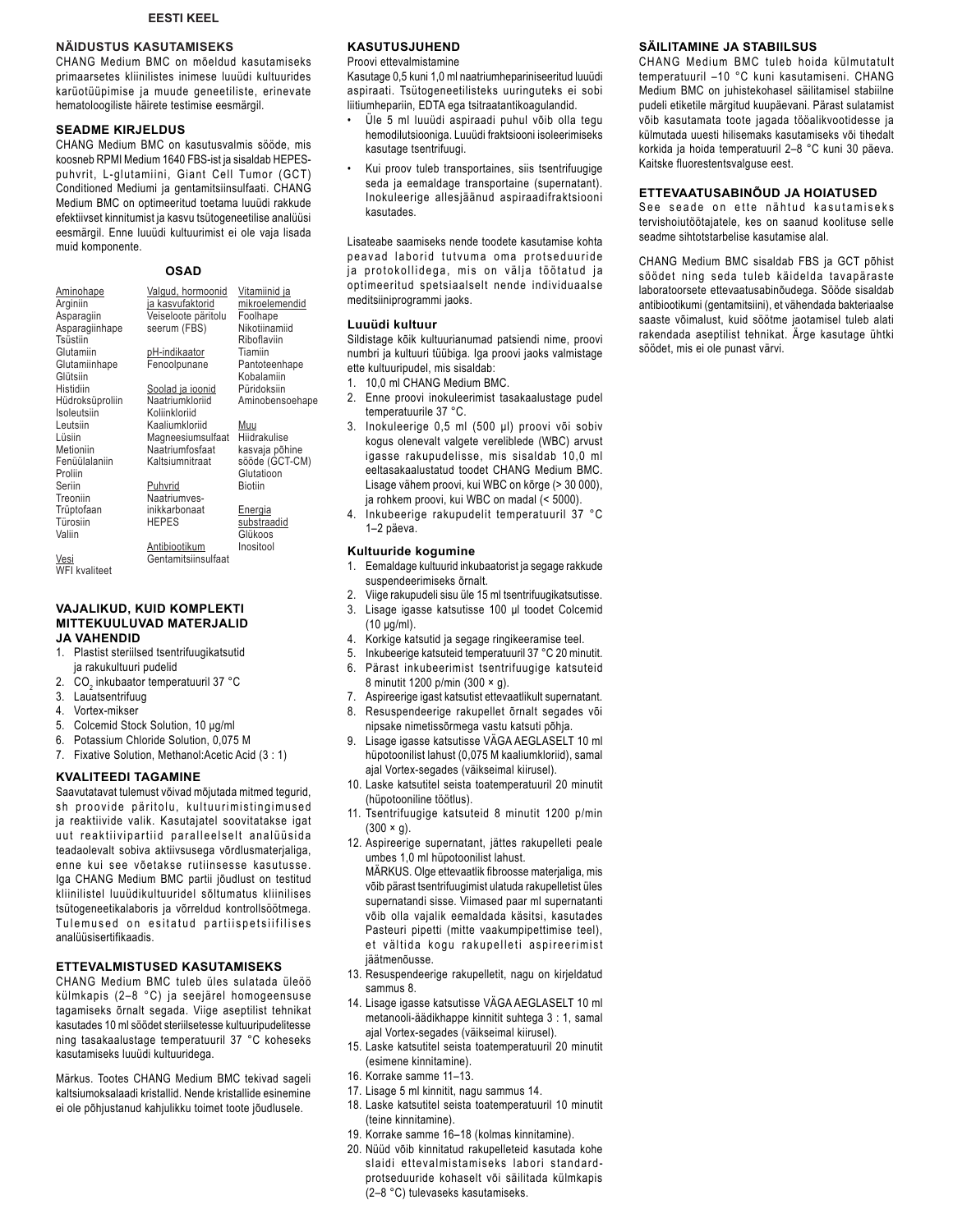### **MAGYAR**

### FELHASZNÁLÁSI JAVALLATOK

A CHANG Medium BMC klinikai humán csontvelőtenyészetek elsődleges tenyésztésében való alkalmazásra szolgál, kariotípus meghatározásához és más genetikai vizsgálatokhoz különböző hematológiai rendellenességek esetén.

### **TERMÉKISMERTETÉS**

A CHANG Medium BMC egy használatra kész médium, amely FBS-t, HEPES-puffert, L-glutamint, óriássejtes tumor (giant cell tumor, GCT) kondicionált médiumot és gentamicin-szulfátot tartalmazó RPMI Medium 1640-ből áll. A CHANG Medium BMC médiumot úgy optimalizálták, hogy támogassa a csontvelősejtek hatékony sejtkapcsolódását és növekedését a citogenetikai elemzéshez. A csontvelő tenyésztése előtt semmilyen összetevő hozzáadása nem szükséges.

### ÖSSZETEVŐK

| Aminosav<br>Arginin<br>Aszparagin | <u>Fehérjék,</u><br>hormonok és<br>növekedési | Vitaminok és<br>nyomelemek<br>Folsav |
|-----------------------------------|-----------------------------------------------|--------------------------------------|
| Aszparaginsav                     | faktorok                                      | Nikotinamid                          |
| Cisztin                           | Magzati                                       | Riboflavin                           |
| Glutamin                          | szarvasmarha                                  | Tiamin                               |
| Glutaminsav                       | szérum (fetal                                 | Pantoténsav                          |
| Glicin                            | bovine serum,                                 | Kobalamin                            |
| Hisztidin                         | FBS)                                          | Piridoxin                            |
| Hidroxiprolin                     |                                               | Aminobenzoesav                       |
| Izoleucin                         | <u>pH-indikátor</u>                           |                                      |
| Leucin                            | Fenolvörös                                    | <u>Egyéb</u>                         |
| Lizin                             |                                               | Oriássejtes tumor                    |
| Metionin                          | Sók és ionok                                  | kondicionált                         |
| Fenilalanin                       | Nátrium-klorid                                | médium (giant cell                   |
| Prolin                            | Kolin-klorid                                  | tumor conditioned                    |
| Szerin                            | Kálium-klorid                                 | medium, GCT-CM)                      |
| Treonin                           | Magnézium-szulfát                             | Glutation                            |
| Triptofán                         | Nátrium-foszfát                               | <b>Biotin</b>                        |
| Tirozin                           | Kalcium-nitrát                                |                                      |
| Valin                             |                                               | Energias-                            |
|                                   | Pufferek                                      | zubsztrátok                          |
| Víz                               | Nátrium-bikarbonát                            | Glükóz                               |
| Injekcióhoz való                  | <b>HEPES</b>                                  | Inozitol                             |

Víz Injel minőségű víz

**Antibiotikum** Gentamicin-szulfát

### SZÜKSÉGES. DE NEM BIZTOSÍTOTT **ANYAGOK ES FELSZERELES**

- 1. Műanyag, steril centrifugacsövek és tenyésztőflaskák
- 2. CO<sub>2</sub>-inkubátor 37 °C-on
- 3 Asztali centrifuga
- 4. Vortex keverő
- 5. Kolcemid törzsoldat, 10 µq/ml
- 6. Kálium-klorid oldat, 0,075 M
- 7. Fixálóoldat, metanol: ecetsav (3:1)

#### **MINŐSÉGBIZTOSÍTÁS**

A kapott eredményt számos tényező befolyásolhatja, beleértve a minták forrását, a tenyésztési körülményeket és a reagensek kiválasztását. Javasoljuk, hogy a felhasználók minden új reagenstételt ismert, megfelelő aktivitású referenciaanyaggal párhuzamosan futtassanak a rutinszerű használat előtt. A CHANG Medium BMC minden egyes tételét klinikai csontvelőtenyészeteken tesztelték egy kontrollmédiummal összehasonlítva, független klinikai citogenetikai laboratóriumban. Az eredményekről jelentés készül egy tételspecifikus analitikai bizonylaton.

### ELŐKÉSZÍTÉS A FELHASZNÁLÁSRA

A CHANG Medium BMC médiumot egy éjszakán át hűtőszekrényben (2-8 °C) kell felolvasztani, majd óvatosan össze kell keverni a homogenitás biztosítása érdekében. Aszeptikusan adagoljon 10 ml médiumot a steril tenyésztőflaskákba, és ekvilibrálja 37 °C-ra a csontvelőtenyészetekhez történő azonnali felhasználáshoz.

Megjegyzés: A CHANG Medium BMC médiumban gyakran képződnek kalcium-karbonát kristályok. A kristályok jelenlétéről nem mutatták ki, hogy bármilyen káros hatással lenne a termék teljesítményére.

### HASZNÁI ATI UTASÍTÁS

Minta-előkészítés:

Használjon 0,5-1,0 ml nátrium-heparinizált csontvelőaspirátumot. A lítium-heparin, az EDTA vagy a citrátantikoagulánsok nem alkalmasak citogenetikai vizsgálatokhoz.

- Ha 5 ml-nél több csontvelő-aspirátumot kap, lehet, hogy a minta hemodiluált. Pörgesse le a mintát a csontvelőfrakció izolálásához.
- Ha a minta transzportmédiumban érkezik, pörgesse le a mintát és távolítsa el a transzportmédiumot (felülúszó). Végezze el az inokulációt a maradék aspirációs frakcióval.

A termékek használatára vonatkozó további részletekért minden laboratóriumnak a saját laboratóriumi eljárásait és protokolljait kell figyelembe vennie, amelyeket specifikusan a saját orvosi programjukhoz hoztak létre és optimalizáltak.

### Csontvelőtenyészet:

Feliratozza az összes tenyésztőedényt a beteg nevével, a mintaszámmal és a tenyészet típusával. Minden egyes mintához készítsen elő egy flaskát, amely a következőket tartalmazza:

- 1. 10,0 ml CHANG Medium BMC.
- 2. Ekvilibrálja a flaskát 37 °C-ra a minta inokulációja előtt.
- Minden egyes előzetesen ekvilibrált, 10,0 ml CHANG  $3<sub>1</sub>$ Medium BMC médiumot tartalmazó flaskához adjon 0,5 ml (500 µl) mintát vagy a megfelelő mennyiséget a fehérvérsejtek számától (white blood cell, WBC) függően. Kevesebb mintát adjon hozzá, ha a WBC magas (> 30 000), illetve több mintát, ha a WBC alacsony (< 5000).
- 4. Inkubálja a flaskát 37 °C-on 1-2 napig.

#### A tenyészetek összegyűjtése:

- 1. Vegye ki a tenyészeteket az inkubátorból, és óvatosan forgassa a sejtek újbóli felszuszpendálásához.
- $\overline{2}$ . Tegye át a flaska tartalmát egy 15 ml-es centrifugacsőbe.
- 3. Mindeqvik csőhöz adjon 100 µl kolcemid törzsoldatot  $(10 \text{ uq/ml})$ .
- $\Lambda$ Zária le a csöveket, és keverje össze azokat a csövek fel-le fordításával.
- Inkubálja a csöveket 37 °C-on 20 percig. 5.
- 6 Az inkubálás után centrifugálja a csöveket 8 percig 1200 rpm-en (300 × g).
- Óvatosan szívja le a felülúszót az egyes csövekből.  $\overline{7}$
- Szuszpendálja fel újra a sejtpelletet óvatosan 8. összekeverve vagy mutatóujjal megpöccintve a cső aliát.
- 9. NAGYON LASSAN adjon 10 ml hipotóniás oldatot (0,075 M kálium-klorid) minden csőhöz (a legalacsonyabb értéken végzett) vortexelés közben.
- 10. Hagyja a csöveket szobahőmérsékleten 20 percig állni (hipotóniás kezelés).
- 11. Centrifugálja a csöveket 8 percig 1200 rpm-en  $(300 \times g)$ .
- 12. Szívja le a felülúszót, körülbelül 1,0 ml hipotóniás oldatot hagyva a sejtpellet felett. MEGJEGYZÉS: Ügyeljen a szálas anyagra, amely a centrifugálás után a sejtpelletből a felülúszóba kerülhet. Lehet, hogy az utolsó néhány ml felülúszót kézzel kell eltávolítani egy Pasteurpipettával (nem vákuumszívással) a teljes sejtpellet hulladéktartályba szívásának elkerülése érdekében.
- 13. Szuszpendálja fel újra a sejtpelletet a 8. lépésben leírtak szerint.
- 14. NAGYON LASSAN adjon 10 ml 3:1 arányú metanol: ecetsav fixálószert minden csőhöz (a legalacsonyabb értéken végzett) vortexelés közben.
- 15. Hagyja a csöveket szobahőmérsékleten 20 percig állni (első fixálás).
- 16. Ismételje meg a 11-13. lépést.
- 17. Adjon hozzá 5 ml fixálószert, ahogy a 14. lépésben.
- 18. Hagyja a csöveket szobahőmérsékleten 10 percig állni (második fixálás).
- 19. Ismételje meg a 16-18. lépést (harmadik fixálás).
- 20. Ekkor a fixált sejtpelletek azonnal felhasználhatók metszetkészítéshez a laboratórium standard protokollja szerint, vagy hűtőszekrényben (2 és 8 °C között) tárolhatók későbbi felhasználásra.

### **TÁROLÁS ÉS STABILITÁS**

A CHANG Medium BMC médiumot fagyasztva, -10 °C alatt kell tárolni a felhasználásig. A CHANG Medium BMC stabil az üveg címkéjén feltüntetett lejárati időpontig, amennyiben fagyasztva tárolják. A felolvasztást követően a fel nem használt termék munkaalikvotokra osztható, és későbbi használatra újra lefagyasztható, vagy szorosan lezárva 2 és 8 °C közötti hőmérsékleten, legfeljebb 30 napig tárolható. Védje a fluoreszcens fénytől.

#### **ÓVINTÉZKEDÉSEK ÉS FIGYELMEZTETÉSEK**

Ezt a terméket azon eljárásokban képzett személyzet általi felhasználásra szánták, amelyek során a termék alkalmazása javallott.

A CHANG Medium BMC FBS-t és GCT-kondicionált médiumot tartalmaz, és az általános laboratóriumi óvintézkedések szerint kell kezelni. A médium antibiotikumot (gentamicint) tartalmaz a bakteriális szennyeződés valószínűségének csökkentése érdekében, de a médium adagolásakor mindig aszeptikus technikákat kell alkalmazni. Ne használja a médiumot, ha nem piros színű.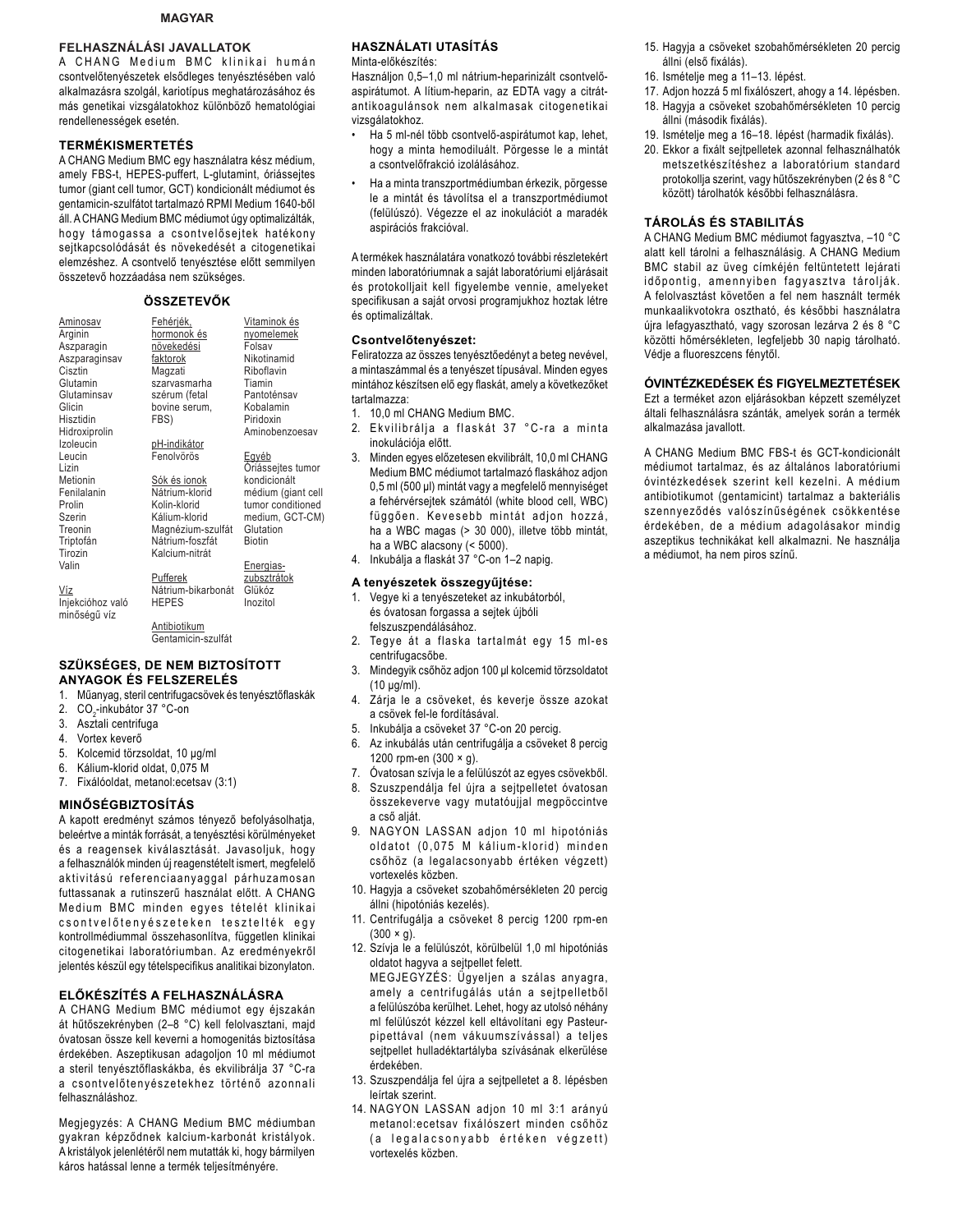### **NAUDOJIMO INDIKACIJA**

"CHANG Medium BMC" terpė yra skirta pirminėms klinikinėms žmogaus kaulų čiulpų ląstelių kultūroms auginti atliekant kariotipavimo ir kitus genetinius hematologinių patologijų tyrimus.

### **JTAISO APRAŠYMAS**

"CHANG Medium BMC" yra paruošta naudoti terpė, kurios sudėtyje yra RPMI 1640 terpės su FBS, HEPES buferinio tirpalo, L-glutamino, kondicionuotos terpės iš gigantinių ląstelių naviko (GCT) linijos ir gentamicino sulfato. "CHANG Medium BMC" terpė yra optimizuota palaikyti veiksmingą kaulų čiulpų ląstelių prisitvirtinimą ir augimą kultivuojant citogenetinių tyrimų kultūras. Prieš kultivuojant kaulų čiulpų pasėlius, nereikia pridėti jokių kitų sudėtinių medžiagų.

### **SUDEDAMOSIOS DALYS**

| <u>Aminorūgštis</u> | Baltymai, hormonai      | <u>Vitaminai ir</u>   |
|---------------------|-------------------------|-----------------------|
| Argininas           | ir augimo faktoriai     | mikroelementai        |
| Asparaginas         | Jaučio embriono         | Folio rūgštis         |
| Asparto rūgštis     | kraujo serumas          | Nikotinamidas         |
| Cistinas            | (FBS)                   | Riboflavinas          |
| Glutaminas          |                         | Tiaminas              |
| Glutamo rūgštis     | pH indikatorius         | Pantoteninė rūgštis   |
| Glicinas            | Fenolio raudonasis      | Kobalaminas           |
| Histidinas          |                         | Piridoksinas          |
| Hidroksiprolinas    | <u>Druskos ir jonai</u> | Aminobenzoinė         |
| Izoleucinas         | Natrio chloridas        | rūgštis               |
| Leucinas            | Cholino chloridas       |                       |
| Lizinas             | Kalio chloridas         | Kita                  |
| <b>Metioninas</b>   | Magnio sulfatas         | Kondicionuota terp    |
| Fenilalaninas       | Natrio fosfatas         | iš gigantinių ląsteli |
| Prolinas            | Kalcio nitratas         | naviko (GCT-CM)       |
| Serinas             |                         | linijos               |
| Treoninas           | <b>Buferiai</b>         | Glutationas           |
| Triptofanas         | Natrio bikarbonatas     | <b>Biotinas</b>       |
| Tirozinas           | <b>HEPES</b>            |                       |
| Valinas             |                         | <u>Energetiniai</u>   |
|                     | Antibiotikas            | substratai            |
| Vanduo              | Gentamicino             | Gliukozė              |
| Injekcinio          | sulfatas                | Inozitolis            |
| vandens kokybė      |                         |                       |

#### REIKALINGOS, BET PAKUOTĖJE NEPATEIKTOS MEDŽIAGOS IR ĮRANGA

- 1. Sterilūs plastikiniai centrifuginiai mėgintuvėliai ir kultivavimo flakonai
- 2. CO<sub>2</sub> inkubatorius, 37 °C
- 3. Stalinė centrifuga
- 4. Sūkurinė maišyklė
- 5. Kolcemido pradinis tirpalas, 10 µg/ml
- 6. Kalio chlorido tirpalas, 0,075 M
- 7. Fiksatyvo tirpalas, metanolis: acto rūgštis (3:1)

#### **KOKYBĖS UŽTIKRINIMAS**

Gautiems rezultatams įtakos gali turėti keletas veiksnių, įskaitant mėginių šaltinius, kultūrų auginimo sąlygas ir reagentų pasirinkimą. Rekomenduojama prieš pradedant kiekvienos naujos partijos reagentus naudoti reguliariai, juos pirmiausia išbandyti lyginant su tuo pat metu tiriamais pamatinės žinomo tinkamo aktyvumo medžiagos bandiniais. Kiekvienos partijos "CHANG Medium BMC" terpių veikimas buvo išbandytas auginant klinikines kaulų čiulpų ląstelių kultūras nepriklausomoje klinikinių citogenetinių tyrimų laboratorijoje ir lyginant su kontroline terpe. Rezultatai pateikiami atskiroms partijoms parengtuose analizės sertifikatuose.

### PARUOŠIMAS NAUDOTI

"CHANG Medium BMC" terpę reikia per naktį atitirpinti šaldytuve (2 °C-8 °C), po to atsargiai sumaišyti iki vienalytės konsistencijos. Laikydamiesi aseptikos reikalavimų, po 10 ml terpės supilstykite į sterilius kultivavimo flakonus ir, nusistovėjus iki 37 °C būsenos, tuoj pat naudokite kaulų čiulpų ląstelių kultūroms.

Pastaba. "CHANG Medium BMC" terpėje dažnai susidaro kalcio karbonato kristalų. Nenustatyta, kad šių kristalų buvimas kaip nors pakenktų produkto funkcinėms savybėms.

### NAUDOJIMO NURODYMAI

Mėginių ruošimas

Mėginius ruoškite iš 0,5–1,0 ml kaulų čiulpų aspirato, heparinizuoto natrio heparinu. Ličio heparinas, EDTA ar citratiniai antikoaguliantai citogenetiniams tyrimams netinka.

- Jei paimta daugiau kaip 5 ml kaulų čiulpų aspirato, mėginys gali būti paveiktas hemodiliucijos. Mėginį centrifuguokite atskirdami kaulų čiulpų frakciją.
- Jei mėginys pristatomas transportavimo terpėje, mėginį centrifuguokite ir nusiurbkite transportinę terpe (supernatanta). Likusią aspirato frakciją naudokite kultūrai sėti.

Išsamesnių šių produktų naudojimo gairių kiekviena laboratorija turi ieškoti savo vidaus darbo tvarkos taisyklėse ir metodiniuose nurodymuose, specialiai parengtuose ir optimizuotuose pagal atskiros medicininės programos nuostatas.

### Kaulų čiulpų ląstelių kultūra

Ant visų kultivavimo indų pažymėkite paciento pavardę, mėginio numerį ir kultūros tipą. Kiekvienam mėginiui paruoškite po flakoną, kuriame yra:

- 1. 10,0 ml "CHANG Medium BMC" terpės.
- 2. Prieš užsėdami mėginio kultūrą, pasiekite, kad nusistovėtų 37 °C flakono turinio temperatūra.
- 3. I kiekvieno flakono 10,0 ml pusiausvirosios būsenos "CHANG Medium BMC" terpę pasėkite po 0,5 ml (500 µl) mėginio arba kita atitinkama kieki. priklausomai nuo leukocitų (WBC) skaičiaus. Jei leukocitų skaičius yra didelis (>30 000), įterpkite mažiau mėginio, o jei leukocitų skaičius yra mažas (<5000) - daugiau mėginio.
- 4. Inkubuokite flakona 37 °C temperatūroje 1-2 dienas.

#### Kultūrų surinkimas

- 1. Išimkite kultūras iš inkubatoriaus ir atsargiai sukiodami resuspenduokite ląsteles.
- 2. Flakono turinį perpilkite į 15 ml talpos centrifuginį mėgintuvėlį.
- 3. I kiekviena mėgintuvėli ilašinkite po 100 µl pradinio "Colcemid" tirpalo (10 µg/ml).
- 4. Mėgintuvėlius uždenkite ir vartydami sumaišykite turinį.
- 5. Mėgintuvėlius inkubuokite 20 minučių 37 °C temperatūroje.
- 6. Po inkubacijos mėgintuvėlius 8 minutes centrifuguokite esant 1200 apsisukimų per minutę  $(300 \times q)$ .
- 7. Atsargiai iš kiekvieno mėgintuvėlio nusiurbkite supernatantą.
- 8. Atsargiai maišydami arba rodomuoju pirštu patapšnodami mėgintuvėlio dugną, resuspenduokite lasteliu nuosėdas.
- 9. Purtydami sūkurinėje maišyklėje (lėčiausiu režimu), į kiekvieną mėgintuvėlį LABAI LĖTAI įpilkite po 10 ml hipotoninio tirpalo (0,075 M kalio chlorido).
- 10. Palikite mėgintuvėlius 20 minučių pastovėti kambario temperatūroje (hipotoninis apdorojimas).
- 11. Mégintuvélius 8 minutes centrifuguokite esant 1200 apsukų per minutę (300 x g).
- 12. Nusiurbkite supernatantą virš nusėdusių ląstelių palikdami apie 1,0 ml hipotoninio tirpalo. PASTABA. Reikia būti atsargiems, nes po centrifugavimo į viršnuosėdinį skystį iš nusėdusių ląstelių gali būti nusitęsusių skaidulinių medžiagų. Paskutinius kelis supernatanto mililitrus gali tekti nusiurbti Pastero pipete (nenaudojant vakuuminio siurbimo), kad i atliekų konteinerį nebūtų įsiurbta visa ląstelių nuosėdų masė.
- 13. Lastelių nuosėdas resuspenduokite, kaip aprašyta 8 etape.
- 14. Purtydami sūkurinėje maišyklėje (lėčiausiu režimu), į kiekvieną mėgintuvėlį LABAI LĖTAI įpilkite po 10 ml santykiu 3:1 paruošto metanolio ir acto rūgšties fiksatyvo mišinio.
- 15. Palikite mėgintuvėlius 20 minučių pastovėti kambario temperatūroje (pirmasis fiksavimas).
- 16. Pakartokite 11-13 etapus.
- 17. Įpilkite 5 ml fiksatyvo, kaip nurodyta 14 etape. 18. Palikite mėgintuvėlius 10 minučių pastovėti kambario temperatūroje (antrasis fiksavimas).
- 19. Pakartokite 16-18 etapus (trečiasis fiksavimas).
- 20. Šitaip užfiksuotą ląstelių kultūrą galima naudoti tuoj pat tepinėlių preparatams ruošti laboratorijoje nustatyta standartine tvarka arba galima laikyti šaldytuve (2 °C-8 °C) vėlesniems tyrimams.

#### **LAIKYMAS IR STABILUMAS**

Iki naudojimo "CHANG Medium BMC" terpę reikia laikyti užšaldytą žemesnėje kaip -10 °C temperatūroje. Laikant užšaldyta, "CHANG Medium BMC" terpė išlieka stabili iki tinkamumo datos, pažymėtos butelio etiketėje. Atitirpinus, nesunaudotą produkto likutį galima išpilstyti darbinėmis dalimis ir vėl užšaldyti vėlesniam naudojimui arba sandariai uždengus laikyti 2 °C-8 °C temperatūroje iki 30 dienų. Saugoti nuo fluorescencinių spindulių.

#### ATSARGUMO PRIEMONĖS IR ĮSPĖJIMAI

Ši priemonė yra skirta naudoti darbuotojams, išmokytiems atlikti procedūras, susijusias su priemonės taikymu pagal numatytą paskirtį.

"CHANG Medium BMC" terpės sudėtyje yra FBS ir GCT kondicionuotos terpių, todėl su ja dirbant reikia imtis įprastinių laboratorinės praktikos atsargumo priemonių. Terpės sudėtyje yra antibiotiko (gentamicino), skirto bakterinio užkrėtimo pavojui sumažinti, bet išpilstant terpę visuomet būtina laikytis metodinių aseptikos reikalavimų. Negalima naudoti jokios terpės, jei ji nėra raudonos spalvos.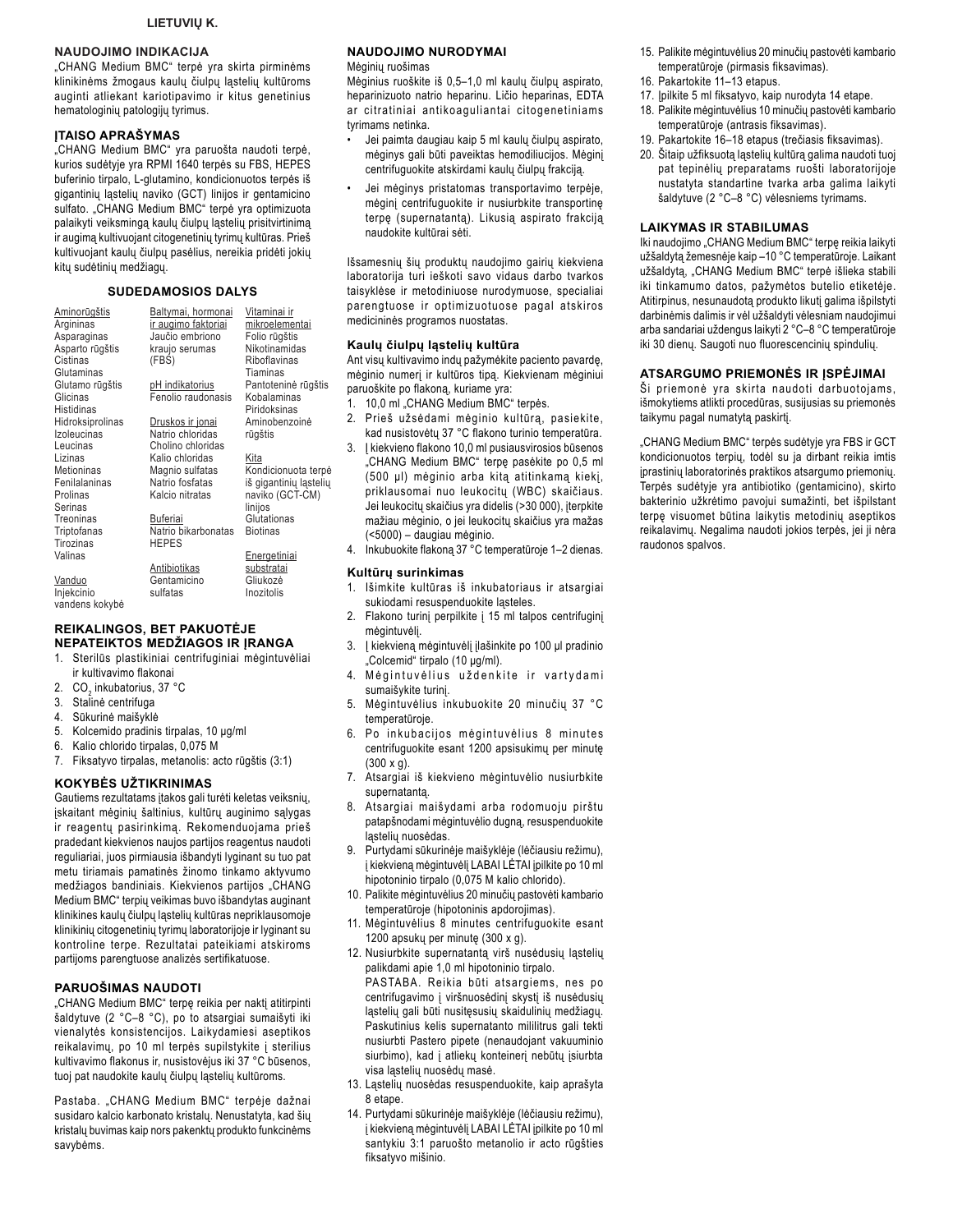#### **TÜRKÇE**

### **KULLANIM ENDİKASYONU**

CHANG Medium BMC çeşitli hematolojik bozuklukların karyotiplemesi ve diğer genetik testler için yapılan klinik İnsan Kemik İliği Kültürlerinde primer kültür için kullanılmak üzere tasarlanmıştır.

### **CİHAZ TANIMI**

CHANG Medium BMC, FSS, HEPES tamponu, L-glutamin, Dev Hücreli Tümör (GCT) Koşullandırılmış Vasat ve Gentamisin Sülfatlı RPMI Medium 1640'tan oluşan, kullanıma hazır bir vasattır. CHANG Medium BMC sitogenetik analiz için etkili hücre yapışması ve kemik iliği hücrelerinin üremesini desteklemek üzere optimize edilmiştir. Kemik iliği kültürünün yapılmasından önce herhangi bir bileşen eklenmesi gerekmez.

### **BİLEŞENLER**

| Proteinler,        | Vitaminler ve eser<br>elemanlar                                                                                                                                                                                                                          |
|--------------------|----------------------------------------------------------------------------------------------------------------------------------------------------------------------------------------------------------------------------------------------------------|
|                    | Folik asit                                                                                                                                                                                                                                               |
| Fetal sığır serumu | Nikotinamid                                                                                                                                                                                                                                              |
| (FSS)              | Riboflavin                                                                                                                                                                                                                                               |
|                    | Tiyamin                                                                                                                                                                                                                                                  |
| pH Göstergesi      | Pantotenik asit                                                                                                                                                                                                                                          |
|                    | Kobalamin                                                                                                                                                                                                                                                |
|                    | Piridoksin                                                                                                                                                                                                                                               |
|                    | Aminobenzoik asit                                                                                                                                                                                                                                        |
|                    |                                                                                                                                                                                                                                                          |
|                    | Diğer                                                                                                                                                                                                                                                    |
| Potasyum klorür    | Dev hücreli tümör                                                                                                                                                                                                                                        |
|                    | kosullandırılmıs                                                                                                                                                                                                                                         |
|                    | vasat (GCT-CM)                                                                                                                                                                                                                                           |
|                    | Glutatyon                                                                                                                                                                                                                                                |
|                    | Biyotin                                                                                                                                                                                                                                                  |
|                    |                                                                                                                                                                                                                                                          |
|                    | Enerji Substratları                                                                                                                                                                                                                                      |
|                    | Glukoz                                                                                                                                                                                                                                                   |
|                    | İnositol                                                                                                                                                                                                                                                 |
|                    |                                                                                                                                                                                                                                                          |
|                    |                                                                                                                                                                                                                                                          |
|                    | Hormonlar ve<br>Büyüme Faktörleri<br>Fenol kırmızısı<br>Tuzlar ve İyonlar<br>Sodyum klorür<br>Kolin klorür<br>Magnezyum sülfat<br>Sodyum fosfat<br>Kalsiyum Nitrat<br>Tamponlar<br>Sodyum bikarbonat<br><b>HEPES</b><br>Antibiyotik<br>Gentamisin Sülfat |

Su Kalifesi

#### **GEREKLİ AMA SAĞLANMAYAN MATERYAL VE EKİPMAN**

- Plastik Steril Santrifüj Tüpleri ve Kültür Flaskları  $1<sub>1</sub>$
- $2.$ 37°C'de CO<sub>2</sub> İnkübatörü
- 3. Tezgah Santrifüjü
- $\overline{4}$ Vorteks Karıştırıcı
- $5<sub>1</sub>$ Colcemid Stok Solüsyonu, 10 µg/mL
- Potasyum Klorür Solüsyonu, 0,075 M 6
- 7. Fiksatif Solüsyon, Metanol: Asetik Asit (3:1)

#### **KALITE GÜVENCE**

Numuneler, kültür koşulları ve reaktiflerin seçimi dahil birkaç faktör elde edilen sonucu etkileyebilir. Kullanıcıların rutin kullanıma sokmadan önce her yeni reaktif partisini bilinen uygun aktiviteye sahip referans materyalle birlikte çalışmaları önerilir. Her CHANG Medium BMC lotu bağımsız bir Klinik Sitogenetik Laboratuvarda bir kontrol vasatıyla karşılaştırılarak Klinik Kemik İliği Kültürlerinde performans testinden geçmiştir. Sonuçlar lota özel bir Analiz Sertifikasında bildirilir.

### KULLANIM HAZIRLIĞI

CHANG Medium BMC buzdolabında (2°C - 8°C) gece boyunca çözüldükten sonra homojenliği sağlamak için hafifçe karıştırılmalıdır. Steril kültür flasklarına aseptik olarak 10 mL vasat koyun ve kemik iliği kültürlerinde hemen kullanım için 37°C'ye dengeleyin.

Not: CHANG Medium BMC içinde sıklıkla kalsiyum karbonat kristalleri oluşur. Bu kristallerin varlığının ürün performansı üzerinde herhangi bir olumsuz etkisi olduğu gösterilmemistir.

### **KULLANMA TALIMATI**

Örnek Hazırlama:

0,5 - 1,0 mL sodyum heparinize kemik iliği aspiratı kullanın. Lityum heparin, EDTA veya sitrat antikoagülanları sitogenetik çalışmalar için uygun değildir.

- 5 mL üzerinde kemik iliği aspiratı alınırsa örnekte hemodilüsyon olabilir. Kemik iliği fraksiyonunu izole etmek için numuneyi santrifüjleyin.
- Numune transfer vasatında gelirse örneği santrifüjleyip transfer vasatını (süpernatan) alın. Kalan aspirat fraksiyonunu kullanarak inokülasyon yapın.

Bu ürünlerin kullanımı hakkında ek ayrıntılar açısından her laboratuvar kendi ayrı tıbbi programınız için özel olarak geliştirilmiş ve optimize edilmiş, kendi laboratuvar işlemleri ve protokollerine başvurmalıdır.

#### Kemik İliği Kültürü:

Tüm kültür kaplarını hasta adı, numune numarası ve kültür tipiyle etiketleyin. Her numune için şunları iceren bir flask hazırlayın:

- 1. 10,0 mL CHANG Medium BMC.
- 2. Numune inokülasyonundan önce flaskı 37°C'ye dengeleyin.
- $\mathbf{3}$ 10,0 mL önceden dengelenmiş CHANG Medium BMC içeren her flaska 0,5 mL (500 µL) veya akyuvar sayımına göre uygun miktarda numune inokülasyonu yapın. Akyuvarlar yüksekse (> 30.000) daha az numune veya akyuvarlar düşükse (< 5.000) daha fazla numune eklevin.
- 4. Flaskı 37°C'de 1 2 gün inkübe edin.

#### Kültürlerden Toplama:

- Kültürleri inkübatörden çıkarın ve hücreleri tekrar  $1.$ süspansiyon haline getirmek için yavaşça çevirin.
- $\mathfrak{D}$ Flaskın içeriğini bir 15 mL santrifüj tüpüne aktarın.
- $\mathbf{3}$ Her tüpe 100 µL stok Colcemid (10 µg/mL) ekleyin.
- $\overline{4}$ Tüplerin kapağını kapatın ve ters düz ederek
	- karistirin
- 5. Tüpleri 37°C'de 20 dakika inkübe edin.
- İnkübasyondan sonra tüpleri 8 dakika boyunca 6. 1200 devir/dk (300 x g) hızında santrifüjleyin.
- $7.$ Her tüpten süpernatanı dikkatle aspire edin.
- 8 Hücre pelletini hafifçe karıştırarak veya tüpün alt kısmına işaret parmağıyla fiske vurarak tekrar süspansiyon haline getirin.
- 9. ÇOK YAVAŞÇA vorteksleme sırasında (en düşük ayarda) her tüpe 10 mL hipotonik solüsyon (0,075 M Potasyum Klorür) ekleyin.
- 10. Tüpleri oda sıcaklığında 20 dakika bırakın (hipotonik muamele).
- 11. Tüpleri 8 dakika boyunca 1200 devir/dk (300 x g) hızında santrifüjleyin.
- 12. Süpernatanı aspire edip hücre pelleti üzerinde yaklaşık 1,0 mL hipotonik solüsyon bırakın.
- NOT: Santrifüjlemeden sonra hücre pelletinden yukarıya süpernatan içine uzanabilecek fibröz materyal açısından dikkatli olun. En son birkaç mL süpernatanın tüm hücre pelletinin atık kabına aspirasyonundan kaçınmak üzere bir Pasteur pipetiyle (vakum aspirasyonu kullanmadan) alınması gerekebilir.
- 13. Hücre pelletini 8. adımda tanımlandığı gibi tekrar süspansiyon haline getirin.
- 14. ÇOK YAVAŞÇA vorteksleme sırasında (en düşük ayarda) her tüpe 10 mL 3:1 Metanol:Asetik asit fiksatifi ekleyin.
- 15. Tüpleri oda sıcaklığında 20 dakika bırakın (birinci sabitleme).
- 16. 11 13. adımları tekrarlayın.
- 17. Adım 14'teki gibi 5 mL fiksatif ekleyin.
- 18. Tüpleri oda sıcaklığında 10 dakika bırakın (ikinci sabitleme).
- 19. 16 18. adımları tekrarlayın (üçüncü sabitleme).
- 20. Bu noktada sabit hücre pelletleri laboratuvarın standart protokolüne göre lam hazırlama için hemen kullanılabilir veya gelecekte kullanım için buzdolabında (2°C - 8°C) saklanabilir.

### **SAKLAMA VE STABİLİTE**

CHANG Medium BMC kullanıma hazır olana kadar -10°C'nin altında dondurulmuş şekilde saklanmalıdır. CHANG Medium BMC dondurulmuş olarak muhafaza edildiğinde şişe etiketinde gösterilen son kullanma tarihine kadar stabildir. Çözdükten sonra kullanılmamış herhangi bir ürün çalışma alikotlarına aktarılıp daha sonra kullanılmak üzere tekrar dondurulabilir veya kapağı sıkıca kapatılıp 2°C - 8°C'de 30 güne kadar saklanabilir. Floresan ışıktan koruyun.

#### ÖNLEMLER VE UYARILAR

Bu cihazın, cihaz kullanımının amaçlanmış olduğu belirtilen uygulamanın dahil olduğu işlemler konusunda eğitimli personelce kullanılması amaçlanmıştır.

CHANG Medium BMC, FSS ve dev hücreli tümör koşullandırılmış vasat içerir ve evrensel laboratuvar önlemlerine göre kullanılmalıdır. Vasat, bakteriyel kontaminasyon potansiyelini azaltmak için bir antibiyotik (gentamisin) içerir ama vasatı verirken daima aseptik teknikler kullanılmalıdır. Kırmızı renkte olmayan herhangi bir vasatı kullanmayın.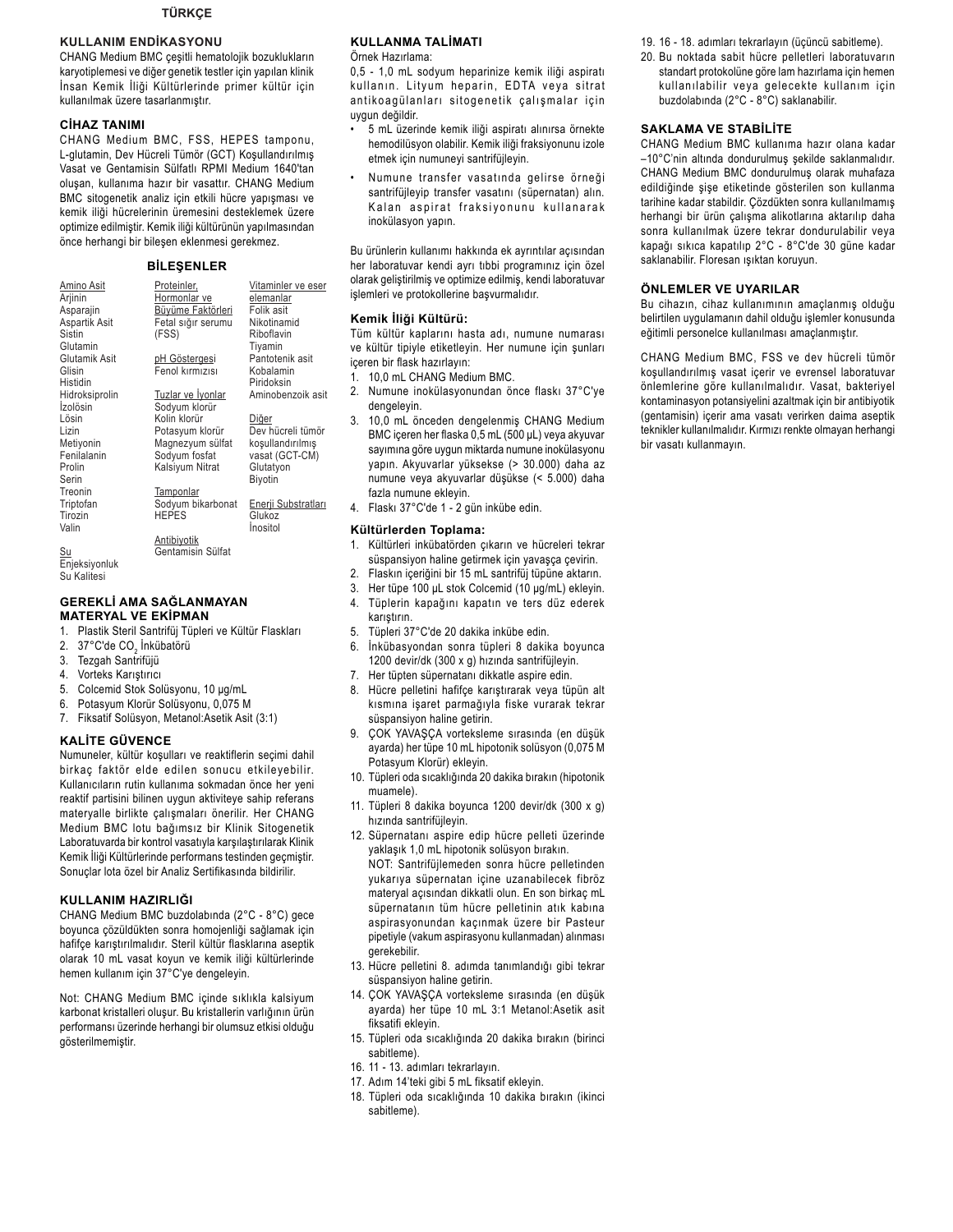### **INDIKÁCIA NA POUŽITIE**

CHANG Medium BMC je učené na použitie pri primárnej kultivácii klinických kultúr ľudskej kostnej drene na karyotypovanie a iné genetické testy na hematologické poruchy.

### **POPIS ZARIADENIA**

CHANG Medium BMC je médium určené na priame použitie obsahujúce RPMI Medium 1640, s FBS, pufrom HEPES, L-glutaminom, médiom upraveným veľkobunkovým karcinómom (GCT) a gentamicínsulfátom. CHANG Medium BMC je optimalizované na podporu účinného uchytenia buniek a rast buniek kostnej drene na cytogenetickú analýzu. Pred kultiváciou kostnej drene sa nevyžaduje pridanie žiadnych komponentov.

### ZLOŽKY

| <b>Aminokyseliny</b><br>arginín<br>asparagín | <u>Bielkoviny, hormóny</u><br>a rastové faktory<br>fetálne bovinné | <u>Vitamíny</u><br>a stopové prvky<br>kyselina listová |
|----------------------------------------------|--------------------------------------------------------------------|--------------------------------------------------------|
| kyselina                                     | sérum (FBS)                                                        | nikotínamid                                            |
| asparágová<br>cystín                         | Indikátor pH                                                       | riboflavín<br>tiamín                                   |
| glutamín                                     | fenolová červeň                                                    | kyselina                                               |
| kyselina glutámová                           |                                                                    | pantoténová                                            |
| glycín                                       | <u>Soli a ióny</u>                                                 | kobalamín                                              |
| histidín                                     | chlorid sodný                                                      | pyridoxín                                              |
| hydroxyprolín                                | cholín vápenatý                                                    | kyselina                                               |
| izoleucín<br>leucín                          | chlorid draselný<br>síran horečnatý                                | aminobenzoová                                          |
| lyzín                                        | fosfát sodný                                                       | Iné                                                    |
| metionín                                     | dusičnan vápenatý                                                  | médium upravené                                        |
| fenylalanín                                  |                                                                    | veľkobunkovým                                          |
| prolín                                       | Pufre                                                              | karcinómom                                             |
| serín                                        | hydrogénuhličitan                                                  | (GCT-CM)                                               |
| treonín                                      | sodný<br><b>HEPES</b>                                              | qlutatión                                              |
| tryptofán<br>tyrozín                         |                                                                    | biotín                                                 |
| valín                                        | Antibiotikum                                                       | <u>Energetické</u>                                     |
|                                              | gentamicínsulfát                                                   | substráty                                              |
| Voda                                         |                                                                    | glukóza                                                |
| kvalita vody                                 |                                                                    | inositol                                               |

na injekciu

#### VYŽADOVANÉ, NO NEDODÁVANÉ **MATERIÁLY A VYBAVENIE**

- 1. Plastové sterilné skúmavky na odstreďovanie a fľaštičky na kultúru
- 2. Inkubátor CO<sub>2</sub> pri teplote 37 °C
- 3. Laboratórna odstredivka
- 4. Vírivý mixér
- 5. Kmeňový roztok Colcemid, 10 µg/ml
- 6. Roztok chloridu draselného, 0.075 M
- 7. Fixačný roztok, metanol: kyselina octová (3:1)

### KONTROLA KVALITY

Viaceré faktory, vrátane zdroja vzoriek, podmienok kultivácie a výberu reagencií, môžu ovplyvniť získaný výsledok. Používateľom sa odporúča, aby každú novú šaržu reagencie spustili paralelne s referenčným materiálom známej vhodnej aktivity predtým, než ju začnú bežne používať. Každá šarža CHANG Medium BMC mala vyskúšaný výkon na klinických kultúrach ľudskej drene v nezávislom laboratóriu pre klinickú cytogenetiku porovnaním s kontrolným médiom. Výsledky sa zaznamenávajú na certifikát analýzy pre špecifickú šaržu.

### PRÍPRAVA NA POUŽITIE

CHANG Medium BMC sa má rozmraziť v chladničke cez noc (2 °C - 8 °C) a potom jemne premiešať, aby sa zaistila homogénnosť. Asepticky nadávkujte 10 ml média do sterilných fľaštičiek na kultúru a ustáľte na teplotu 37 °C na okamžité použitie pre kultúry kostnej drene.

Poznámka: V CHANG Medium BMC sa bežne tvoria kryštály uhličitanu vápenatého. Nepreukázalo sa. že by prítomnosť týchto kryštálov mala dopad na výkon tohto nroduktu

### NÁVOD NA POUŽITIE

### Príprava vzorky:

Použite 0,5 až 1,0 ml aspirátu kostnej drene ošetreného heparínom sodným. Lítium heparín, EDTA alebo citrátové antikoagulanciá sú nevhodné na cytogenetické štúdie.

- Ak dostanete viac než 5 ml aspirátu kostnej drene, vzorka môže byť zriedená. Vzorku odstreďte, aby sa izolovala frakcia kostnej drene.
- Ak vzorka príde v prenosnom médiu, odstreďte ju a odstráňte prenosné médium (supernatant). Naočkujte pomocou zostávajúcej frakcie aspirátu.

Ďalšie podrobnosti o použití týchto produktov by malo každé laboratórium čerpať zo svojich vlastných laboratórnych postupov a protokolov, ktoré boli špecificky vypracované a optimalizované pre váš individuálny medicínsky program.

### Kultivácia kostnej drene:

Všetky nádoby s kultúrami označte menom pacienta, číslom vzorky a typom kultúry. Pre každú vzorku pripravte fľaštičku obsahujúcu:

- 1. 10,0 ml CHANG Medium BMC.
- 2. Fľaštičku ustáľte na teplotu 37 °C pred naočkovaním vzorky.
- 3. Naočkujte 0,5 ml (500 µl) vzorky, alebo primerané množstvo podľa počtu bielych krviniek (WBC), do každej fľaštičky obsahujúcej 10,0 ml vopred ustáleného CHANG Medium BMC. Ak je WBC vysoký (> 30 000), pridajte menej vzorky, alebo ak je WBC nízky (< 5 000), pridajte viac vzorky.
- 4. Fľaštičku inkubujte pri teplote 37 °C 1 2 dni.

### Zber kultúr:

- 1. Kultúry vyberte z inkubátora a jemne zavírte, aby sa bunky resuspendovali.
- 2. Obsah fľaštičky preneste do 15 ml skúmavky na odstreďovanie.
- 3. Do každej skúmavky pridajte 100 µl kmeňového Colcemidu (10 µg/ml).
- 4. Na skúmavky nasaďte vrchnáky a premieľajte prevrátením.
- 5. Skúmavky inkubujte pri teplote 37 °C 20 minút.
- 6. Po inkubácii skúmavky odstreďujte 8 minút pri 1 200 otáčok za minútu (300 x g).
- $7^{\circ}$ Z každej skúmavky pozorne aspirujte supernatant.
- Bunkovú peletu resuspendujte jemným zmiešaním alebo poklepaním dna skúmavky ukazovákom.
- 9. VEĽMI POMALY pridajte do každej skúmavky 10 ml hypotonického roztoku (0,075 M chloridu draselného) za vírenia (na najnižších obrátkach).
- 10. Skúmavky nechajte odstáť pri izbovej teplote 20 minút (hypotonické ošetrenie).
- 11. Skúmavky odstreďujte 8 minút pri 1 200 otáčok za minútu (300 x g).
- 12. Aspirujte supernatant, pričom ponechajte asi 1,0 ml hypotonického roztoku nad bunkovou peletou. POZNÁMKA: Dávajte pozor na vláknitý materiál, ktorý môže trčať z bunkovej pelety do supernatantu po odstredení. Posledných pár ml supernatantu môže byť potrebné odstrániť ručne Pasteurovou pipetou (bez použitia vákuového odsávania), aby sa do odpadovej nádoby neaspirovala celá bunková peleta.
- 13. Bunkovú peletu resuspendujte tak, ako je popísané v kroku 8
- 14. VEĽMI POMALY pridajte do každej skúmavky 10 ml 3:1 metanol : fixačná kyselina octová za vírenia (na najnižších obrátkach).
- 15. Skúmavky nechajte odstáť pri izbovej teplote 20 minút (prvá fixácia).
- 16. Zopakujte kroky 11 13.
- 17. Pridajte 5 ml fixačného roztoku tak ako v kroku 14.
- 18. Skúmavky nechajte odstáť pri izbovej teplote 10 minút (druhá fixácia).
- 19. Zopakujte kroky 16 18 (tretia fixácia).
- 20. V tomto bode možno zafixované bunkové pelety okamžite použiť na prípravu sklíčok podľa štandardného protokolu laboratória alebo uchovať v chladničke (2 °C - 8 °C) na budúce použitie.

### **UCHOVÁVANIE A STABILITA**

CHANG Medium BMC sa má uchovávať pri teplote pod -10 °C, až kým nebude pripravené na použitie. CHANG Medium BMC bude stabilné až do dátumu exspirácie vytlačeného na označení fľaše, ak sa uchováva zmrazené. Po rozmrazení všetok nepoužitý produkt možno nadávkovať do pracovných alikvót a znovu zmraziť na neskoršie použitie, alebo tesne nasadiť vrchnák a uchovávať pri teplote 2 °C až 8 °C do 30 dní. Chráňte pred fluorescenčným svetlom.

### BEZPEČNOSTNÉ OPATRENIA A VAROVANIA

Toto zariadenie je určené na použitie personálom vyškoleným na procedúry, ktoré zahŕňajú aplikáciu, na ktorú je toto zariadenie určené.

CHANG Medium BMC obsahuje médium upravené pomocou FBS a GCT a musí sa s ním manipulovať s použitím všeobecných laboratórnych bezpečnostných opatrení. Médium obsahuje antibiotikum (gentamicín) na zníženie možnosti bakteriálnej kontaminácie, no pri dávkovaní média sa vždy musia použiť aseptické techniky. Nepoužívajte žiadne médium, ktoré nemá červenú farbu.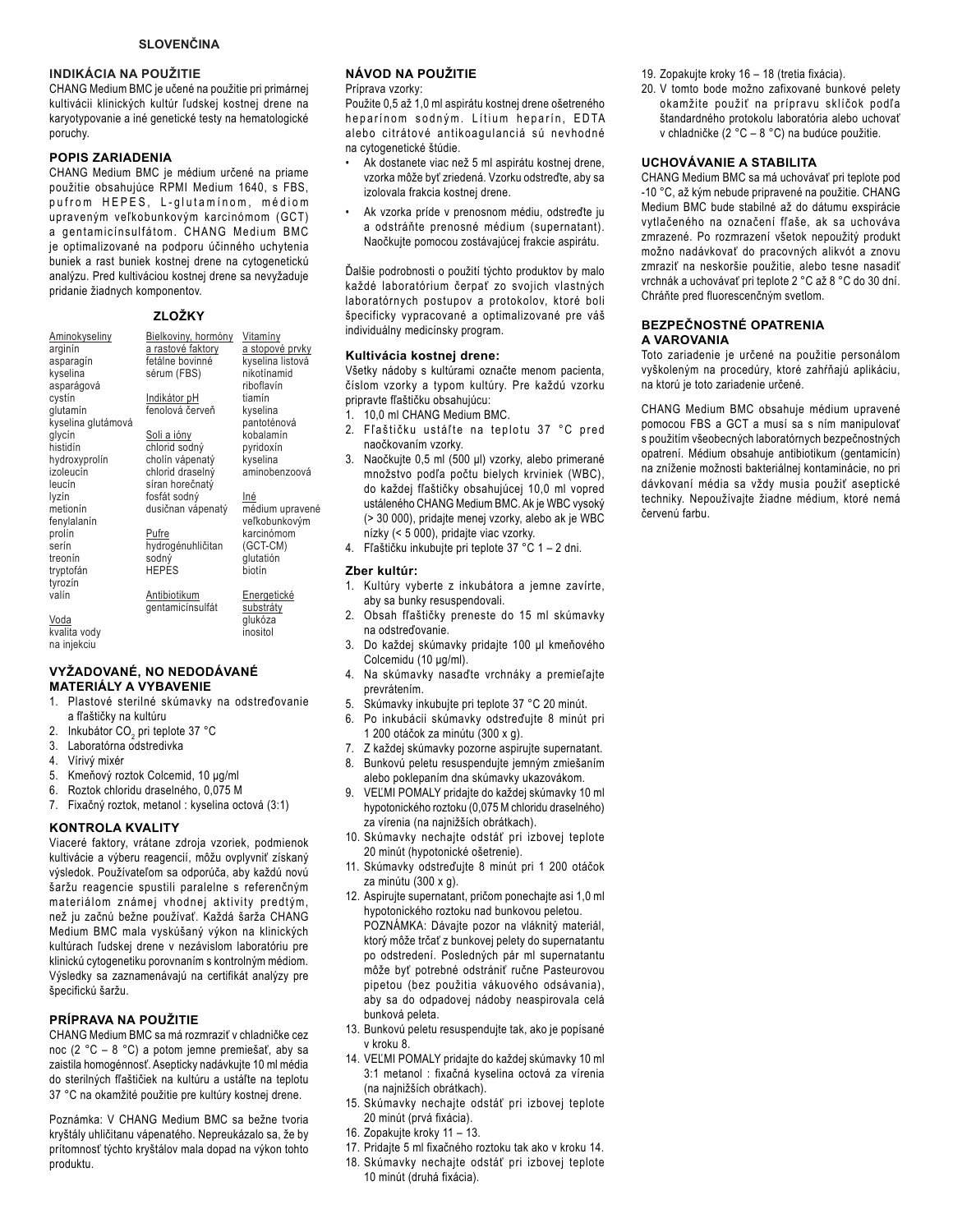#### ПОКАЗАНИЯ ЗА УПОТРЕБА

CHANG Medium BMC е предназначена за използване в първично култивиране на клинични култури на човешки костен мозък за кариотипизиране и други генетични тествания на различни хематологични нарушения.

### ОПИСАНИЕ НА ИЗДЕЛИЕТО

CHANG Medium BMC е готова за употреба среда, която се състои от RPMI Medium 1640 с FBS (фетален говежди серум), буфер HEPES, L-глутамин, Giant Cell Tumor (GCT) Conditioned Medium (кондиционирана среда от гигантскоклетъчен тумор (GCT)) и гентамицин сулфат. CHANG Medium BMC е оптимизирана да поддържа ефективно прикрепяне на клетки и растеж на клетки на костен мозък за цитогенетичен анализ. Не е необходимо добавяне на компоненти преди култивиране на костен мозък.

### КОМПОНЕНТИ

|                     | <u>Витамини</u>                                      |
|---------------------|------------------------------------------------------|
|                     | и микроелементи                                      |
|                     | Фолиева                                              |
|                     | киселина                                             |
| Фетален говежди     | Никотинамид                                          |
| cepyм (FBS)         | Рибофлавин                                           |
|                     | Тиамин                                               |
| <u>рН индикатор</u> | Пантотенова                                          |
| Фенол, червен       | киселина                                             |
|                     | Кобаламин                                            |
| Соли и йони         | Пиридоксин                                           |
| Натриев хлорид      | Аминобензоена                                        |
| Холин хлорид        | киселина                                             |
| Калиев хлорид       |                                                      |
| Магнезиев сулфат    | Други                                                |
| Натриев фосфат      | Кондиционирана                                       |
| Калциев нитрат      | среда от                                             |
|                     | гигантскоклетъчен                                    |
| <u>Буфери</u>       | тумор (GCT-CM)                                       |
| Натриев             | Глутатион                                            |
| бикарбонат          | Биотин                                               |
| <b>HEPES</b>        |                                                      |
|                     | <u>Енергийни</u>                                     |
| Антибиотик          | <u>субстрати</u>                                     |
| Гентамицин          | Глюкоза                                              |
| сулфат              | Инозитол                                             |
|                     | Протеини,<br><u>хормони</u><br>и растежни<br>фактори |

#### НЕОБХОДИМИ МАТЕРИАЛИ **И ОБОРУДВАНЕ, КОИТО НЕ** СА ДОСТАВЕНИ

- 1. Пластмасови, стерилни, центрофужни епруветки и слайд-флакони за култури
- 2. CO<sub>2</sub> инкубатор за 37° C
- 3. Настолна центрофуга
- 4. Вихров миксер

за инжектиране

- 5. Изходен разтвор на колцемид, 10 µg/ml
- 6. Разтвор на калиев хлорид, 0,075 М
- 7. Фиксиращ разтвор, метанол: оцетна киселина (3:1)

#### **ɄɈɇɌɊɈɅɇȺɄȺɑȿɋɌȼɈɌɈ**

Няколко фактора, включително източника на спесимени, състоянието на културите и избора на реагенти, могат да повлияят на получения резултат. На потребителите се препоръчва всяка нова партида реагент да се изпълнява паралелно с референтен материал с установена подходяща активност преди въвеждане в рутинна употреба. Всяка партида CHANG Medium BMC е тествана за ефективност върху клинични култури на костен мозък в независима клинична лаборатория по цитогенетика спрямо контролна среда. Резултатите са посочени в конкретния за партидата Сертификат за анализ.

#### ПОДГОТОВКА ЗА УПОТРЕБА

CHANG Medium BMC трябва да се размрази за една нощ в хладилник (2 – 8°С) и след това внимателно да се размеси, за да се осигури хомогенност. Асептично накапете 10 ml от средата в стерилни слайд-флакони за култури и еквилибрирайте до 37° С за незабавна употреба за култури на костен мозък.

Забележка: Кристали калциев карбонат често се формират в CHANG Medium BMC. Няма данни наличието на тези кристали да причинява неблагоприятен ефект върху функционалността на продукта.

### УКАЗАНИЯ ЗА УПОТРЕБА

Подготовка на проба:

Използвайте 0,5 до 1,0 ml натриево хепаринизиран аспират на костен мозък. Литиев хепарин, EDTA или цитратни антикоагуланти са неподходящи за цитогенетични изследвания.

- Ако е получен аспират на костен мозък повече от 5 ml, пробата може да е хемодилут (примесена с кръв). Центрофугирайте спесимена, за да изолирате фракцията костен мозък.
- Ако спесименът пристигне в трансферна среда, центрофугирайте пробата и отстранете транспортната среда (супернатант). Инокулирайте с останалата фракция аспират.

За допълнителни подробности относно използването на тези продукти всяка лаборатория трябва да направи справка със своите собствени лабораторни процедури и протоколи, които са конкретно разработени и оптимизирани за Вашата индивидуална медицинска програма.

#### Култура на костен мозък:

Обозначете с етикет всички съдове с култури с името на пациента, номера на спесимена и типа на културата. За всеки спесимен пригответе слайдфлакон, съдържащ:

- 1. 10,0 ml CHANG Medium BMC.
- 2. Еквилибрирайте слайд-флакона до 37° С преди инокулацията на спесимена.
- 3. Инокулирайте 0,5 ml (500 µl) спесимен или подходящото количество в зависимост от броя бели кръвни клетки (WBC), във всеки слайдфлакон, съдържащ 10,0 ml предварително еквилибрирана CHANG Medium BMC. Добавете по-малко спесимен, ако броят WBC е висок (> 30 000), или повече спесимен, ако броят WBC е нисък (< 5000).
- 4. Инкубирайте слайд-флакона при 37° С за  $1 - 2$  дни.

#### Събиране на културите:

- 1. Отстранете културите от инкубатора и внимателно разклатете с кръгови движения, за да ресуспендирате клетките.
- 2. Прехвърлете съдържанието на слайд-флакона в центрофужна епруветка от 15 ml.
- 3. Добавете 100 µ изходен разтвор на колцемид (10 µg/ml) към всяка епруветка.
- 4. Затворете епруветките с капачка и смесете с преобръщане.
- 5. Инкубирайте епруветките при 37° С за 20 минути.
- След инкубация центрофугирайте епруветките за 8 минути при 1200 rpm (300 x g).
- 7. Внимателно аспирирайте супернатанта от всяка епруветка.
- 8. Ресуспендирайте пелетата от клетки, като размесите внимателно или като потупате дъното на епруветката с показалеца на ръката.
- 9. МНОГО БАВНО добавете 10 ml хипотоничен разтвор (0,075 М калиев хлорид) към всяка епруветка, докато размесвате с вихров миксер (при най-ниската настройка).
- 10. Оставете епруветките на стайна температура за 20 минути (хипотонично третиране).
- 11. Центрофугирайте епруветките за 8 минути при 1200 rpm (300 x g).
- 12. Аспирирайте супернатанта, като оставите около 1,0 ml хипотоничен разтвор над пелетата от клетки.

ЗАБЕЛЕЖКА: Бъдете внимателни за влакнест материал, който може да се подава извън пелетата от клетки и да достига до супернатанта след центрофугиране. Последните няколко ml супернатант може да е необходимо да се отстранят на ръка с помощта на пипета тип Пастьор (без използване на вакуумна аспирация), за да се избегне аспириране на цялата пелета от клетки в контейнера за отпадък.

- 13. Ресуспендирайте пелетата от клетки, както е описано в стъпка 8.
- 14. МНОГО БАВНО добавете 10 ml фиксиращ разтвор 3:1 метанол: оцетна киселина към всяка епруветка, докато размесвате с вихров миксер (при най-ниската настройка).
- 15. Оставете епруветките на стайна температура за 20 минути (първо фиксиране).
- 16. Повторете стъпки 11 13.
- 17. Добавете 5 ml фиксиращ разтвор, както в стъпка 14.
- 18. Оставете епруветките на стайна температура за 10 минути (второ фиксиране).
- 19. Повторете стъпки 16 18 (трето фиксиране).
- 20. На този етап фиксираните пелети от клетки могат да се използват незабавно за приготвяне на слайд съгласно стандартния протокол на лабораторията или да се съхранят в хладилник (2 - 8° С) за бъдеща употреба.

#### СЪХРАНЕНИЕ И СТАБИЛНОСТ

CHANG Medium BMC трябва да се съхранява замразена при температура под -10° С до момента на използването й. CHANG Medium BMC е стабилна до изтичане на срока на годност. посочен върху етикета на бутилката, когато се съхранява замразена. След размразяване количеството неизползван продукт може да бъде разпределено в работни аликвотни части и замразено отново за употреба на по-късен етап или да бъде плътно затворено с капачка и съхранено при температура от 2° С до 8° С за до 30 дни. Пазете от флуоресцентна светлина.

#### ПРЕДПАЗНИ МЕРКИ И ПРЕДУПРЕЖДЕНИЯ

Това изделие е предназначено да се използва от персонал, обучен в процедурите, които включват планираното приложение, за което изделието е предназначено.

CHANG Medium BMC съдържа FBS (фетален говежди серум) и кондиционирана среда от GCT (гигантскоклетъчен тумор) и с нея трябва да се борави съгласно универсалните лабораторни предпазни мерки. Средата съдържа антибиотик (гентамицин) за намаляване на риска от бактериална контаминация, но трябва винаги да се използват асептични методи при разпределяне на средата. Не използвайте среда, която не е червена на цвят.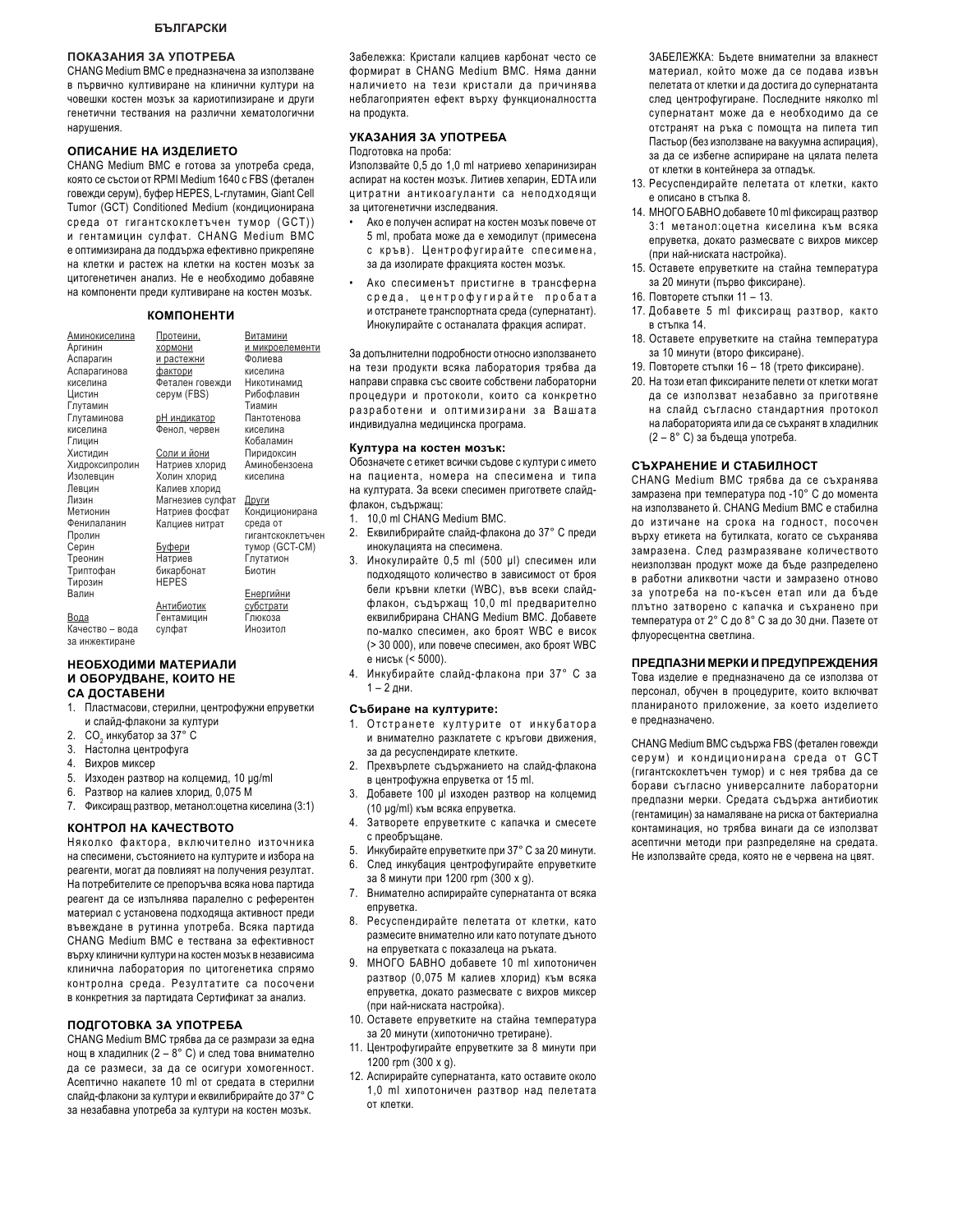### **INDIKACIJE ZA UPOTREBU**

Medij CHANG Medium BMC namijenjen je za uzgoj primarne kulture kliničkih kultura ljudske koštane srži u svrhu kariotipizacije i drugih genetičkih testiranja za različite hematološke poremećaje.

#### OPIS PROIZVODA

Medij CHANG Medium BMC spreman je za upotrebu, a sastoji se od medija RPMI Medium 1640 s FBS-om, pufera HEPES, L-glutamina, kondicioniranog medija gigantocelularnog tumora (GCT) i gentamicinsulfata. Medij CHANG Medium BMC optimiran je kako bi podržao učinkovito pričvršćivanje stanica i rast stanica koštane srži za citogenetičku analizu. Nije potrebno dodavati nikakve komponente prije uzgoja kulture koštane srži.

### **KOMPONENTE**

| Aminokiselina       | Proteini, hormoni   | Vitamini i elementi  |
|---------------------|---------------------|----------------------|
| Arginin             | i čimbenici rasta   | <u>u tragovima</u>   |
| Asparagin           | Fetalni goveđi      | Folna kiselina       |
| Aspartatna kiselina | serum (FBS)         | Nikotinamid          |
| Cistin              |                     | Riboflavin           |
|                     |                     |                      |
| Glutamin            | <u>pH indikator</u> | Tijamin              |
| Glutamatna kiselina | Fenol crveno        | Pantotenska          |
| Glicin              |                     | kiselina             |
| Histidin            | Soli i ioni         | Kobalamin            |
| Hidroksiprolin      | Natrijev klorid     | Piridoksin           |
| Izoleucin           | Kolinijev klorid    | Aminobenzoatna       |
| Leucin              | Kalijev klorid      | kiselina             |
| Lizin               | Magnezijev sulfat   |                      |
| Metionin            | Natrijev fosfat     | Ostalo               |
| Fenilalanin         | Kalcijev nitrat     | Kondicionirani medij |
| Prolin              |                     | gigantocelularnog    |
| Serin               | Puferi              | tumora (GCT-CM)      |
| Treonin             | Natrijev            | Glutation            |
| Triptofan           | hidrogenkarbonat    | <b>Biotin</b>        |
| Tirozin             | <b>HEPES</b>        |                      |
| Valin               |                     |                      |
|                     |                     | Energetski supstrati |
|                     | Antibiotik          | Glukoza              |
| Voda                | Gentamicinsulfat    | Inozitol             |
| Kvaliteta u skladu  |                     |                      |
| s propisanom za     |                     |                      |

### POTREBNI MATERIJALI I OPREMA KOJI NISU PRILOŽENI

- 1. Plastične sterilne epruvete za centrifugu i tikvice za kulturu
- 2. CO<sub>2</sub> inkubator na 37 °C
- 3. Stolna centrifuga

vodu za injekcije

- Vrtložna miješalica 4.
- 5. Temeljna standardna otopina kolcemida 10 µg/ml
- Otopina kalijevog klorida 0,075 mol/l 6.
- 7. Otopina za fiksaciju, metanol: octena kiselina (3:1)

### **OSIGURANJE KVALITETE**

Više čimbenika - uključujući izvor uzoraka, uvjete uzgoja kulture i odabir reagensa - može utjecati na konačan rezultat. Korisnicima se preporučuje da ispitaju svaku novu proizvodnu seriju reagensa upotrebljavajući je paralelno s referentnim materijalom za koji je već utvrđeno da djeluje na odgovarajući način prije nego tu novu seriju počnu rutinski upotrebljavati. Performanse svake proizvodne serije medija CHANG Medium BMC ispitane su na kliničkim kulturama koštane srži u neovisnom laboratoriju za kliničku citogenetiku i uspoređene su s kontrolnim medijem. Rezultati su navedeni na Potvrdi o analizi svake proizvodne serije.

### PRIPREMA ZA UPOTREBU

Medij CHANG Medium BMC mora se odmrzavati u hladnjaku (2 - 8 °C) preko noći i zatim lagano promiješati kako bi se osigurala homogenost. Aseptički prenijeti 10 ml medija u sterilne tikvice za kulturu i uravnotežiti na 37 °C kako bi se mogao odmah upotrijebiti za kulture koštane srži.

Napomena: uobičajeno je da se u mediju CHANG Medium BMC formiraju kristali kalcijeva karbonata. Nije zabilježeno da prisutnost tih kristala ima ikakvo štetno djelovanje na performanse proizvoda.

### **UPUTE ZA UPOTREBU**

#### Prinrema uzorka:

upotrijebiti 0,5 do 1,0 ml aspirata koštane srži u heparin natriju. Litijev heparin, EDTA i citratni antikoagulansi nisu podobni za citogenetička ispitivanja.

- Dobije li se više od 5 ml aspirata koštane srži. moguće je da je uzorak hemodilutiran. Centrifugirati uzorak kako bi se izolirala frakcija koštane srži.
- Zaprimi li se uzorak u mediju za prijenos, centrifugirati uzorak i ukloniti medij za prijenos (supernatant). Inokulirati preostalom frakcijom aspirata.

Dodatne pojedinosti o upotrebi ovih proizvoda svaki laboratorij treba potražiti u svojim laboratorijskim postupcima i protokolima koji su posebno razvijeni i optimirani za medicinski program upravo tog laboratorija.

### Kultura koštane srži:

na svim posudama s kulturama navesti ime pacijenta, broj uzorka i vrstu kulture. Za svaki uzorak pripremiti tikvicu koja sadrži:

- 1. 10,0 ml medija CHANG Medium BMC.
- 2. Prije inokulacije uzorka uravnotežiti tikvicu na 37 °C.
- 3. Inokulirati 0,5 ml (500 µl) uzorka (ili odgovarajuću količinu ovisno o broju leukocita) u svaku tikvicu koja sadrži 10,0 ml prethodno uravnoteženog medija CHANG Medium BMC. Dodati manju količinu uzorka ako je broj leukocita visok (> 30.000) ili veću količinu uzorka ako je broj leukocita nizak (< 5.000).

4. Inkubirati tikvicu na 37 °C 1 - 2 dana.

#### Prikupljanje kultura:

 $3<sub>1</sub>$ 

- 1. Izvaditi kulture iz inkubatora i lagano promućkati kako bi se obnovila suspenzija stanica.
- 2. Prenijeti sadržaj tikvice u epruvetu od 15 ml za centrifugu.
	- U svaku epruvetu dodati 100 µl temeljne standardne otopine kolcemida (10 µg/ml).
- $\overline{4}$ Začepiti epruvete i miješati prevrtanjem.
- 5. Inkubirati epruvete 20 minuta na 37 °C.
- 6. Nakon inkubacije centrifugirati epruvete 8 minuta na 1200 o/min (300 x q).
	-
- 7. Pažljivo aspirirati supernatant iz svake epruvete.
- 8. Obnoviti suspenziju taloga stanica lagano miješajući ili lupkajući dno epruvete kažiprstom.
- 9. VRLO POLAKO dodavati 10 ml hipotonične otopine (0,075 mol/l kalijevog klorida) u svaku epruvetu dok su epruvete u vrtložnoj miješalici (koja je postavljena na najnižu postavku).
- 10. Ostaviti epruvete da miruju na sobnoj temperaturi 20 minuta (hipotonična obrada).
- 11. Centrifugirati epruvete 8 minuta na 1200 o/min  $(300 \times q)$ .
- 12. Aspirirati supernatant i ostaviti otprilike 1,0 ml hipotonične otopine iznad taloga stanica. NAPOMENA: paziti na vlaknasti materijal koji se može protezati iz taloga stanica u supernatant nakon centrifuge. Možda će biti potrebno ručno ukloniti posljednjih nekoliko ml supernatanta koristeći se Pasteurovom pipetom (ne vakuumskom aspiraciiom) da ne bi došlo do aspiracije čitavog taloga stanica u spremnik za otpad.
- 13. Obnoviti suspenziju taloga stanica kako je opisano u 8. koraku.
- 14. VRLO POLAKO dodavati 10 ml otopine za fiksaciju (metanol: octena kiselina [3:1]) u svaku epruvetu dok su epruvete u vrtložnoj miješalici (koja je postavljena na najnižu postavku).
- 15. Ostaviti epruvete da miruju na sobnoj temperaturi 20 minuta (prva fiksacija).
- 16. Ponoviti korake 11. 13.
- 17. Dodati 5 ml fiksativa kako je opisano u 14. koraku.
- 18. Ostaviti epruvete da miruju na sobnoj temperaturi 10 minuta (druga fiksacija).
- 19. Ponoviti korake 16. 18. (treća fiksacija).
- 20. Sada se fiksirane taloge stanica može odmah upotrijebiti za pripremu stakalaca u skladu sa standardnim protokolom laboratorija ili ih se može pohraniti u hladnjaku (2 - 8 °C) za upotrebu u budućnosti.

### POHRANA I STABILNOST

Medij CHANG Medium BMC mora se čuvati zamrznut na temperaturi manjoj od -10 °C dok ga se ne bude trebalo upotrijebiti. Medij CHANG Medium BMC stabilan je do isteka roka valjanosti koji je naveden na oznaci boce kada qa se čuva u zamrznutom stanju. Nakon odmrzavanja sav neiskorišten proizvod može se raspodijeliti u alikvote odgovarajuće veličine za rad i ponovno zamrznuti za kasniju upotrebu ili ga se može čvrsto začepiti i čuvati na temperaturi od 2 °C do 8 °C najviše 30 dana. Zaštititi od fluorescentnog svjetla.

#### **MJERE OPREZA I UPOZORENJA**

Predviđeno je da se ovim proizvodom koristi osoblje osposobljeno za postupke koji uključuju primjenu za koju je namijenjen ovaj proizvod.

Medij CHANG Medium BMC sadrži FBS i kondicionirani medij GCT-a i njime se mora rukovati primjenjujući univerzalne laboratorijske mjere opreza. Medij sadrži antibiotik (gentamicin) kako bi se smanjila mogućnost kontaminacije bakterijama, no u radu s medijem moraju se uvijek primjenjivati aseptičke metode. Ne upotrebljavati medij koji nije crvene boje.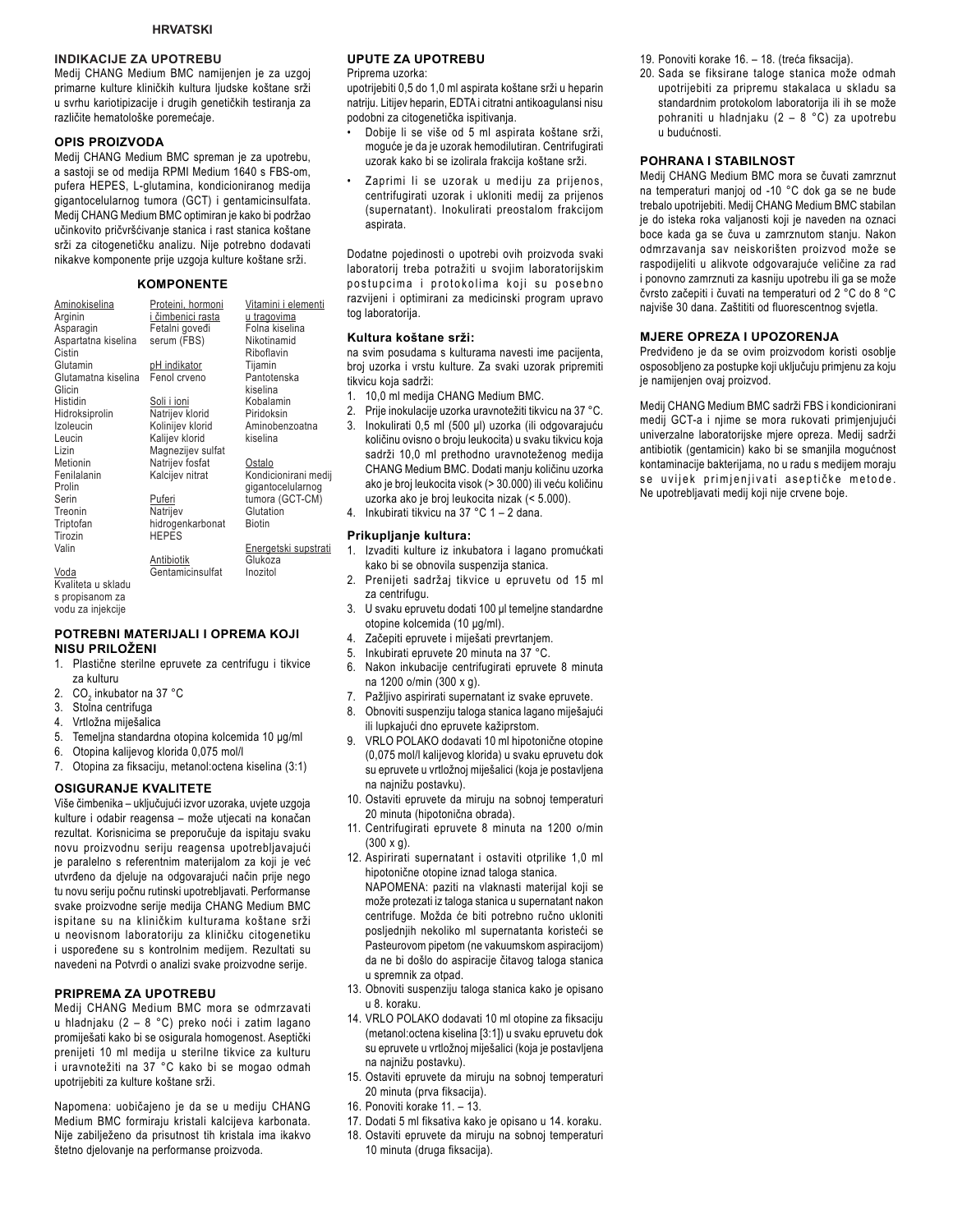### INDIKAZZJONI GHALL-UŻU

CHANG Medium BMC huwa maħsub għall-użu fil-koltura primarja ta' Kolturi klinici ta' Mudullun Uman ghallkarjotippar u testijiet ģenetiči ohra ta' diversi mard ematoloģiku.

### **DESKRIZZJONI TAL-APPARAT**

CHANG Medium BMC huwa midjum lest għall-użu li fih RPMI Medium 1640, b'FBS, bafer HEPES, L-glutamine, Giant Cell Tumor (GCT) Conditioned Medium u Gentamicin Sulfate. CHANG Medium BMC qie ottimizzat sabiex jappogga l-adezjoni efficjenti tac-celloli u t-tkabbir tač-čelloli tal-mudullun għall-analiżi citoģenetika. Mhix mehtieģa ż-żieda ta' ebda komponenti qabel it-tkabbir tal-mudullun.

### **KOMPONENTI**

| Aċidi Amminiċi<br>Arginine | Proteini, Ormoni<br>u Fatturi ta' Tkabbir | Vitamini<br>u mikroelementi |
|----------------------------|-------------------------------------------|-----------------------------|
| Asparagine                 | Fetal bovine                              | Folic acid                  |
| Aspartic Acid              | serum (FBS)                               | Nicotinamide                |
| Cystine                    |                                           | Riboflavin                  |
| Glutamine                  | Indikatur tal-pH                          | Thiamine                    |
| Glutamic Acid              | <b>Phenol Red</b>                         | Pantothenic acid            |
| Glycine                    |                                           | Cobalamin                   |
| Histidine                  | Imluħa u Joni                             | Pyridoxine                  |
| Hydroxyproline             | Sodium chloride                           | Aminobenzoic acid           |
| soleucine                  | Choline chloride                          |                             |
| Leucine                    | Potassium chloride                        | Ohrain                      |
| Lysine                     | Magnesium Sulfate                         | Giant cell tumor            |
| Methionine                 | Sodium phosphate                          | conditioned                 |
| Phenylalanine              | Calcium Nitrate                           | medium (GCT-CM)             |
| Proline                    |                                           | Glutathione                 |
| Serine                     | Bafers                                    | <b>Biotin</b>               |
| Threonine                  | Sodium                                    |                             |
| Tryptophan                 | bicarbonate                               | Substrati                   |
| Tyrosine                   | <b>HEPES</b>                              | tal-Enerģija                |
| Valine                     |                                           | Glucose                     |
|                            | <u>Antibijotiku</u>                       | Inositol                    |
| Ilma                       | <b>Gentamicin Sulfate</b>                 |                             |
| Kwalità tal-WFI            |                                           |                             |
| Ilma oħall-                |                                           |                             |
|                            |                                           |                             |

injezzjonijiet)

#### **MATERJALI U TAGHMIR MEHTIEG IŻDA MHUX IPPROVDUT**

- 1. Tubi Sterili tal-Plastik tač-Čentrifugu u Flasks tat-Tkahhir
- 2. Inkubatur tal-CO<sub>2</sub> f'temperatura ta' 37°C
- Centrifugu ta' fuq il-Bank 3.
- $\overline{4}$ . **Vortex Mixer**
- Soluzzjoni Ewlenija ta' Colcemid, 10 µg/mL  $5^{\circ}$
- Soluzzjoni ta' Potassium Chloride, 0.075 M 6.
- 7. Soluzzioni Fissativa, Methanol: Acetic Acid (3:1)

### ASSIGURAZZJONI TAL-KWALITÀ

Bosta fatturi inkluż is-sors tal-kampjuni, il-kundizzjonijet tat-tkabbir u I-għażla tar-reaġenti jistgħu jinfluwenzaw ir-riżultat miksub. L-utenti jinghataw il-parir li jhaddmu kull ammont ġdid tar-reaġent b'mod parallel mal-materjal ta' referenza b'attività xierqa magħrufa qabel ma jibda jintuża b'mod regolari. Il-prestazzjoni ta' kull lott ta' CHANG Medium BMC ģiet ittestjata fuq Kolturi Klinici tal-Mudullun f'Laboratorju ta' Citogenetika Klinika indipendenti fi tqabbil ma' medium ta' kontroll. Ir-rizultati jigu rrappurtati fug Certifikat ta' Analizi specifiku.

#### PREPARAZZJONI GHALL-UŻU

CHANG Medium BMC għandu jiġi maħlul matul il-lejl fi friğğ (2-8°C) imbaghad imhallat bil-mod sabiex tiği żgurata l-omoģeneità. B'mod asettiku ddispensa 10 mL tal-midjum ģo flasks sterili tat-tkabbir u ekwilibra għal temperatura ta' 37°C ghall-użu immedjat ghal kolturi tat-mudullun.

Nota: Kristalli ta' calcium carbonate ta' spiss jifformaw f'CHANG Medium BMC. Il-preżenza ta' dawn il-kristalli ma jidhirx li tikkawża effett detrimentali fuq il-prestazzjoni tal-prodott.

### **ISTRUZZJONIJIET DWAR L-UŻU**

Preparazzjoni tal-Kampjun:

Uża 0.5 sa 1.0 mL ta' aspirat tal-mudullun miżjud b'sodium heparin. Lithium heparin, EDTA, jew citrate anticoagulants mhumiex adattati ghal studji citogenetici.

- Jekk iktar minn 5 mL ta' aspirat tal-mudullun jiği milqugħ, il-kampjun jista' jkun emodilwit (hemodilute). Dawwar il-kampjun 'l isfel biex tiżola l-parti tal-mudullun
- Jekk il-kampjun jasal f'midjum tat-trasport, dawwar il-kampjun 'l isfel u nehhi l-medium tat-trasport (is-supernatant). Agħmel I-inokulazzjoni billi tuża I-parti li fadal tal-aspirat.

Għal dettalji addizzjonali dwar l-użu ta' dawn il-prodotti, kull laboratorju għandu jikkonsulta l-proceduri u l-protokolli tal-laboratorju tiegħu stess li ġew żviluppati u ottimizzati specifikament għall-programm mediku individwali tieghek.

### It-Tkabbir tal-Mudullun:

Aghmel tikketta bl-isem tal-pazjent, in-numru tal-kampjun, u t-tip ta' koltura fuq il-kontenituri kollha. Għal kull kampjun ipprepara flask li jkun fih:

- 1. 10.0 mL CHANG Medium BMC.
- 2. Ekwilibra I-flask għal temperatura ta' 37°C qabel I-inokulazzjoni tal-kampjun.
- 3. Agħmel inokulazzjoni ta' 0.5 mL (500 µL) tal-kampjun, jew l-ammont xieraq skont l-għadd tac-celloli bojod tad-demm (WBC), f'kull flask li fih ikun hemm 10.0 mL CHANG Medium BMC ekwilibrat minn qabel. Żid inqas mill-kampjun jekk il-WBC ikun għoli (> 30,000) jew iktar kampjun jekk il-WBC ikun baxx (< 5,000).
- 4. Inkuba I-flask f'temperatura ta' 37°C għal jum 1-iumein $(2)$ .

#### II-Hsad tal-Kolturi:

- 1. Nehhi I-kolturi mill-inkubatur u dawwar bil-mod sabiex terga' tissospendi c-celloli.
- $\mathfrak{p}$ Ittrasferixxi I-kontenut tal-flask għal tubu ta' 15 mL tac-centrifugu.
- Żid 100 µL tas-soluzzioni ewlenija ta' Colcemid  $3.$ (10 µg/mL) f'kull tubu.
- $\overline{4}$ . Agħlaq it-tubi u ħawwad billi taqlibhom 'l isfel.
- 5. Inkuba t'tubi f'temperatura ta' 37°C għal 20 minuta. Wara l-inokulazzjoni, iccentrifuga t-tubi għal 8 minuti 6.
- fug 1200 rpm (300 x g).
- $7.$ Bir-regga aspira s-supernatant minn kull tubu.
- Erga' ssospendi I-gerbuba tac-celloli billi thawwad 8 bil-mod, jew billi taghti daqqa hafifa lill-qiegh tat-tubu bl-ewwel saba'
- 9. BIL-MOD HAFNA żid 10 mL ta' soluzzjoni ipotonika (0.075 M Potassium Chloride) lil kull tubu filwaqt li ddawwar f'vortex (fuq l-inqas setting).
- 10. Halli t-tubi joqoghdu f'temperatura ambjentali ghal 20 minuta (trattament ipotoniku).
- 11. lċcentrifuga t-tubi għal 8 minuti fuq 1200 rpm  $(300 \times q)$ .
- 12. Aspira s-supernatant u halli madwar 1.0 mL tas-soluzzjoni ipotonika fuq il-gerbuba tač-čelloli. NOTA: Oqgħod attent għall-materjal fibruż li jista' jestendi mill-gerbuba tač-čelloli 'l fuq ghal ġos-supernatant wara c-centrifugazzjoni. Jista' jkun li l-aħħar ftit mL tas-supernatant ikollhom jitneħħew manwalment b'oipetta Pasteur (mhux bl-użu ta' aspirazzjoni b'vakum) sabiex jiği evitat li l-gerbuba tac-celloli kollha tigi aspirata fil-kontenitur tal-iskart.
- 13. Erga' ssospendi I-gerbuba tac-celloli kif deskritt fil-punt 8.
- 14. BIL-MOD HAFNA żid 10 mL tal-fissattiv 3:1 Methanol:Acetic acid f'kull tubu filwaqt li ddawwar f'vortex (fuq l-inqas setting).
- 15. Halli t-tubi joqoghdu f'temperatura ambjentali ghal 20 minuta (I-ewwel fissazzioni).
- 16. Irrepeti I-punti 11-13.
- 17. Żid 5 mL tal-fissativ bħal fil-punt 14.
- 18. Halli t-tubi joqoghdu f'temperatura ambjentali ghal 10 minuti (it-tieni fissazzjoni).
- 19. Irrepeti I-punti 16-18 (it-tielet fissazzjoni).
- 20. F'dan il-punt, il-gerbubi tac-celloli ffissati jistghu jintużaw immedjatament għall-preparazzjoni tal-islajds skont il-protokoll standard tal-laboratorju jew maħżuna fi friġġ (2-8°C) għall-użu fil-futur.

### **HAŻNA U STABBILTÀ**

CHANG Medium BMC għandu jiġi maħżun iffriżat f'temperatura ta' ingas minn -10°C sakemm jigi biex jintuża. CHANG Medium BMC huwa stabbli sad-data ta' skadenza li tidher fug it-tikketta tal-flixkun meta maħżun skont l-istruzzjonijiet. Wara li jinhall, jekk jibqa' xi ammont ta' prodott li ma ntużax jista' jigi ddispensat f'alikwoti u ffriżat mill-ġdid għal użu fil-futur, jew jingħalaq sew u jinhażen f'temperatura ta' 2°C sa 8°C ghal mhux iktar minn 30 jum. Ipprotegi minn dawl fluworexxenti.

#### PREKAWZJONIJIET U TWISSIJIET

Dan I-apparat huwa mahsub ghall-użu minn persunal imharreģ fi pročeduri li jinkludu l-applikazzjoni indikata li ghaliha huwa mahsub l-apparat.

CHANG Medium BMC fih FBS u GCT conditioned medium u għandu jiġi mmaniġġjat bil-prekawzjonijiet universali tal-laboratorju. Dan il-midjum fih antibijotiku (gentamicin) sabiex jitnaqqas il-potenzjal ghall-kontaminazzjoni mill-batterji, iżda dejjem għandhom jintużaw teknici asettici meta jigi ddispensat dan il-midjum. M'ghandek tuża l-ebda medium li mhuwiex ta' kulur hamrani.